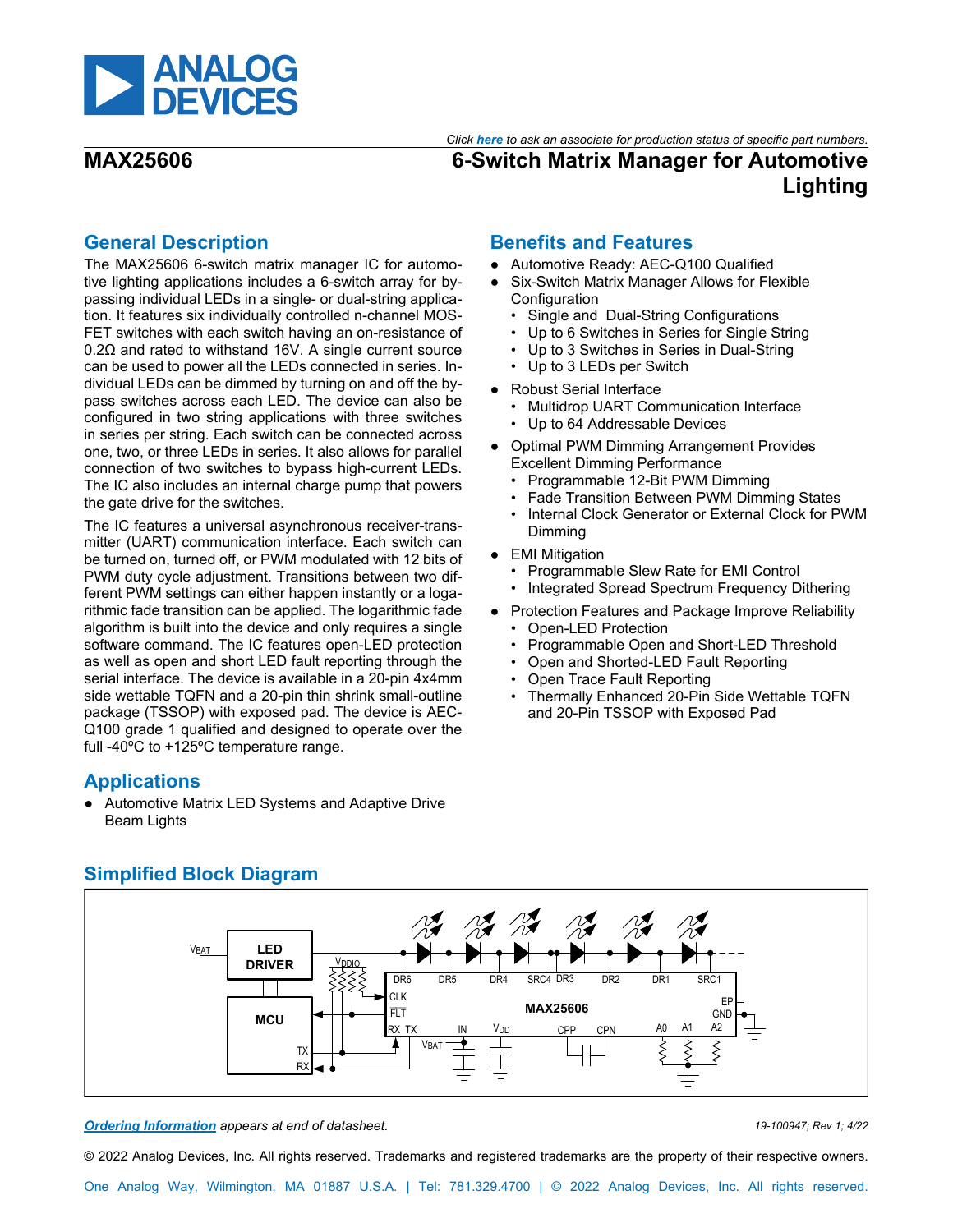# **MAX25606**

# 6-Switch Matrix Manager for Automotive Lighting

# **TABLE OF CONTENTS**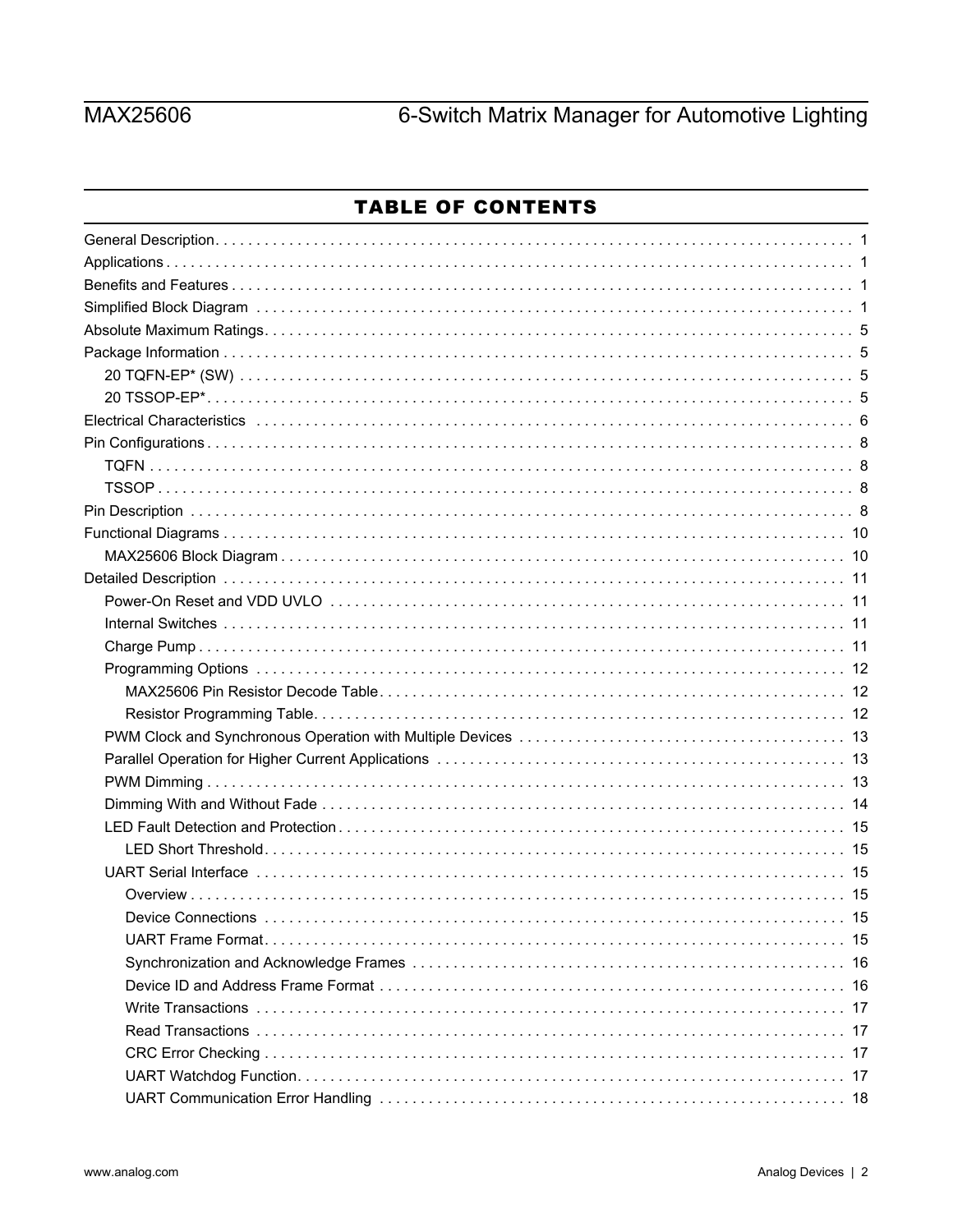# **MAX25606**

# TABLE OF CONTENTS (CONTINUED)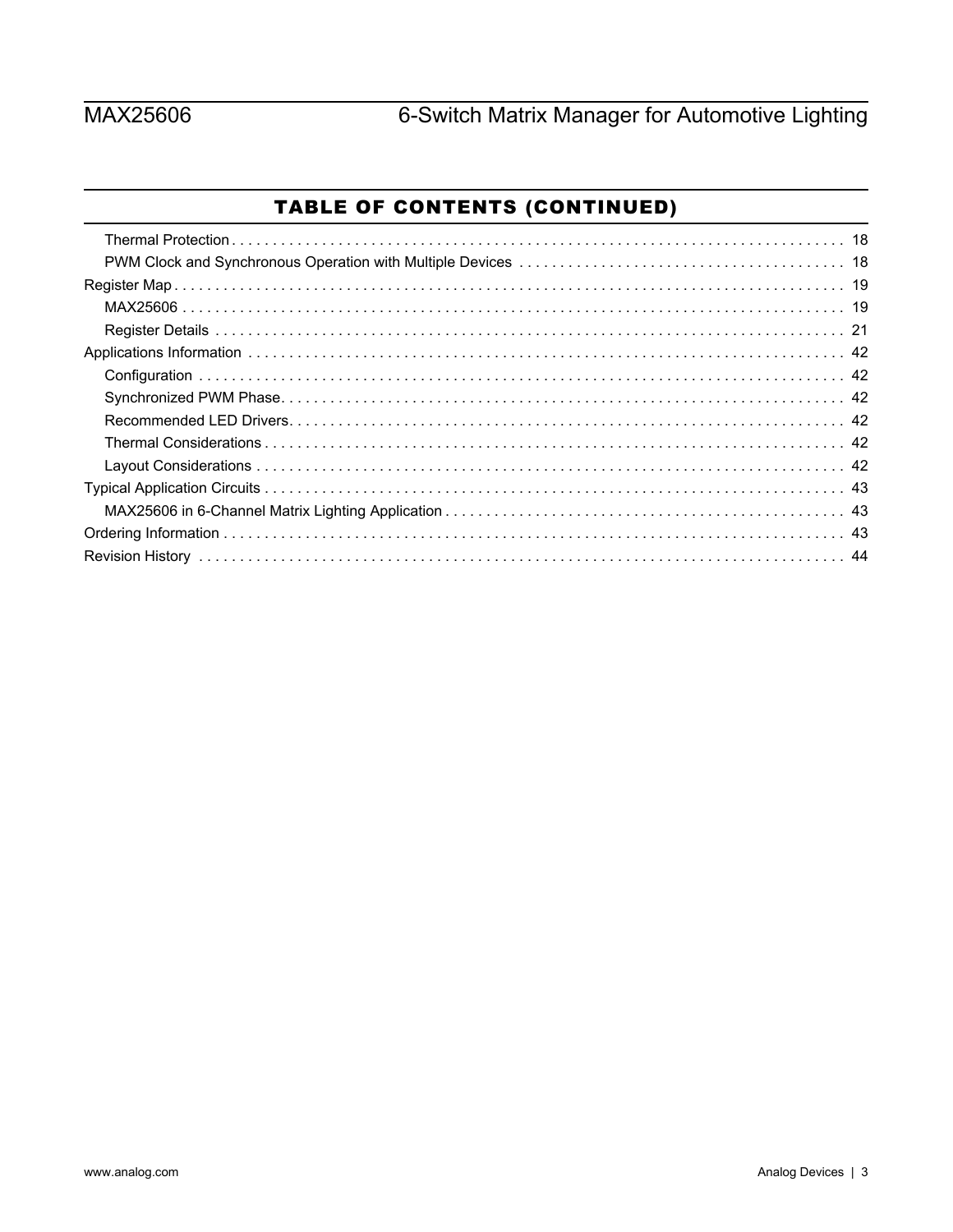# LIST OF FIGURES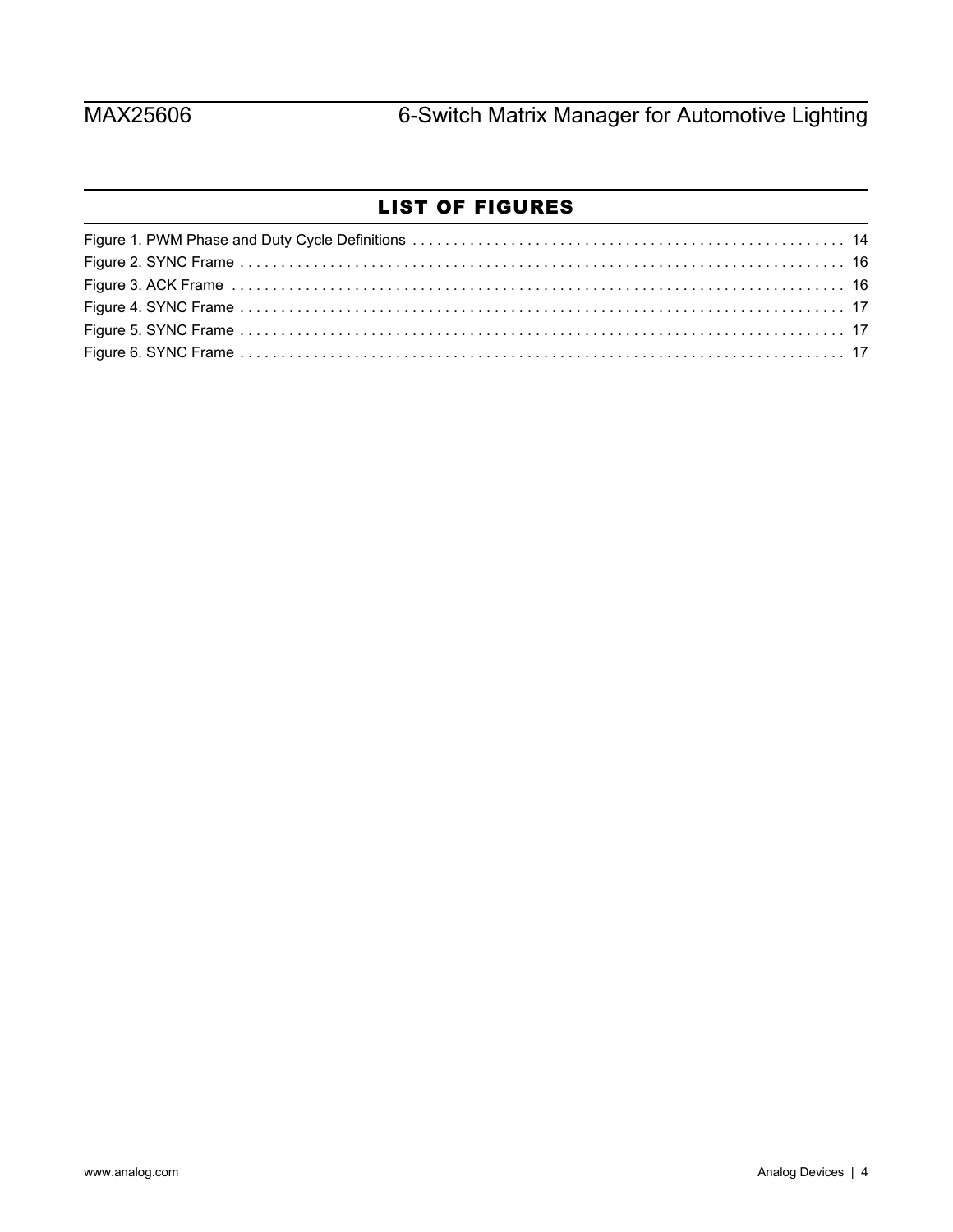# <span id="page-4-0"></span>**Absolute Maximum Ratings**

| Continuous Power Dissipation (20-Pin TQFN SW) ( $T_A$ = +70°C,       |
|----------------------------------------------------------------------|
|                                                                      |
| Continuous Power Dissipation (20-Pin TSSOP) (T <sub>A</sub> = +70°C, |
|                                                                      |
| Operating Temperature Range 40°C to +125°C                           |
|                                                                      |
| Storage Temperature Range 40°C to +150°C                             |
|                                                                      |
|                                                                      |

**Note 1:** Does not apply to DR4 to DR3.

*Stresses beyond those listed under "Absolute Maximum Ratings" may cause permanent damage to the device. These are stress ratings only, and functional operation of the*  device at these or any other conditions beyond those indicated in the operational sections of the specifications is not implied. Exposure to absolute maximum rating conditions for<br>extended periods may affect device reliabi

# <span id="page-4-1"></span>**Package Information**

### <span id="page-4-2"></span>**20 TQFN-EP\* (SW)**

| Package Code                            | T2044Y+3C        |  |  |  |
|-----------------------------------------|------------------|--|--|--|
| <b>Outline Number</b>                   | 21-100068        |  |  |  |
| Land Pattern Number                     | 90-0037          |  |  |  |
| Thermal Resistance, Single-Layer Board: |                  |  |  |  |
| Junction to Ambient $(\theta_{JA})$     | 59°C/W           |  |  |  |
| Junction to Case $(\theta_{\text{JC}})$ | 6°C/W            |  |  |  |
| Thermal Resistance, Four-Layer Board:   |                  |  |  |  |
| Junction to Ambient $(\theta_{JA})$     | $39^{\circ}$ C/W |  |  |  |
| Junction to Case $(\theta_{\text{JC}})$ | 6°C/W            |  |  |  |

### <span id="page-4-3"></span>**20 TSSOP-EP\***

| Package Code                            | $U20E+3C$        |  |  |
|-----------------------------------------|------------------|--|--|
| <b>Outline Number</b>                   | 21-100132        |  |  |
| Land Pattern Number                     | 90-100049        |  |  |
| Thermal Resistance, Single-Layer Board: |                  |  |  |
| Junction to Ambient $(\theta_{JA})$     | 46°C/W           |  |  |
| Junction to Case $(\theta_{\text{JC}})$ | $2^{\circ}$ C/W  |  |  |
| Thermal Resistance, Four-Layer Board:   |                  |  |  |
| Junction to Ambient $(\theta_{JA})$     | $37^{\circ}$ C/W |  |  |
| Junction to Case $(\theta_{\text{AC}})$ | $2^{\circ}$ C/W  |  |  |

For the latest package outline information and land patterns (footprints), go to [www.maximintegrated.com/packages](http://www.maximintegrated.com/packages). Note that a "+", "#", or "-" in the package code indicates<br>RoHS status only. Package drawings may show a di

Package thermal resistances were obtained using the method described in JEDEC specification JESD51-7, using a four-layer board. For detailed information on package thermal considerations, refer to *[www.maximintegrated.com/thermal-tutorial](http://www.maximintegrated.com/thermal-tutorial)*.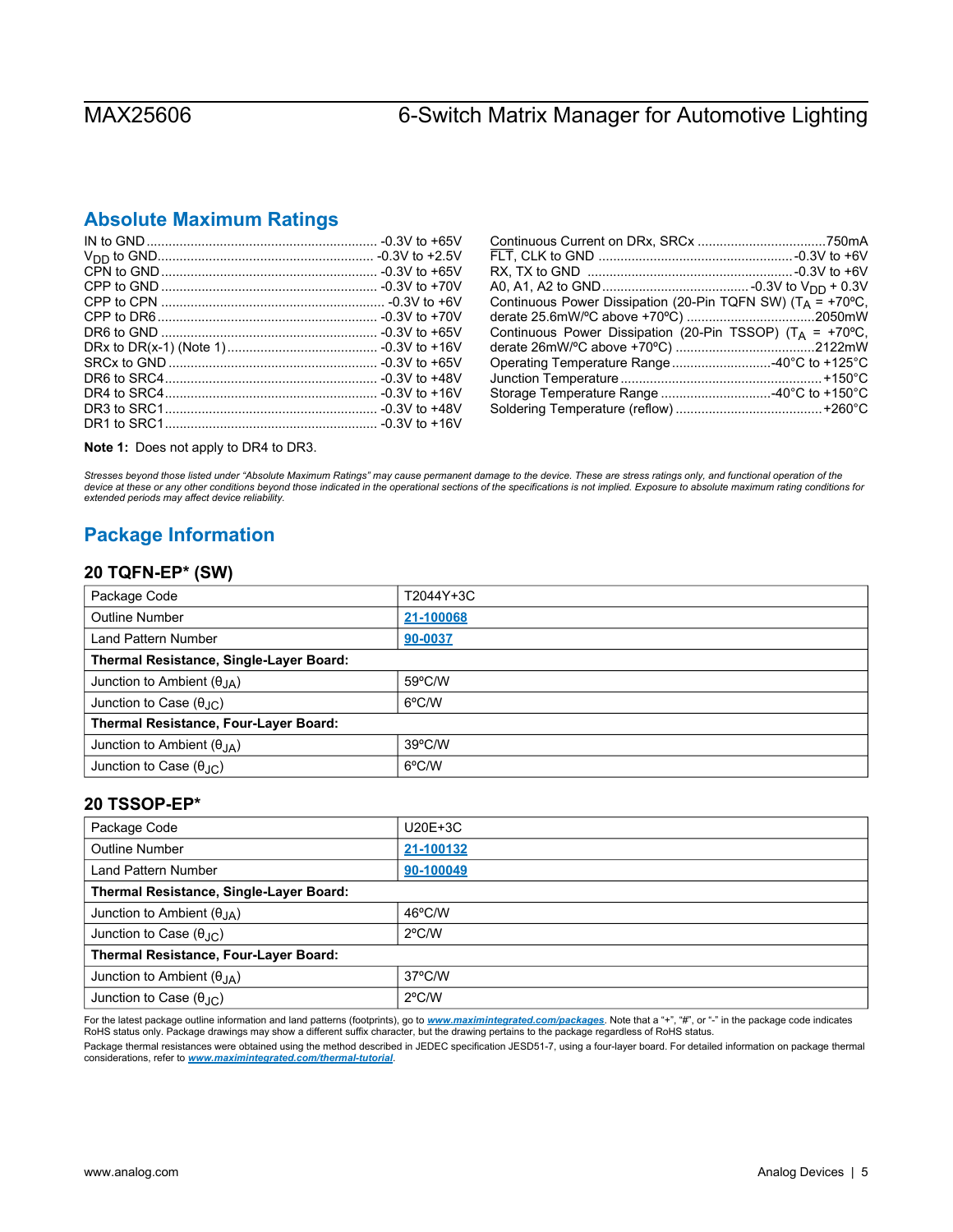# <span id="page-5-0"></span>**Electrical Characteristics**

(Input Voltage = IN = 5V, T<sub>A</sub> = T<sub>J</sub> = -40°C to +125°C, unless otherwise noted. Typical values are at T<sub>A</sub> = +25°C. Limits over the operating temperature range and relevant supply voltage range are guaranteed by design and characterization. (Note 2)

| <b>PARAMETER</b>                                       | <b>SYMBOL</b>          | <b>CONDITIONS</b>                                                                | <b>MIN</b> | <b>TYP</b>     | <b>MAX</b>   | <b>UNITS</b> |
|--------------------------------------------------------|------------------------|----------------------------------------------------------------------------------|------------|----------------|--------------|--------------|
| <b>Supply Voltages</b>                                 |                        |                                                                                  |            |                |              |              |
| Supply Voltage                                         | $V_{IN}$               | <b>Operating Voltage Range</b>                                                   | 4.0        |                | 60           | $\vee$       |
| Input Current                                          | <b>I<sub>IN</sub></b>  |                                                                                  |            | $\overline{c}$ | 5            | mA           |
| Input Power-On Reset<br>(POR) Threshold                | V <sub>IN-POR</sub>    | V <sub>IN</sub> Rising                                                           | 3.6        |                | 3.9          | V            |
| Charge-Pump Operating<br>Voltage                       | <b>V<sub>CPP</sub></b> |                                                                                  |            |                | 65           | $\vee$       |
| V <sub>DD</sub> Regulator                              |                        |                                                                                  |            |                |              |              |
| V <sub>DD</sub> Output                                 | V <sub>DD</sub>        | 2.2µF Capacitor Placed between V <sub>DD</sub><br>and GND Pins. $I_{VDD} = 10mA$ | 1.71       | 1.8            | 1.89         | $\vee$       |
| VDD undervoltage<br>lockout (UVLO) Rising<br>Threshold | UVLO_R_TH              |                                                                                  | 1.61       |                | 1.69         | $\vee$       |
| VDD UVLO Falling<br>Threshold                          | UVLO_F_TH              |                                                                                  | 1.54       |                | 1.63         | $\vee$       |
| <b>LED Dimming</b>                                     |                        |                                                                                  |            |                |              |              |
| Internal Oscillator<br>Frequency                       | Fosc                   | Used for Charge Pump and PWM<br>Dimming of LEDs                                  |            | 16.384         |              | <b>MHz</b>   |
| <b>LED Switches</b>                                    |                        |                                                                                  |            |                |              |              |
| Single-Switch On-<br>Resistance                        | R <sub>DSON</sub>      |                                                                                  |            | 0.2            |              | Ω            |
| On-Resistance with<br>Series Switches 3-1 On           |                        |                                                                                  |            | 0.6            | 1.2          | Ω            |
| On-Resistance with<br>Series Switches 6-4 On           |                        |                                                                                  |            | 0.6            | 1.2          | Ω            |
| Open LED Threshold                                     | VOTH                   |                                                                                  | 12.5       | 13.75          | 15           | $\mathsf{V}$ |
| Open Trace Threshold                                   | ILED_MIN               | Minimum Current Required to Detect<br>Open Trace                                 |            | 45             | 100          | mA           |
|                                                        |                        | VSTH $[2:0]$ = 0b000, Rising $V_{DS}$                                            | 1.26       | 1.40           | 1.54         |              |
|                                                        |                        | VSTH $[2:0]$ = 0b001, Rising $V_{DS}$                                            | 3.24       | 3.6            | 3.96         |              |
|                                                        |                        | VSTH $[2:0]$ = 0b010, Rising $V_{DS}$                                            | 3.6        | 4.00           | 4.4          |              |
| Short LED Threshold                                    | <b>V<sub>STH</sub></b> | VSTH $[2:0]$ = 0b011, Rising $V_{DS}$                                            | 4.95       | 5.5            | 6.05         | $\vee$       |
|                                                        |                        | VSTH $[2:0]$ = 0b100, Rising $V_{DS}$                                            | 5.4        | 6.0            | 6.6          |              |
|                                                        |                        | VSTH $[2:0]$ = 0b101, Rising $V_{DS}$                                            | 5.94       | 6.6            | 7.26         |              |
|                                                        |                        | VSTH[2:0] = 0b110, Rising $V_{DS}$                                               | 6.48       | 7.2            | 7.92         |              |
|                                                        |                        | VSTH[2:0] = 0b111, Rising $V_{DS}$                                               | 6.93       | 7.70           | 8.47         |              |
| FLT Flag                                               |                        |                                                                                  |            |                |              |              |
| FLT Output Low Voltage                                 |                        | $I_{SINK} = 2 mA$                                                                |            | 0.06           | 0.4          | V            |
| FLT Output High<br>Leakage Current                     |                        | $\overline{FLT}$ = 5V                                                            |            |                | $\mathbf{1}$ | μA           |
| Clock External Sync<br>Input, Clock Frequency          | f <sub>CLK</sub>       |                                                                                  | 0.3        |                | 18           | MHz          |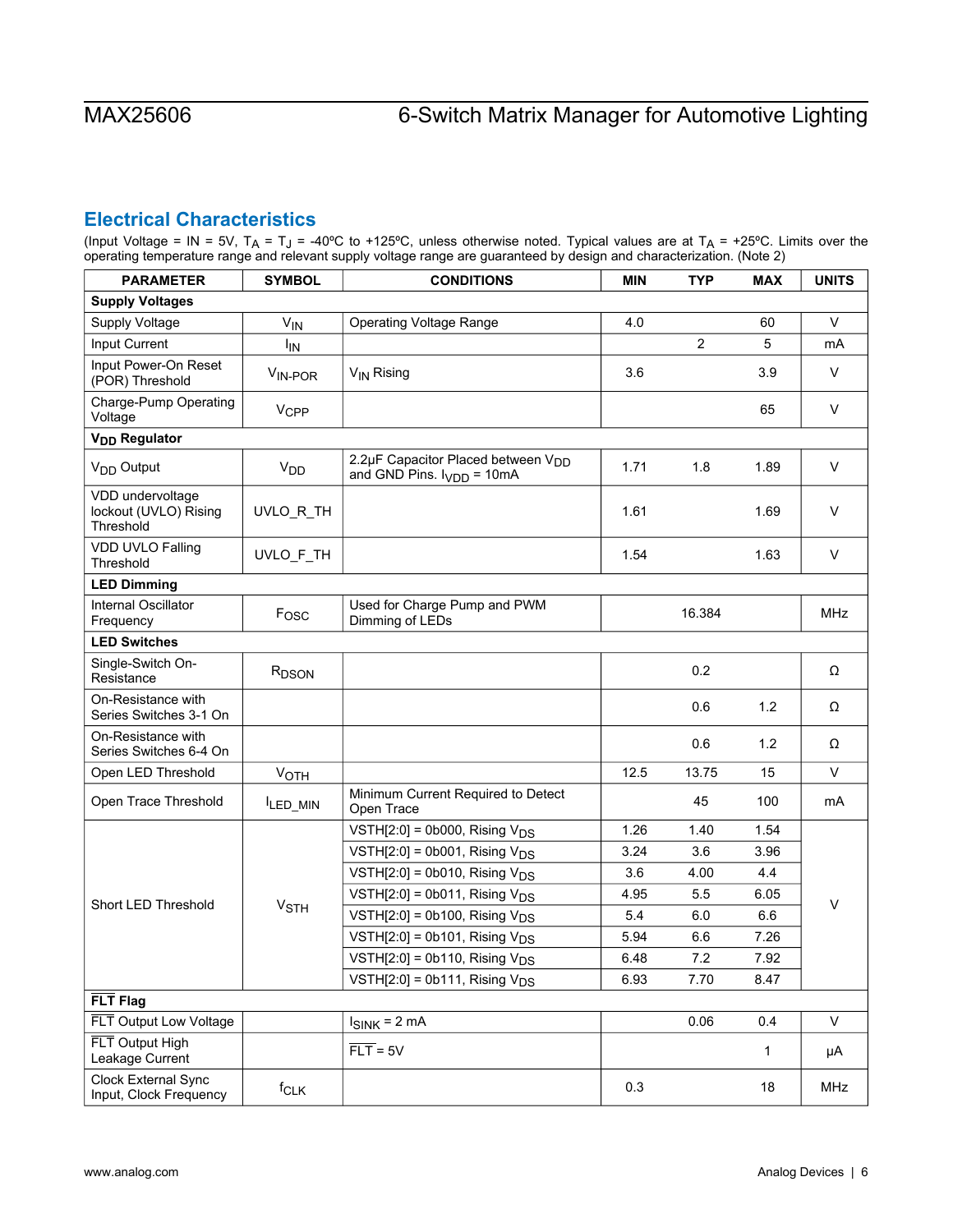# **Electrical Characteristics (continued)**

(Input Voltage = IN = 5V, T<sub>A</sub> = T<sub>J</sub> = -40°C to +125°C, unless otherwise noted. Typical values are at T<sub>A</sub> = +25°C. Limits over the operating temperature range and relevant supply voltage range are guaranteed by design and characterization. (Note 2)

| <b>PARAMETER</b>                      | <b>SYMBOL</b>                   | <b>CONDITIONS</b>                                 | <b>MIN</b> | <b>TYP</b> | <b>MAX</b> | <b>UNITS</b> |  |
|---------------------------------------|---------------------------------|---------------------------------------------------|------------|------------|------------|--------------|--|
|                                       | <b>DIGITAL INPUTS (CLK, RX)</b> |                                                   |            |            |            |              |  |
| Input High Voltage                    | V <sub>IH</sub>                 |                                                   | 1.4        |            |            | $\vee$       |  |
| Input Low Voltage                     | $V_{IL}$                        |                                                   |            |            | 0.4        | $\vee$       |  |
| <b>DIGITAL OUTPUTS (CLK, TX)</b>      |                                 |                                                   |            |            |            |              |  |
| <b>Output Low Voltage</b>             | <b>VOL</b>                      | $I_{SINK} = 2mA$                                  |            |            | 0.4        | $\vee$       |  |
| <b>THERMAL SHUTDOWN</b>               |                                 |                                                   |            |            |            |              |  |
| Thermal-Warning<br>Threshold          | TH WARN                         | <b>Rising Temperature</b>                         |            | 140        |            | °C           |  |
| Thermal-Warning<br><b>Hysteresis</b>  | <b>HYS WARN</b>                 |                                                   |            | 15         |            | $^{\circ}C$  |  |
| Thermal-Shutdown<br>Threshold         | TH SHDN                         | <b>Rising Temperature</b>                         |            | 165        |            | °C           |  |
| Thermal-Shutdown<br><b>Hysteresis</b> | HYS_SHDN                        |                                                   |            | 15         |            | °C           |  |
| <b>CHARGE PUMP</b>                    |                                 |                                                   |            |            |            |              |  |
| Charge-Pump Output<br>Voltage         | $V_{\rm o}$                     | V <sub>CPP</sub> - V <sub>CPN, ICPP</sub> = 190µA | 3.8        |            | 5.8        | $\vee$       |  |
| Charge-Pump Power-<br>Good Threshold  | V <sub>CPP_OK</sub>             | Rising Threshold                                  |            | 4.0        |            | V            |  |
| <b>UART Timing</b>                    |                                 |                                                   |            |            |            |              |  |
| <b>UART Bit Rate</b>                  | <b>FUART</b>                    |                                                   | 10         |            | 500        | kbps         |  |

**Note 2:** Limits are 100% production tested at TA = +25°C. Limits over the operating temperature range and relevant supply voltage are guaranteed by design and characterization.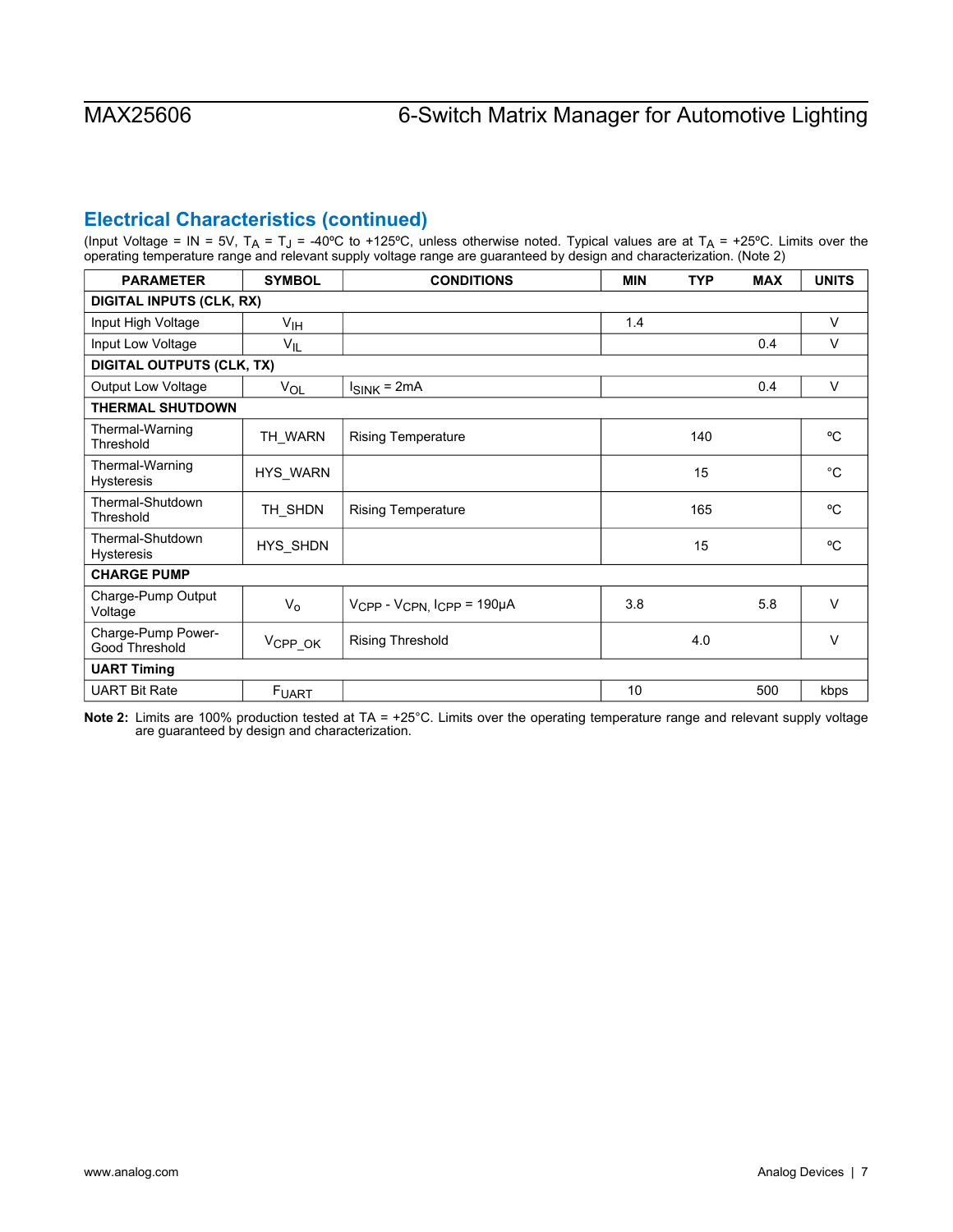# <span id="page-7-0"></span>**Pin Configurations**

# <span id="page-7-1"></span>**TQFN**



### <span id="page-7-2"></span>**TSSOP**



# <span id="page-7-3"></span>**Pin Description**

|      | PIN          |    | <b>NAME</b>                                                                                                                                     |  | <b>FUNCTION</b> |
|------|--------------|----|-------------------------------------------------------------------------------------------------------------------------------------------------|--|-----------------|
| TOFN | <b>TSSOP</b> |    |                                                                                                                                                 |  |                 |
|      |              | IN | Input Supply. Connect to external power supply to provide power to the device.<br>Connect a minimum 0.1µF ceramic capacitor between IN and GND. |  |                 |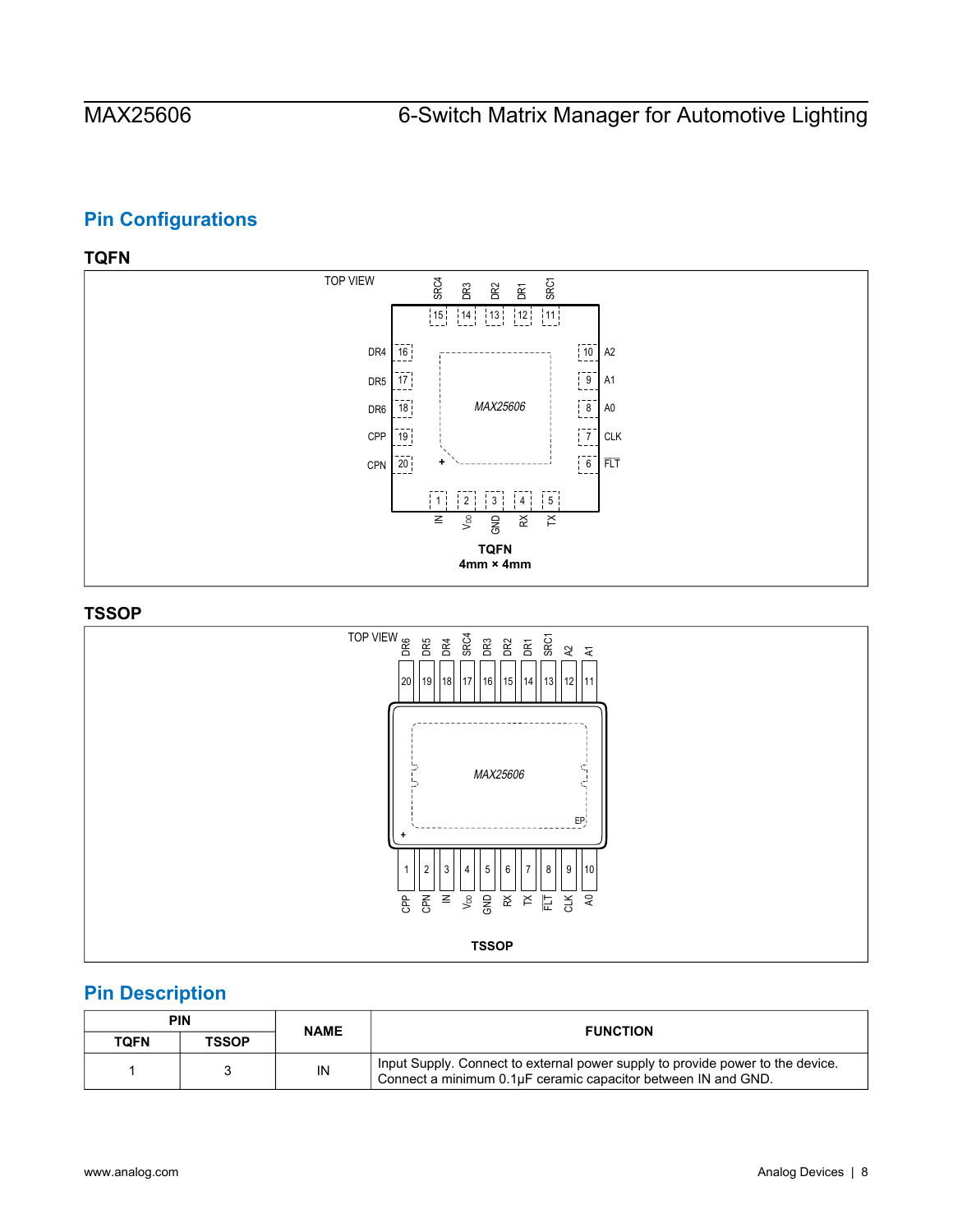# **Pin Description (continued)**

| PIN            |                | <b>NAME</b>      |                                                                                                                                                                                                                   |  |
|----------------|----------------|------------------|-------------------------------------------------------------------------------------------------------------------------------------------------------------------------------------------------------------------|--|
| <b>TQFN</b>    | <b>TSSOP</b>   |                  | <b>FUNCTION</b>                                                                                                                                                                                                   |  |
| 2              | 4              | $V_{DD}$         | LDO Output. Nominal voltage is 1.8V. Connect a minimum 2.2µF ceramic<br>capacitor between V <sub>DD</sub> and GND.                                                                                                |  |
| 3              | 5              | <b>GND</b>       | <b>Ground Connection</b>                                                                                                                                                                                          |  |
| 4              | 6              | <b>RX</b>        | <b>UART Receive Input</b>                                                                                                                                                                                         |  |
| 5              | $\overline{7}$ | <b>TX</b>        | <b>UART Transmit Output</b>                                                                                                                                                                                       |  |
| 6              | 8              | 肛                | Open-Drain Fault Indicator. Goes low when a fault condition is present.                                                                                                                                           |  |
| 7              | 9              | <b>CLK</b>       | Sequence Period Programming Input. Connect a resistor from CLK to GND to set<br>the sequence period.                                                                                                              |  |
| 8              | 10             | A <sub>0</sub>   | A0 programming input. Connect a resistor from A0 to GND to set the 4 least-<br>significant bytes (LSBs) of the UART device ID.                                                                                    |  |
| 9              | 11             | A <sub>1</sub>   | A1 programming input. Connect a resistor from A1 to GND to set the 2 most-<br>significant bytes (MSBs) of the UART device ID.                                                                                     |  |
| 10             | 12             | A2               | A2 programming input. Connect a resistor from A2 to GND to use as a general<br>purpose decode, such as for a binning resistor. The corresponding A2 code can<br>be read through the UART interface after powerup. |  |
| 11             | 13             | SRC <sub>1</sub> | Source of Internal Switch 1                                                                                                                                                                                       |  |
| 12             | 14             | DR <sub>1</sub>  | Drain of Internal Switch 1                                                                                                                                                                                        |  |
| 13             | 15             | DR <sub>2</sub>  | Drain of Internal Switch 2                                                                                                                                                                                        |  |
| 14             | 16             | DR <sub>3</sub>  | Drain of Internal Switch 3                                                                                                                                                                                        |  |
| 15             | 17             | SRC4             | Source of Internal Switch 4                                                                                                                                                                                       |  |
| 16             | 18             | DR4              | Drain of Internal Switch 4                                                                                                                                                                                        |  |
| 17             | 19             | DR <sub>5</sub>  | Drain of Internal Switch 5                                                                                                                                                                                        |  |
| 18             | 20             | DR <sub>6</sub>  | Drain of Internal Switch 6                                                                                                                                                                                        |  |
| 19             | 1              | <b>CPP</b>       | Charge Pump Capacitor Positive Connection. Connect a 0.1µF ceramic capacitor<br>from CPP to CPN.                                                                                                                  |  |
| 20             | 2              | <b>CPN</b>       | Charge Pump Capacitor Negative Connection. Connect a 0.1µF ceramic capacitor<br>from CPP to CPN.                                                                                                                  |  |
| $\blacksquare$ |                | EP               | Exposed Pad Connection. Connect this pad to a contiguous ground plane.                                                                                                                                            |  |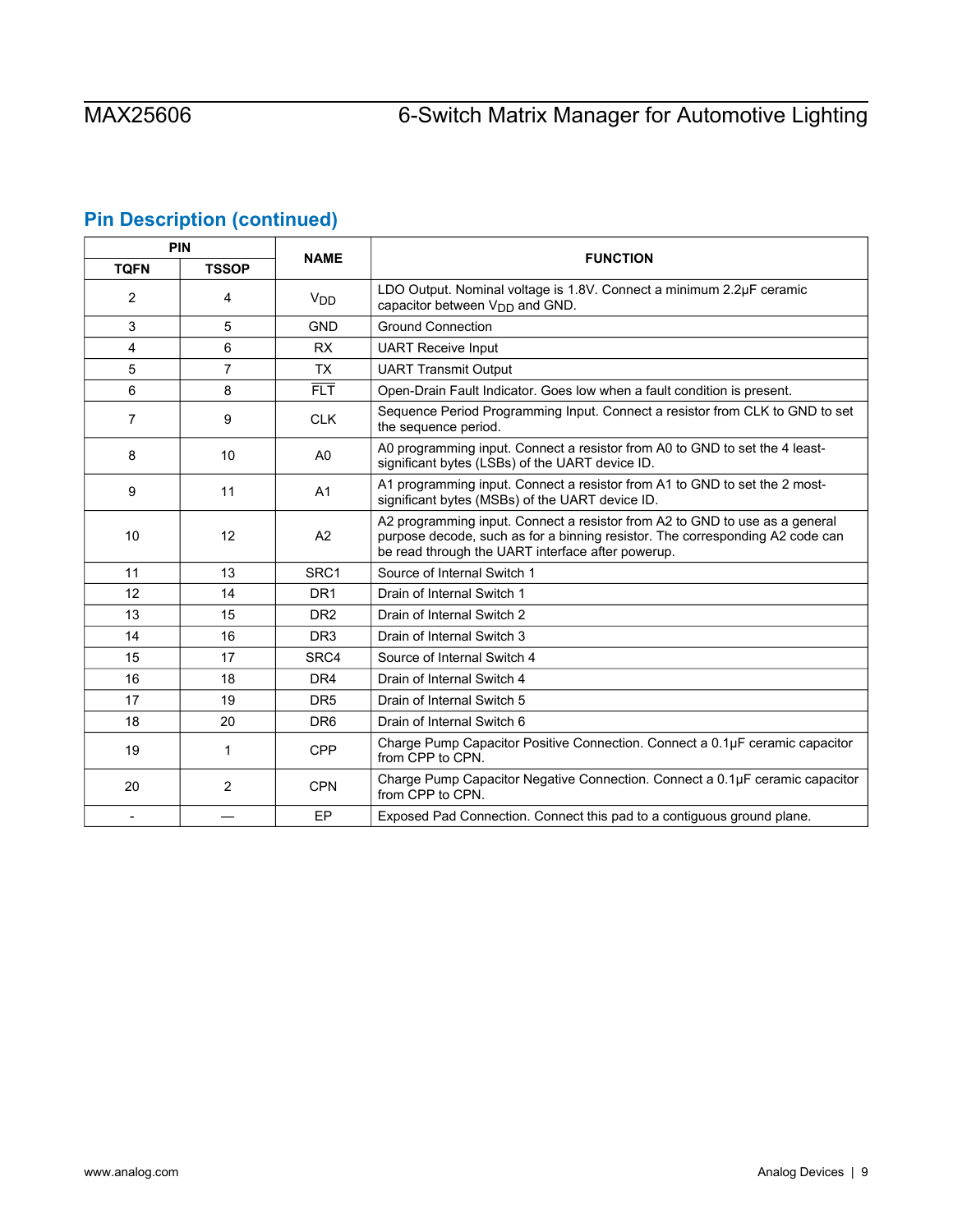# <span id="page-9-0"></span>**Functional Diagrams**

# <span id="page-9-1"></span>**MAX25606 Block Diagram**

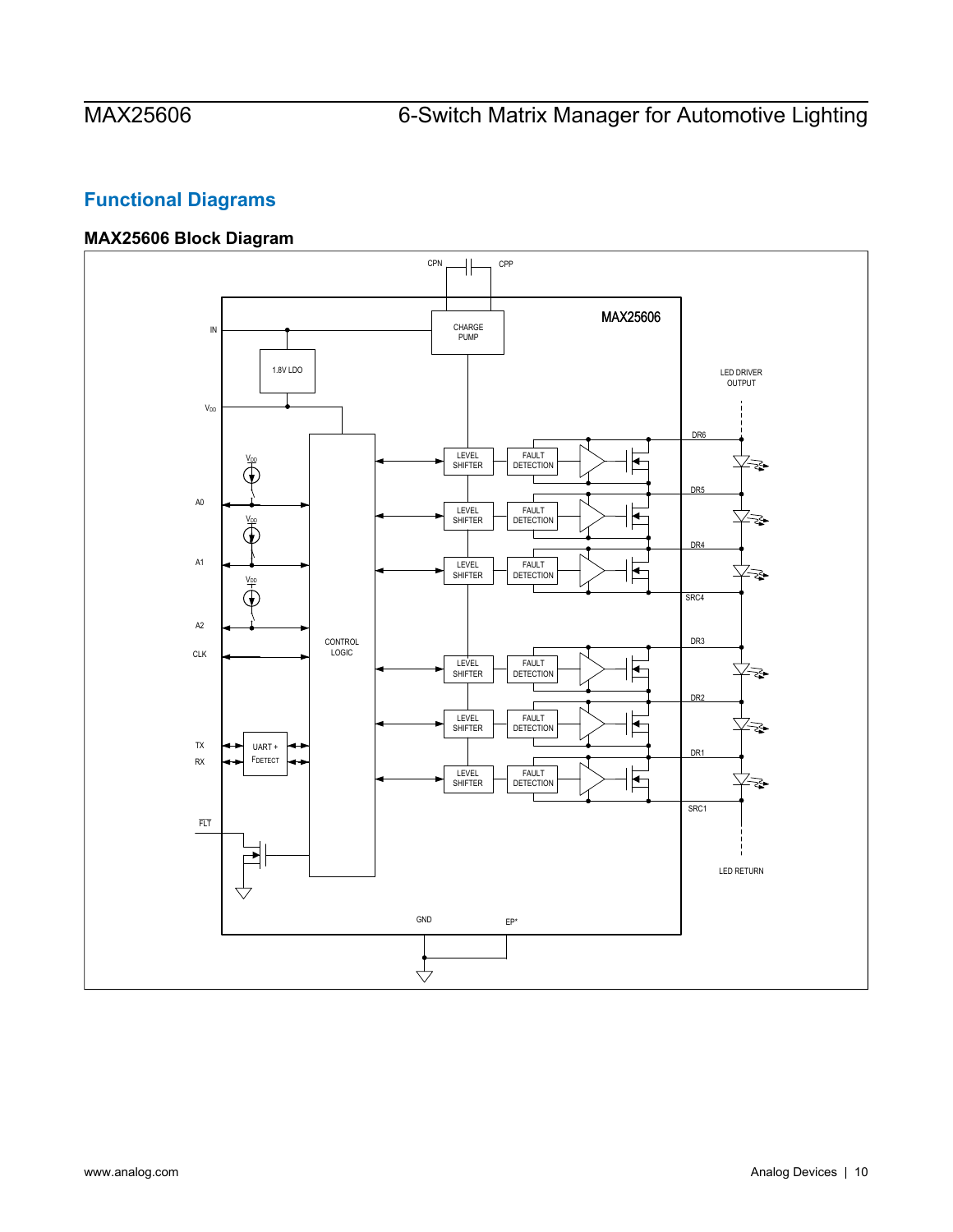# <span id="page-10-0"></span>**Detailed Description**

The MAX25606 6-switch matrix manager IC for automotive lighting applications includes a 6-switch array for bypassing individual LEDs in single- or dual-string applications. It features six individually controlled n-channel MOSFET switches, each switch having an RD<sub>SON</sub> of 0.2Ω and rated to withstand 16V. Each group of three cascoded switches can withstand up to 48V. The low on-resistance of the switches minimizes conduction loss and power dissipation.

For single-string applications a single current source can be used to power all the LEDs connected in series. Dual-string applications use a separate current source for each string, with three switches in series per string. For high-current applications, the two sets of three switches can be connected in parallel with a single current source. Each switch can be connected across one, two, or three LEDs in series.

The IC features a serial peripheral interface (UART) for serial communication. The MAX25606 is a slave device that uses the UART to communicate with an external micro-controller (μC), which acts as the master. Up to 64 separate devices can be connected using a star topology. Each of the six switches can be independently programmed to bypass the LEDs in the string. Each switch can be turned on, turned off, or PWM modulated with 12 bits of PWM duty cycle adjustment. Transitions between two different PWM settings can either happen instantly or a logarithmic fade transition can be applied. The logarithmic fade algorithm is built into the device and only requires a single software command. The μC can assign device Cluster IDs to allow for simultaneous programming of multiple devices. The serial interface allows the user to program the slew rate to minimize EMI. The PWM frequency can be set by an internal oscillator or synchronized to an external clock source. The IC features built-in open circuit protection, as well as detailed open- and short-LED fault reporting and open trace fault reporting through the serial interface. The short LED fault threshold is programmable to accommodate a wide variety of LED diodes. The IC also includes an internal charge pump that provides power for the gate drive of each of the LED bypass switches.

The device is available in a 20-pin 4x4mm side wettable TQFN and a 20-pin TSSOP package with exposed pad. The device is AEC-Q100 Grade 1 qualified and designed to operate over the -40ºC to +125ºC temperature range.

## <span id="page-10-1"></span>**Power-On Reset and VDD UVLO**

Once the IC is powered, an internal power-on reset (POR) signal sets all the registers to their default states. All six switches are in the on-state upon a POR (all LEDs are off). The LEDs remain off until a command is received by the UART. To ensure reliable operation, the IN supply voltage ( $V_{1N}$ ) must be greater than  $V_{1N\text{-POR}}$ . If  $V_{1N}$  falls below  $V_{1N\text{-POR}}$ and the VDD regulator output falls below VDD\_UVLO, the registers reset to their default state. The IN voltage must be greater than V<sub>IN-POR</sub> and VDD must be above VDD UVLO for proper operation. The bypass switches remain in their default on-state until the UART is used to enable LED dimming.

## <span id="page-10-2"></span>**Internal Switches**

Each switch connected between DRn and DRn-1 has a typical on-resistance of 0.2Ω. This measurement includes the onresistance of the internal switch and the resistance of the bond wires to the DRn and DRn-1 pads. Each bypass switch, when driven to an off state, allows the string current to flow through the corresponding parallel-connected LED, turning the LEDs on. Driving the bypass switch to an on state shunts the current through the bypass switch and turns the LEDs off. Each bypass switch can have one, two or three LEDs in series across it.

All six switches are connected in a cascode configuration to allow for animation in applications where the LED string cathode does not connect to ground. The switches are divided into two groups of three to give the option of controlling two parallel LED strings with a single MAX25605 device. Alternatively, a single string can be controlled by connecting SRC4 and DR3 externally.

The slew rate of the switches can be programmed to minimize the current undershoot or overshoot during segment transitions.

## <span id="page-10-3"></span>**Charge Pump**

The MAX25606 integrates a charge pump that provides the voltage rails for each switch gate driver and level shifter. The charge pump requires a single 0.1µF capacitor connected between CPP and CPN for operation. The charge pump includes spread spectrum, which dithers the switching frequency by ±6% around the fundamental of 16.384MHz. The input power for the charge pump is taken from the higher voltage of IN, DR6, or DR3. Therefore, IN and DR6 should have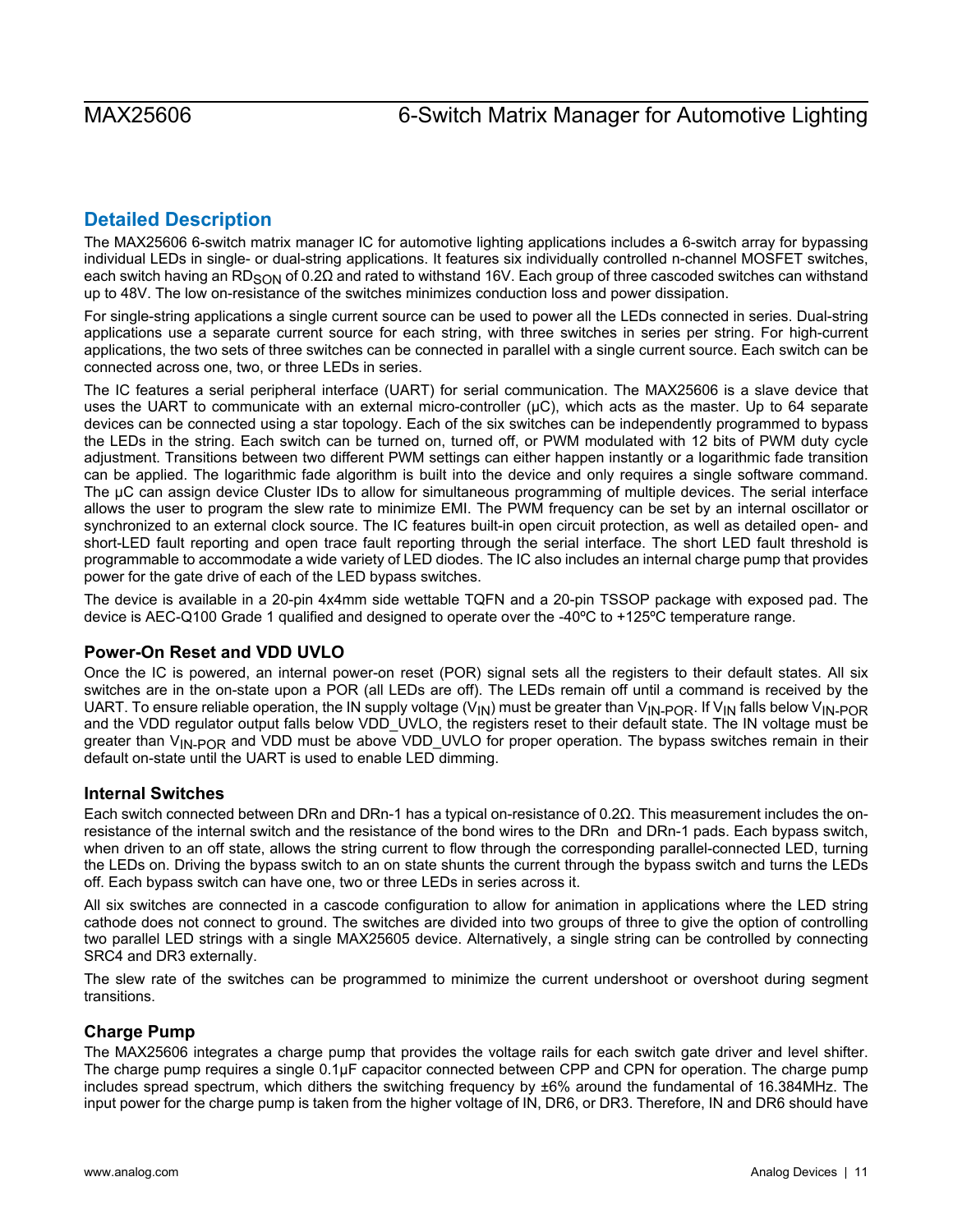an external decoupling capacitor of at least 0.01µF as close as possible to the device, assuming DR6 is always a greater voltage than DR3. If the DR6 and DR3 segments are controlling two different LED strings, then DR3 should also have a close decoupling capacitor.

A status flag CP\_NOT\_RDY indicates that the charge pump is not yet powered up. When the charge pump is not powered up, the switches inside the IC are off, allowing any current from the LED driver to flow through the LEDs.

Register configurations for LED short detection threshold and switch slew rate in address 0x02 gets level shifted to each switch. Since the level-shift circuit uses the charge pump supply, these registers can only be updated if the charge pump is ready. If the charge pump loses power, these level-shifted registers are reset to 0. The level-shifted registers for each switch only get updated if the charge pump supply is good and a new value is written to the logic level register map. Therefore, if a nonzero value is used for the slew rate or short threshold setting, it is recommended to write 0 and rewrite the correct value to these registers any time the charge pump supply is interrupted. Make sure the SW\_GO\_EN bit is set to 0 whenever updating the register 0x02 configuration bits.

## <span id="page-11-0"></span>**Programming Options**

### <span id="page-11-1"></span>**MAX25606 Pin Resistor Decode Table**

Multiple MAX25606 devices can be used in a multidrop UART bus with an external uC acting as the master. The resistors on pins A0 and A1 are used to program the UART Device ID of the MAX25606. The first two LSBs of the A1 code are concatenated with the 4 bits of the A0 code to produce the device ID. For example, a value of 309Ω on A1 (code x2) and a value of 1050Ω on A0 (code x8) result in a Device ID of x28.

Table 1. Device ID and A0/A1 Inputs

| {A1[1:0], A0[3:0]} | <b>DEVICE ID</b> |
|--------------------|------------------|
| x00                | x00              |
| x01                | x01              |
| .                  | .                |
| x3F                | x3F              |

The remaining unused bits {A1[3:2], A2[3:0]} can be used for as general purpose indicators, for example, a binning resistor and/or a hardware revision identifier. The MAX25606 stores the coded value of the resistors on A0, A1, and A2 in the STAT\_RES\_CODE register, address 0x0C, and thus the information is available to the microcontroller through the UART bus.

### <span id="page-11-2"></span>**Resistor Programming Table**

The IC provides 16 levels of detection between 0 and 1.2V on the A0, A1, and A2 pins, which are used to configure the MAX25606 device ID. The pins source 400 μA, allowing the use of an external resistor between A0/A1/A2 and GND to set the voltage level. See Table 2 for recommended resistor values.

Table 2. A0/A1/A2 Recommended Values

| A0/A1/A2[3:0] DECODE VALUE | A0/A1 RESISTOR VALUE<br>$(\Omega, 1\%)$ |
|----------------------------|-----------------------------------------|
| 0000                       | 95.3                                    |
| 0001                       | 200                                     |
| 0010                       | 309                                     |
| 0011                       | 422                                     |
| 0100                       | 536                                     |
| 0101                       | 649                                     |
| 0110                       | 768                                     |
| 0111                       | 909                                     |
| 1000                       | 1050                                    |
| 1001                       | 1210                                    |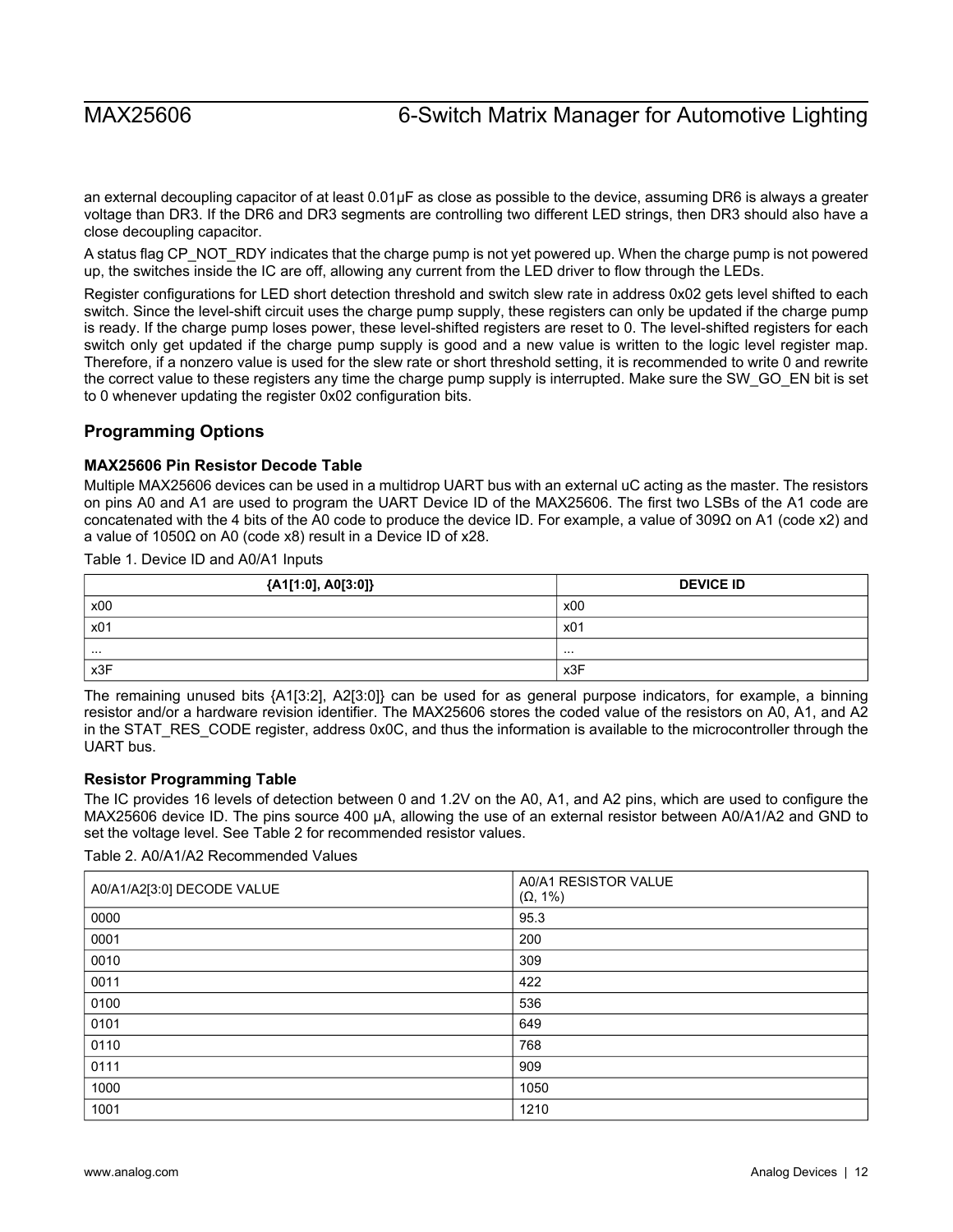| 1010 | 1400 |
|------|------|
| 1011 | 1620 |
| 1100 | 1870 |
| 1101 | 2150 |
| 1110 | 2490 |
| 1111 | 2870 |

A0 sets the four LSBs of the 6-bit device ID. A1 sets the two MSBs of the 6-bit device ID.

## <span id="page-12-0"></span>**PWM Clock and Synchronous Operation with Multiple Devices**

The PWM clock for the IC can be selected from the internal oscillator or from an external clock source driving the CLK pin. The CLK pin is bidirectional, allowing a single device to be the master clock, providing a common clock source to multiple devices. The PWM clock source and CLK pin direction are configured through PWM\_CLK[1:0] in the CNFG\_GEN (0x03) register. The default value is internal oscillator with the CLK pin disabled. For synchronous operation with multiple devices, use the PWM\_CLK\_SEL bits in the CNFG\_GEN (0x03) register to set the master with internal oscillator and CLK pin output, and the slave devices with external oscillator and CLK pin input.

The PWM dimming frequency is programmable by setting the value of the DIV[1:0] bits in the CNFG\_GEN (0x03) register, which sets the divide ratio for both the internal (16.384 MHz) and external clock sources.

The CLK output mode requires a pullup resistor from CLK to VDD because the CLK output is an open-drain output. The pullup strength depends on the desired UART frequency. A 10kΩ resistor pullup works for most frequencies. If 500k baud rate is needed, then a stronger pullup resistor, on the order of  $1k\Omega$ , is most likely required.

# <span id="page-12-1"></span>**Parallel Operation for Higher Current Applications**

The switches in the IC can handle current up to 0.75A (max); however, for applications that require higher currents, the switches can be configured in parallel. For example, if the current capability needs to be doubled with three LEDs, connect switch SW0 in parallel to SW3, SW1 in parallel to SW4, and SW2 in parallel to SW5. Make sure the switches connected in parallel have the same phase shift and PWM dimming duty cycles.

## <span id="page-12-2"></span>**PWM Dimming**

The IC provides 12-bit programmable dimming on each individual switch. An internal 12-bit counter (COUNT) is generated according to the clock settings. The switch turns off when COUNT is equal to the delay set by the corresponding PSFT register and stays off until the COUNT exceeds the sum of PSFT and PWM duty-control registers. In this way, the duty cycle and relative phase shift of the individual switches can be set independently.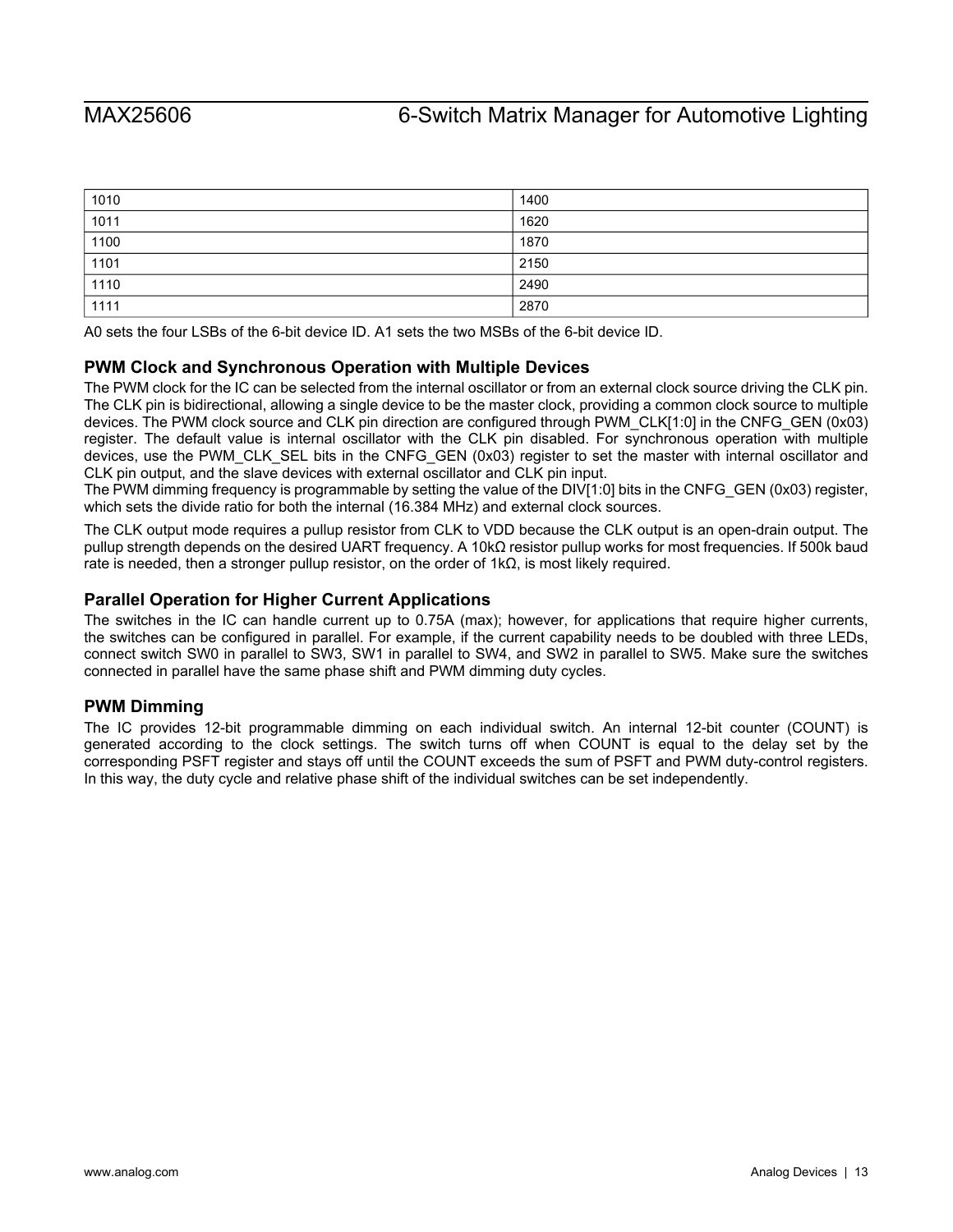<span id="page-13-1"></span>

*Figure 1. PWM Phase and Duty Cycle Definitions* 

# <span id="page-13-0"></span>**Dimming With and Without Fade**

Each switch of the IC can be independently programmed to perform dimming without fade transition, or dimming with fade transition. For dimming without fade transition, the dimming changes from the initial value to the target value in one dimming cycle. For dimming with fade transition, the dimming changes transitionally step by step, starting from the initial value to the target value in multiple dimming cycles, following a predetermined exponential curve.

To enable dimming with fade transition, set the FADE bit to 1 and the DUTY bits to the target value for the specific switches. Each transitional step value is calculated using 12 bits according to the following formula:

DUTYnext = DUTYnow x CF

where DUTY is the duty cycle and CF is the constant factor

CF = 1.0625 and CF = 0.9375 for an up transition and down transition, respectively.

DUTYnext continues to be updated according to the formula until DUTYnext reaches the target value.

The transition period is defined by the TDIM\_ register for the switch. The number of transitional steps depends on the distance between the initial value and the target value. The maximum number of transitional steps from 1(/8191) to 8191(/8191) is 115 steps.

The number of transitional steps depends on the distance between the initial value and the target value. The maximum number of transitional steps from 8191(/8191) to 1(/8191) is 111 steps.

Duty-cycle steps smaller than CF update in one step.

Each step runs TDIM\_ PWM dimming cycles, and each dimming cycle consists of 8192 clock cycles by default; therefore Tstep = TDIM\_ x 8192. The 8192 clock cycles timer can also be changed to 16384, 32768, or 65536 clock cycles by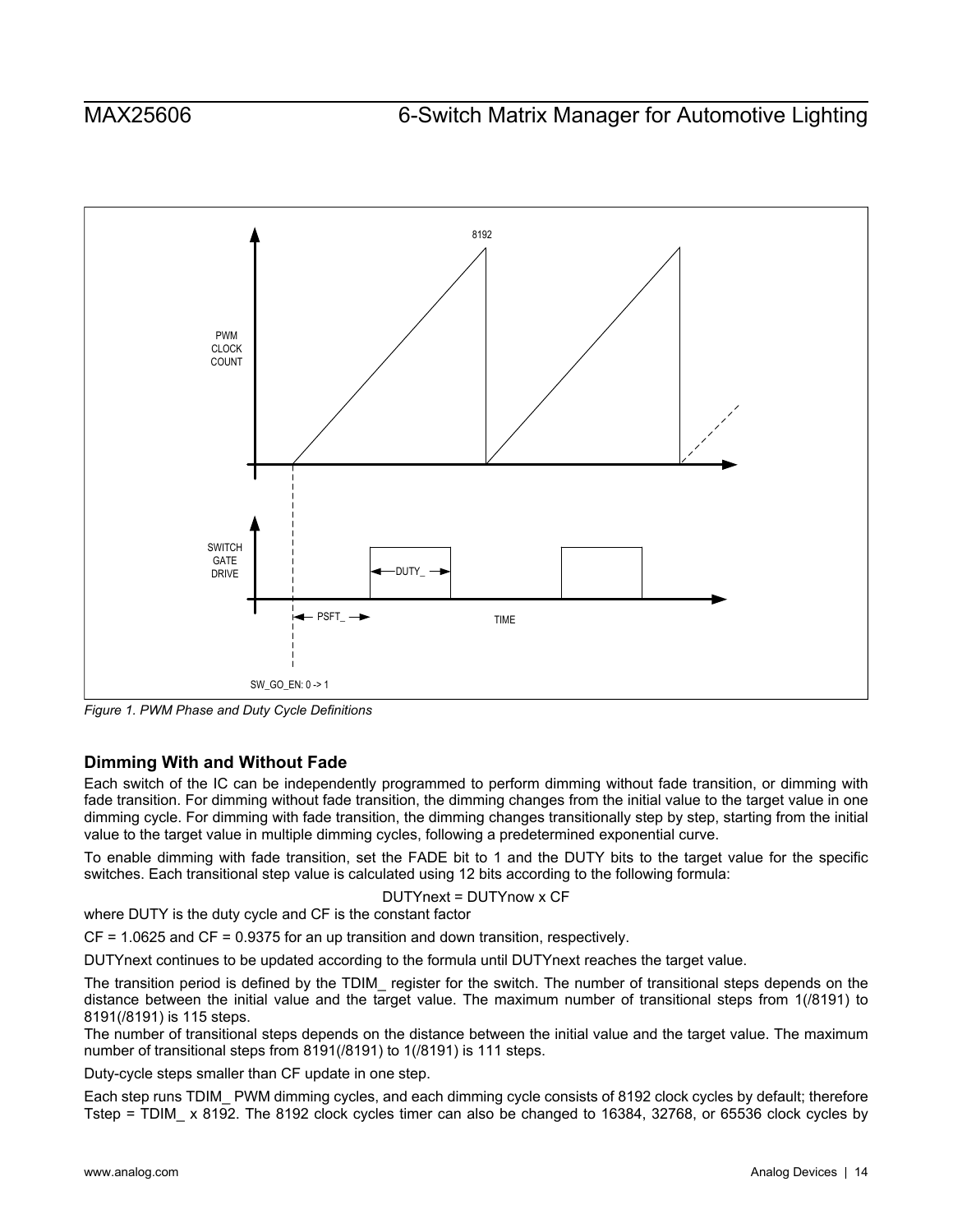programming bits [3:2] in register address 0x02.

### <span id="page-14-0"></span>**LED Fault Detection and Protection**

The IC is able to detect a shorted LED, open LED, and open trace between the device and the LED. To detect and report a LED fault, several conditions must be met. First, the LED switch must be operating and LED-open and LED-short detection requires the switch to be open so the duty cycle must be greater than zero. Conversely, open-fault detection requires the switch to be closed so the PWM duty cycle must be less than 100%. In general, it takes up to one dimming cycle to make sure these conditions have been met after a fault condition is applied. This period depends on the PWM dimming frequency.

To ensure proper operation of the fault detection circuits, it is recommended to use a minimum PWM pulse width which is at least twice as long as the programmed slew rate.

### <span id="page-14-1"></span>**LED Short Threshold**

The LED short threshold is programmable to support single LED short detection for applications with 1, 2, or 3 LEDs per switch. The short threshold can be independently programmed for each group of three cascoded switches. The VSTH\_123 programs the short threshold for the three switches between DR3 and SRC1. The VSTH\_456 programs the short threshold for the three switches between DR6 and SRC4.

### <span id="page-14-2"></span>**UART Serial Interface**

### <span id="page-14-3"></span>**Overview**

The MAX25606 includes a full-duplex UART serial interface to enable fully programmable matrix manager functionality. The system ECU/MCU acts as the UART master, driving read/write packets on the RX line and receiving packets on the TX line. The RX and TX lines can connect up to 64 MAX25606 devices on a common bus using a star topology. The device address of each MAX25606 is pin-programmable using external resistors to ground on the A0 and A1 pins. Devices may be addressed individually using their Device ID[5:0]. They may also be simultaneously addressed using the General Call ID or by using the programmable Cluster Call ID value.

The baud rate of incoming UART packets on RX is automatically detected by the MAX25606, from a minimum of 10kbps up to a maximum of 500kbps. The MAX25606 then returns frames on the TX line at the same baud rate according to the packet format described below.

### <span id="page-14-4"></span>**Device Connections**

The UART interface ensures compatibility with standard microcontrollers from a variety of manufacturers. The RX line should be driven by the microcontroller master. It can be connected to an individual MAX25606 or to multiple devices in a star topology. The TX line is an open-drain output. Multiple devices can share the same TX connection as well. No external timing reference is required, the MAX25606 automatically detects the bit rate on each RX packet and adjusts the bit rate of the TX response accordingly.

### <span id="page-14-5"></span>**UART Frame Format**

Read/write packets are composed from multiple UART frames. Each frame consists of 1 start bit, 8 data bits, 1 parity bit (even), and 1 stop bit. The parity bit should be high if the number of ones in the data bits is odd, otherwise it should be low. If the next frame is in the same packet, there can be no more than 12-bit periods of idle (high) state between frames.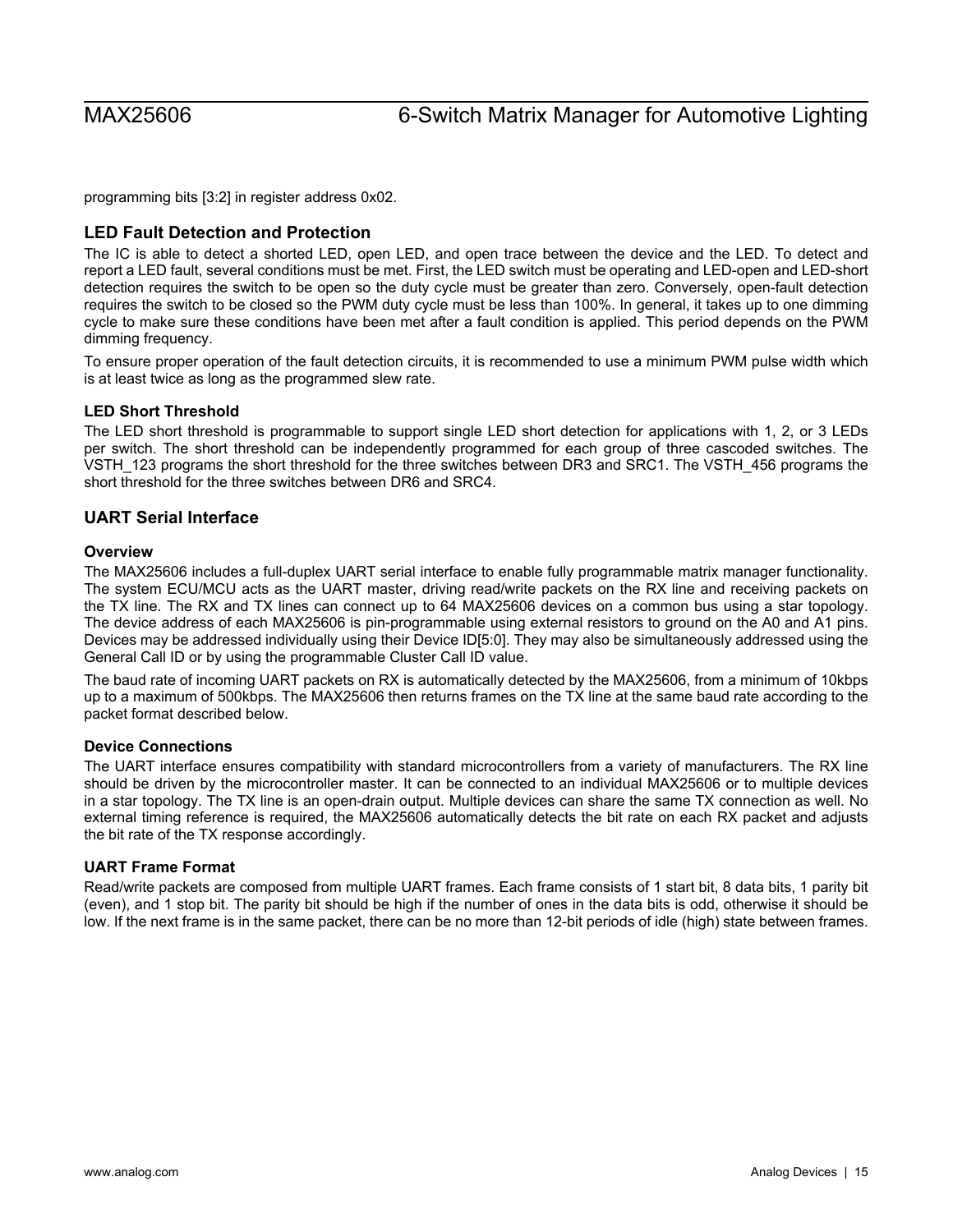

### <span id="page-15-0"></span>**Synchronization and Acknowledge Frames**

Each read/write packet must begin with a special Synchronization (SYNC) frame. This is a UART frame containing the data x79.

<span id="page-15-2"></span>

*Figure 2. SYNC Frame* 

Each response packet always begins with a special Acknowledge (ACK) frame. This is a UART frame containing the data xC3.

<span id="page-15-3"></span>

*Figure 3. ACK Frame* 

## <span id="page-15-1"></span>**Device ID and Address Frame Format**

Each MAX25606 device in the star configuration should be assigned a unique device ID number using resistors connected to the ADDR0 and ADDR1 pins. There are 64 possible device IDs that can be assigned in this way, from x00 to x3F. See *MAX25606 Pin Resistor Decode Table*.

In addition to addressing devices individually, the MAX25606 also supports Global Call and Cluster Call write commands. A Global write command addresses all devices on the bus. A Cluster call addresses all devices with a matching cluster call ID in the CNFG\_UART register. Read commands cannot use the Global/Cluster Call option and must be addressed to a specific device ID.

The address frame data bits are assigned as follows: the MSB is the Global/Cluster call bit. The next 6 bits are the device ID. The LSB is the Read/Write bit.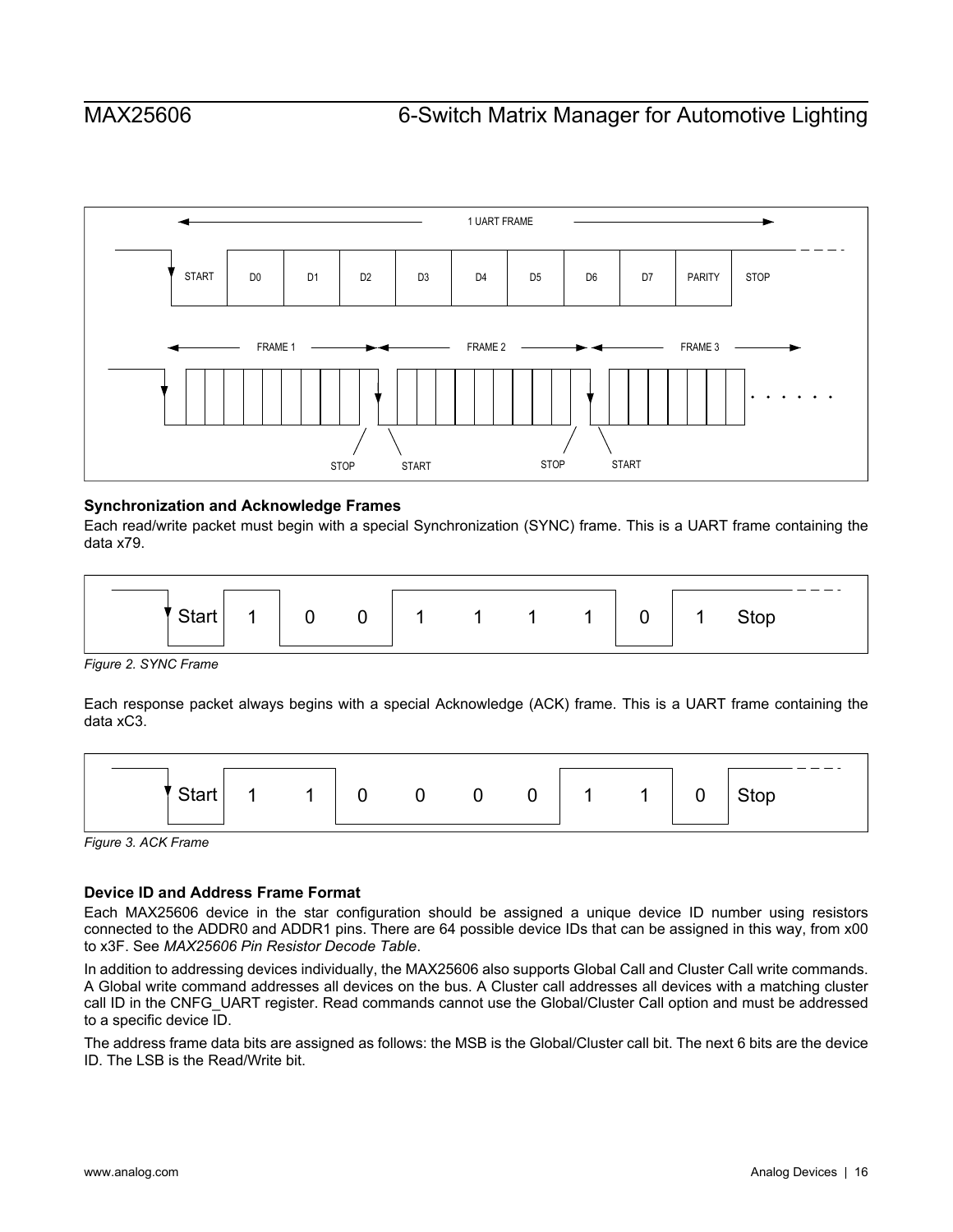<span id="page-16-4"></span>

*Figure 4. SYNC Frame* 

### <span id="page-16-0"></span>**Write Transactions**

Each write packet consists of five UART frames on the RX pin. The first frame shall be the SYNC packet. The second frame consists of the Global/Cluster call flag, then the 6-bit device ID, and then the R/W bit. The R/W bit shall be low for a write command. The third frame shall be the register address being written to. The fourth frame shall be the lower byte of the data being written. The fifth and final frame shall include the 3-bit cyclic redundancy check (CRC) code followed by the upper 5 bits of the data being written. Upon receiving a valid write packet, the device responds with an ACK frame on the TX pin.

Fourth UART frame, lower 8 bits of data packet

<span id="page-16-5"></span>

| ______ |              |                |                |                |                |                |                |                |    |               | ___<br>---  |
|--------|--------------|----------------|----------------|----------------|----------------|----------------|----------------|----------------|----|---------------|-------------|
|        | <b>START</b> | D <sub>0</sub> | D <sub>1</sub> | D <sub>2</sub> | D <sub>3</sub> | D <sub>4</sub> | D <sub>5</sub> | D <sub>6</sub> | D7 | <b>PARITY</b> | <b>STOP</b> |
|        |              |                |                |                |                |                |                |                |    |               |             |
|        |              |                |                |                |                |                |                |                |    |               |             |

*Figure 5. SYNC Frame* 

Fifth UART frame, upper 5 bits of data packet + 3 bits of CRC

<span id="page-16-6"></span>

| ------- |              |                |                |                 |                 |                 |      |      |                  |               | ------      |
|---------|--------------|----------------|----------------|-----------------|-----------------|-----------------|------|------|------------------|---------------|-------------|
|         | <b>START</b> | D <sub>8</sub> | D <sub>9</sub> | D <sub>10</sub> | D <sub>11</sub> | D <sub>12</sub> | CRC0 | CRC1 | CRC <sub>2</sub> | <b>PARITY</b> | <b>STOP</b> |
|         |              |                |                |                 |                 |                 |      |      |                  |               |             |

*Figure 6. SYNC Frame* 

### <span id="page-16-1"></span>**Read Transactions**

Each read command consists of four UART frames on the RX pin. The first frame shall be the SYNC packet. The second frame consists of the Global/Cluster call flag, then the 6-bit device ID, and then the R/W bit. The R/W bit shall be high for a read command. The third frame shall be the register address being written to. The fourth and final frame shall include the 3-bit CRC code followed by 5 zeroes. Upon receiving a valid read command the device responds with three frames on the TX pin. The first frame shall be the ACK packet. The second frame shall be the lower 8 bits of the register being read. The third frame shall be the 3-bit CRC code followed by the 5 MSBs of the register being read.

### <span id="page-16-2"></span>**CRC Error Checking**

Read/Write transactions are protected using a 3-bit CRC on the frame. The CRC is provided by the master on last three data bits of each UART\_RX packet. The MAX25606 calculates its own CRC using the same polynomial, and the transaction is only accepted if the CRC bits match. For response frames on read packets, the MAX25606 appends its own 3-bit CRC code to the 13-bit read data.

The input to the CRC calculation consists of the data bits from the device ID, address, and data frames.

The CRC calculation uses the polynomial  $x^3 + x^1 + 1$  with a starting value of 000.

### <span id="page-16-3"></span>**UART Watchdog Function**

The MAX25606 UART Watchdog feature sets the switches into a preconfigured state in the event of UART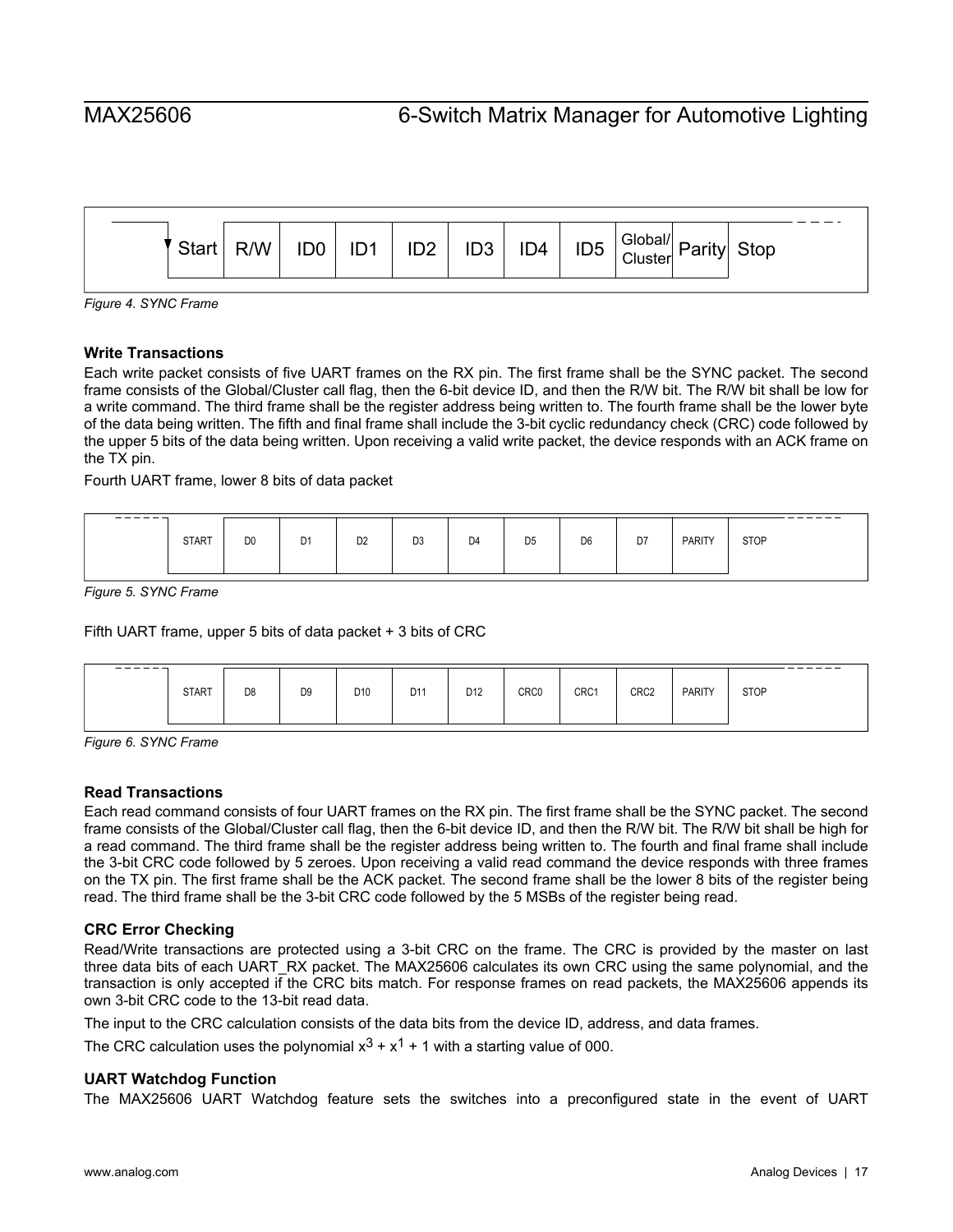communication bus failures. If the EN\_WATCHDOG bit is set in the CNFG\_WATCHDOG register, the device asserts a UART\_WATCHDOG fault when the UART\_RX pin has been inactive for more than 4 seconds. When the UART\_WATCHDOG fault is set, the FLT output is asserted low and the state of the channel switches is set to the value of the WD\_LED\_STATE register. The default value of WD\_LED\_STATE is x00, which opens all six switches in the event of a watchdog fault. The fault can be masked by setting the MSK\_UART\_ERR bit in the CNFG\_MASK\_GEN register. The fault status is cleared by writing a 1 to the UART\_WATCHDOG bit. When the fault status is cleared, the switches resume operation according to the values of the PWM registers.

### <span id="page-17-0"></span>**UART Communication Error Handling**

In the event that the device receives a bad packet on UART\_RX, it asserts the relevant fault status bit in STAT\_UART and asserts the FLT output. The UART communications faults can be masked by setting the MSK\_UART\_ERR bit. Faults are cleared by writing 1 to the STAT\_UART bits. The following communications errors result in fault assertion:

- UART Watchdog timeout: UART\_RX stops transitioning for more than 4 seconds and EN\_WATCHDOG bit is set.
- UART\_RX timeout: UART\_RX stops transitioning for more than 16 bit lengths after a UART start bit has been received but before the end of a valid command sequence.
- RX\_CRC\_ERR: An invalid CRC code is detected on a UART transaction.
- RX\_SYNC\_PERR: parity error in the SYNC frame
- RX PL ERR: parity error in the payload frame
- RX\_STOP\_ERR: frame is missing the stop bit

## <span id="page-17-1"></span>**Thermal Protection**

The IC features an on-chip temperature-protection circuit to prevent the device from overheating.

When the die temperature rises above the thermal-warning threshold (+140 $^{\circ}$ C), the TH\_WARN bit is set, causing the  $\overline{FLT}$ pin to be asserted but no action is taken with the switches. To clear the TH\_WARN bit, a 1 must be written to the bit. If the die temperature is still above the threshold, the status bit is immediately set again.

When the die temperature rises above the thermal-shutdown threshold (+165°C), the TH\_SHDN bit is set, causing the FLT pin to be asserted and all switches to either be closed (LEDs turned off) or opened (LEDs turned on), depending on the value of the TH\_SHDN\_ACT register bit. Switches remain static and the  $\overline{\text{FLT}}$  pin remains asserted until the fault status is cleared by writing 1 to the TH\_SHDN bit. If the die temperature is still above the threshold, the fault status is immediately set again.

When the device recovers from thermal shutdown, it resumes operation from where it was before the thermal shutdown. The TH\_WARN and TH\_SHDN bits are cleared by writing a 1.

### <span id="page-17-2"></span>**PWM Clock and Synchronous Operation with Multiple Devices**

The PWM clock for the IC can be selected from the internal oscillator or from an external clock source driving the CLK pin. The CLK pin is bidirectional, allowing a single device to be the master clock, providing a common clock source to multiple devices. The PWM clock source and CLK pin direction are configured through PWM\_CLK[1:0] in the CNFG\_GEN (0x03) register. The default value is internal oscillator with the CLK pin disabled. For synchronous operation with multiple devices, use the PWM\_CLK\_SEL bits in the CNFG\_GEN (0x03) register to set the master with internal oscillator and CLK pin output, and the slave devices with external oscillator and CLK pin input.

The PWM dimming frequency is programmable by setting the value of the DIV[1:0] bits in the CNFG\_GEN (0x03) register, which sets the divide ratio for both the internal (16.384MHz) and external clock sources.

The CLK output mode requires a pullup resistor from CLK to VDD because the CLK output is an open-drain output. The pullup strength depends on the desired UART frequency, a 10kΩ resistor pullup works for most frequencies. If 500k baud rate is needed, then 1kΩ or 2kΩ pullup may be better.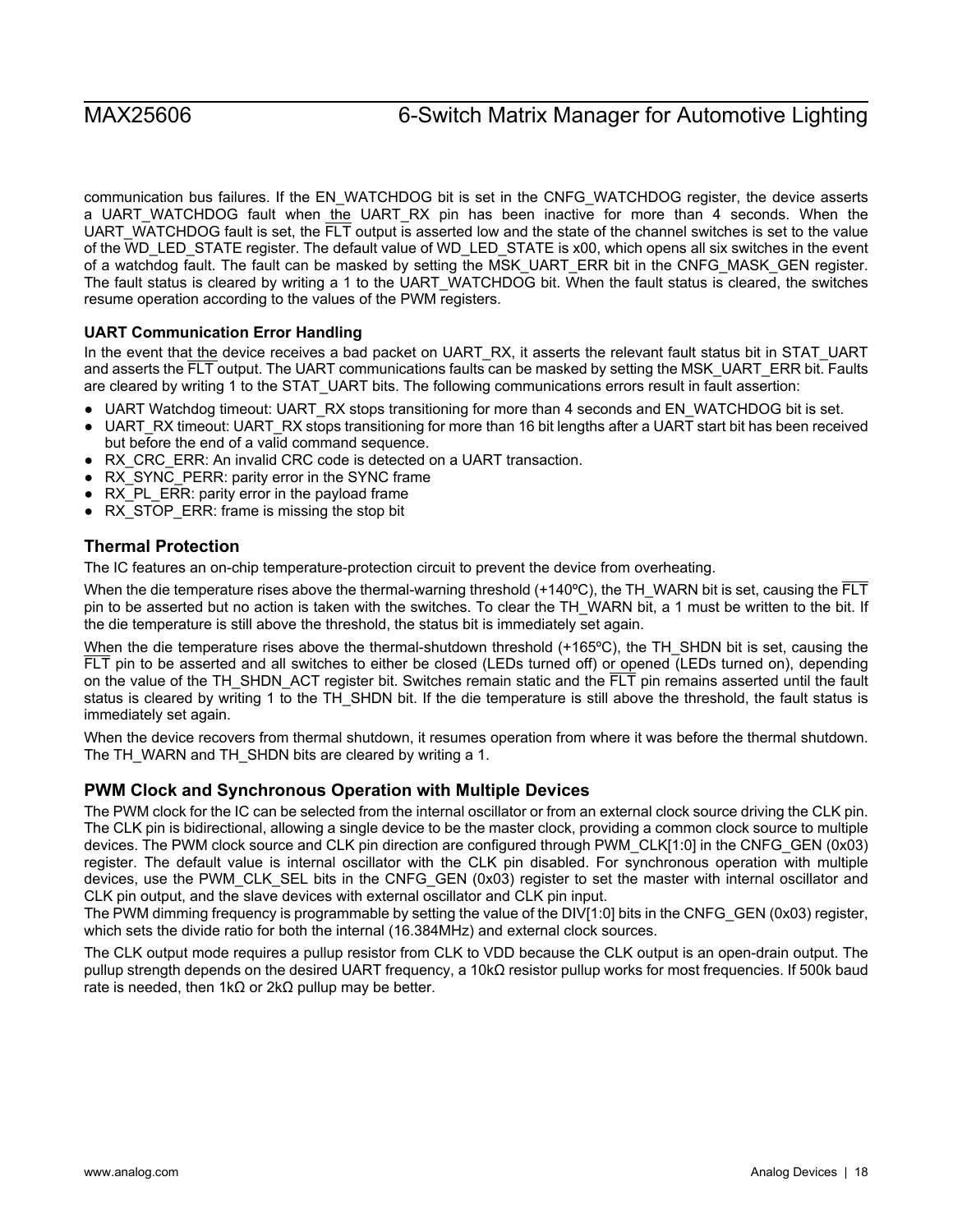# <span id="page-18-0"></span>**Register Map**

# <span id="page-18-1"></span>**MAX25606**

| <b>ADDRESS</b>       | <b>NAME</b>                    | <b>MSB</b>               |                          |                                   |                          |                       |                                           |                                    | <b>LSB</b>                    |
|----------------------|--------------------------------|--------------------------|--------------------------|-----------------------------------|--------------------------|-----------------------|-------------------------------------------|------------------------------------|-------------------------------|
| <b>USER COMMANDS</b> |                                |                          |                          |                                   |                          |                       |                                           |                                    |                               |
|                      | NO OP[15:8]                    |                          |                          |                                   |                          |                       | REV_ID[4:0]                               |                                    |                               |
| 0x00                 | <b>NO OP[7:0]</b>              | -                        | $\overline{\phantom{m}}$ | $\qquad \qquad -$                 |                          |                       | CONSTANT_TEST[4:0]                        |                                    |                               |
|                      | <b>SW GO[15:8]</b>             |                          |                          |                                   |                          |                       |                                           |                                    |                               |
| 0x01                 | <b>SW_GO[7:0]</b>              |                          |                          |                                   | $\overline{\phantom{0}}$ |                       |                                           |                                    | SW_GO<br>EN                   |
|                      | <b>CNFG GEN[15:8]</b>          |                          |                          |                                   |                          | VSTH_456[2:0]         |                                           | VSTH_123[2:1]                      |                               |
| 0x02                 | CNFG GEN[7:0]                  | VSTH_1<br>23[0]          |                          | LED_SLEW[2:0]                     |                          |                       | DIV[1:0]                                  |                                    | PWM_CLK_SEL[1:0]              |
| 0x03                 | <b>CNFG_UART[15:8]</b>         |                          |                          |                                   |                          |                       |                                           |                                    |                               |
|                      | CNFG UART[7:0]                 | -                        | -                        |                                   |                          | CID[5:0]              |                                           |                                    |                               |
| 0x04                 | <b>CNFG WATCHDOG[15</b><br>:81 |                          |                          |                                   | EN_WAT<br><b>CHDOG</b>   |                       |                                           |                                    |                               |
|                      | <b>CNFG WATCHDOG[7:</b><br>01  |                          |                          |                                   |                          |                       | WD_LED_STATE[5:0]                         |                                    |                               |
| 0x05                 | CNFG OPEN OVRD[1<br>5:81       |                          |                          |                                   |                          |                       |                                           |                                    |                               |
|                      | CNFG OPEN OVRD[7:<br>01        |                          |                          |                                   |                          |                       | OPEN_LED_OVR[5:0]                         |                                    |                               |
| 0x06                 | CNFG GROUPA[15:8]              |                          |                          |                                   | $\qquad \qquad -$        |                       |                                           | $\overline{\phantom{0}}$           |                               |
|                      | CNFG GROUPA[7:0]               | $\overline{\phantom{0}}$ | $\overline{\phantom{0}}$ |                                   |                          |                       | GROUPA SEL[5:0]                           |                                    |                               |
| 0x07                 | CNFG_GROUPB[15:8]              |                          |                          |                                   | $\overline{\phantom{0}}$ |                       |                                           |                                    |                               |
|                      | CNFG GROUPB[7:0]               |                          |                          |                                   |                          |                       | GROUPB_SEL[5:0]                           |                                    |                               |
|                      | CNFG MSK GEN[15:8]             |                          |                          |                                   | TH_SHD<br>N_ACT          |                       |                                           |                                    |                               |
| 0x08                 | CNFG MSK GEN[7:0]              |                          | MSK_UA<br>RT_ERR         | MSK_OP<br>EN_TRA<br><b>CE</b>     | MSK_OP<br>EN_LED         | MSK_SH<br>ORT_LE<br>D | MSK_CP<br>_RDY_N                          | MSK RA<br>DC_ERR                   | MSK_TH<br><b>WARN</b>         |
| 0x09                 | CNFG_MSK_LED[15:8]             |                          |                          |                                   | $\overline{\phantom{0}}$ |                       |                                           |                                    | $\overline{\phantom{0}}$      |
|                      | CNFG MSK LED[7:0]              |                          |                          |                                   |                          |                       | CNFG MSK LED[5:0]                         |                                    |                               |
| 0x0A                 | <b>STAT_GEN[15:8]</b>          |                          |                          |                                   |                          |                       |                                           | <b>CONFIG</b><br>NOT<br><b>ONE</b> | RADC_E<br>RR.                 |
|                      | STAT GEN[7:0]                  | EXT_CL<br>K ERR          | UART_E<br><b>RR</b>      | OPEN_T<br><b>RACE</b>             | OPEN_L<br>ED             | SHORT_<br><b>LED</b>  | CP_RDY<br>$\mathsf{N}$                    | TH_SHD<br>N                        | TH_WA<br><b>RN</b>            |
|                      | STAT RADC[15:8]                |                          |                          |                                   | $\qquad \qquad -$        |                       | $\overline{\phantom{0}}$                  | $\qquad \qquad -$                  | $\overline{\phantom{0}}$      |
| 0x0B                 | STAT RADC[7:0]                 |                          | RADC_D<br><b>ONE</b>     | R <sub>2</sub> OVE<br>R_RANG<br>E | R1_OVE<br>R_RANG<br>Е    | R0 OVE<br>R_RANG<br>E | R <sub>2_UND</sub><br>ER_RAN<br><b>GE</b> | RES1_U<br>NDR1_U<br>NDER_R<br>ANGE | R0_UND<br>ER_RAN<br><b>GE</b> |
| 0x0C                 | STAT RES CODE[15:8             |                          |                          |                                   | —                        |                       |                                           | R2_CODE[3:0]                       |                               |
|                      | STAT RES CODE[7:0]             |                          |                          | R1_CODE[3:0]                      |                          |                       |                                           | R0_CODE[3:0]                       |                               |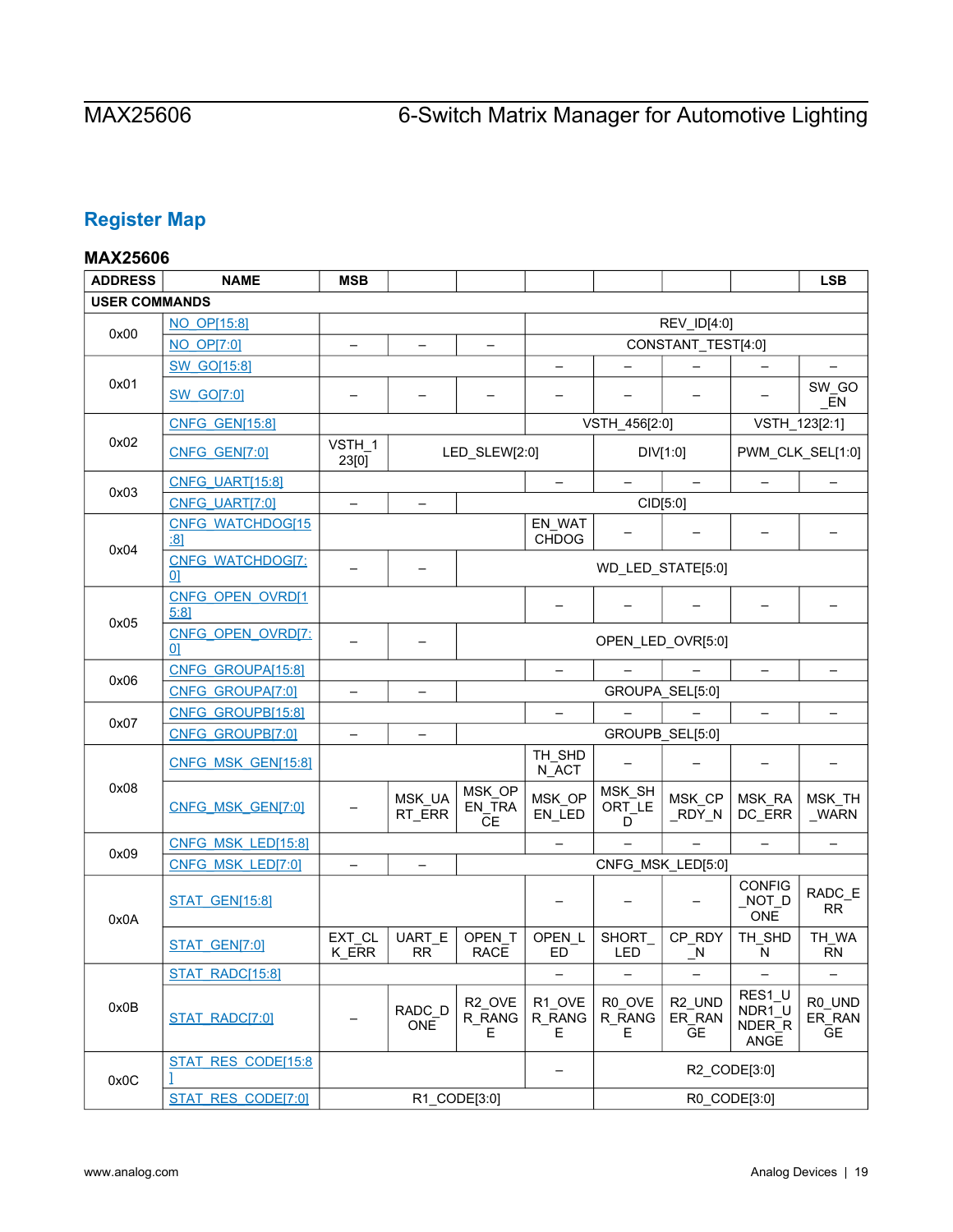| <b>ADDRESS</b> | <b>NAME</b>                         | <b>MSB</b>                    |                          |                  |                          |                                |                              |                               | <b>LSB</b>                                |
|----------------|-------------------------------------|-------------------------------|--------------------------|------------------|--------------------------|--------------------------------|------------------------------|-------------------------------|-------------------------------------------|
| 0x0D           | <b>STAT_UART[15:8]</b>              |                               |                          |                  |                          |                                |                              |                               | <b>UART</b><br><b>WATCH</b><br><b>DOG</b> |
|                | <b>STAT_UART[7:0]</b>               | RX_TIM<br>EOUT_E<br><b>RR</b> | RX_CRC<br><b>ERR</b>     | RX_SYN<br>C_PERR | RX PL<br><b>PERR</b>     | RX_SYN<br>C_STOP<br><b>ERR</b> | RX_PL<br>STOP_E<br><b>RR</b> | RX_PL<br>START_<br><b>ERR</b> |                                           |
|                | STAT SHORT LED[15:<br>81            |                               |                          |                  | $\qquad \qquad$          |                                | -                            | $\overline{\phantom{0}}$      |                                           |
| 0x0E           | <b>STAT SHORT LED[7:0</b>           |                               |                          |                  | SHORT_LED_STAT[5:0]      |                                |                              |                               |                                           |
| 0x0F           | STAT OPEN LED[15:8                  |                               |                          |                  |                          |                                |                              |                               |                                           |
|                | STAT OPEN LED[7:0]                  | $\qquad \qquad -$             | $\qquad \qquad -$        |                  |                          | OPEN_LED_STAT[5:0]             |                              |                               |                                           |
| 0x10           | STAT OPEN TRACE[1<br>5:81           |                               |                          |                  |                          |                                |                              |                               |                                           |
|                | <b>STAT OPEN TRACE[7</b><br>:01     |                               |                          |                  |                          | OPEN_TRACE_STAT[5:0]           |                              |                               |                                           |
| 0x11           | <b>PSFT_GRP[15:8]</b>               |                               |                          |                  | $\equiv$                 | $\overline{\phantom{m}}$       | $\overline{\phantom{m}}$     |                               | PSFT_GROUP[1:0]                           |
|                | PSFT GRP[7:0]                       |                               |                          |                  |                          | PSFT[7:0]                      |                              |                               |                                           |
| 0x12           | <b>PSFT 0[15:8]</b>                 |                               |                          |                  |                          |                                |                              |                               | -                                         |
|                | <b>PSFT 0[7:0]</b>                  |                               |                          |                  |                          | PSFT_0[7:0]                    |                              |                               |                                           |
| 0x13           | PSFT 1[15:8]                        |                               |                          |                  |                          |                                | $\overline{\phantom{0}}$     |                               | $\qquad \qquad -$                         |
|                | <b>PSFT 1[7:0]</b>                  |                               |                          |                  | PSFT_1[7:0]              |                                |                              |                               |                                           |
| 0x14           | PSFT 2[15:8]                        |                               |                          |                  | $\overline{\phantom{0}}$ | $\qquad \qquad -$              | $\overline{\phantom{m}}$     | $\overline{\phantom{m}}$      | $\overline{\phantom{m}}$                  |
|                | PSFT 2[7:0]                         |                               |                          |                  |                          | PSFT_2[7:0]                    |                              |                               |                                           |
| 0x15           | PSFT 3[15:8]                        |                               |                          |                  |                          |                                | $\overline{\phantom{0}}$     |                               | $\overline{\phantom{0}}$                  |
|                | PSFT 3[7:0]                         |                               |                          |                  |                          | PSFT_3[7:0]                    |                              |                               |                                           |
| 0x16           | PSFT 4[15:8]                        |                               |                          |                  |                          |                                | -                            |                               | -                                         |
|                | PSFT_4[7:0]                         |                               |                          |                  |                          | PSFT_4[7:0]                    |                              |                               |                                           |
| 0x17           | PSFT_5[15:8]                        |                               |                          |                  |                          |                                |                              |                               |                                           |
|                | PSFT_5[7:0]                         |                               |                          |                  |                          | PSFT_5[7:0]                    |                              |                               |                                           |
| 0x18           | <b>TDIM GRP[15:8]</b>               |                               |                          |                  |                          | $\overline{\phantom{0}}$       | $\overline{\phantom{m}}$     | $\qquad \qquad -$             | $\qquad \qquad -$                         |
|                | TDIM GRP[7:0]                       |                               | $\overline{\phantom{0}}$ |                  | TDIM_GROUP[1:0]          | $\qquad \qquad$                |                              | TDIM[2:0]                     |                                           |
| 0x19           | TDIM 2 1 0[15:8]                    |                               |                          |                  |                          | $\overline{\phantom{0}}$       |                              | TDIM_2[2:0]                   |                                           |
|                | TDIM 2 1 0[7:0]                     | $\qquad \qquad -$             |                          | TDIM_1[2:0]      |                          | $\overline{\phantom{a}}$       |                              | TDIM_0[2:0]                   |                                           |
| 0x1A           | TDIM 5 4 3[15:8]<br>TDIM 5 4 3[7:0] |                               |                          |                  | -                        |                                |                              | TDIM_5[2:0]                   |                                           |
|                | PWM GRPA DUTY[15:                   |                               |                          | TDIM_4[2:0]      |                          |                                |                              | TDIM_3[2:0]                   |                                           |
| 0x1B           | 81                                  | FADE_A<br>DUTY_A[11:8]        |                          |                  |                          |                                |                              |                               |                                           |
|                | PWM GRPA DUTY[7:0                   | DUTY_A[7:0]                   |                          |                  |                          |                                |                              |                               |                                           |
| 0x1C           | PWM_GRPB_DUTY[15:<br>81             | FADE_B<br>DUTY_B[11:8]        |                          |                  |                          |                                |                              |                               |                                           |
|                | PWM GRPB DUTY[7:0                   | DUTY_B[7:0]                   |                          |                  |                          |                                |                              |                               |                                           |
| 0x1D           | PWM0[15:8]                          |                               |                          |                  | FADE_0                   |                                |                              | DUTY_0[11:8]                  |                                           |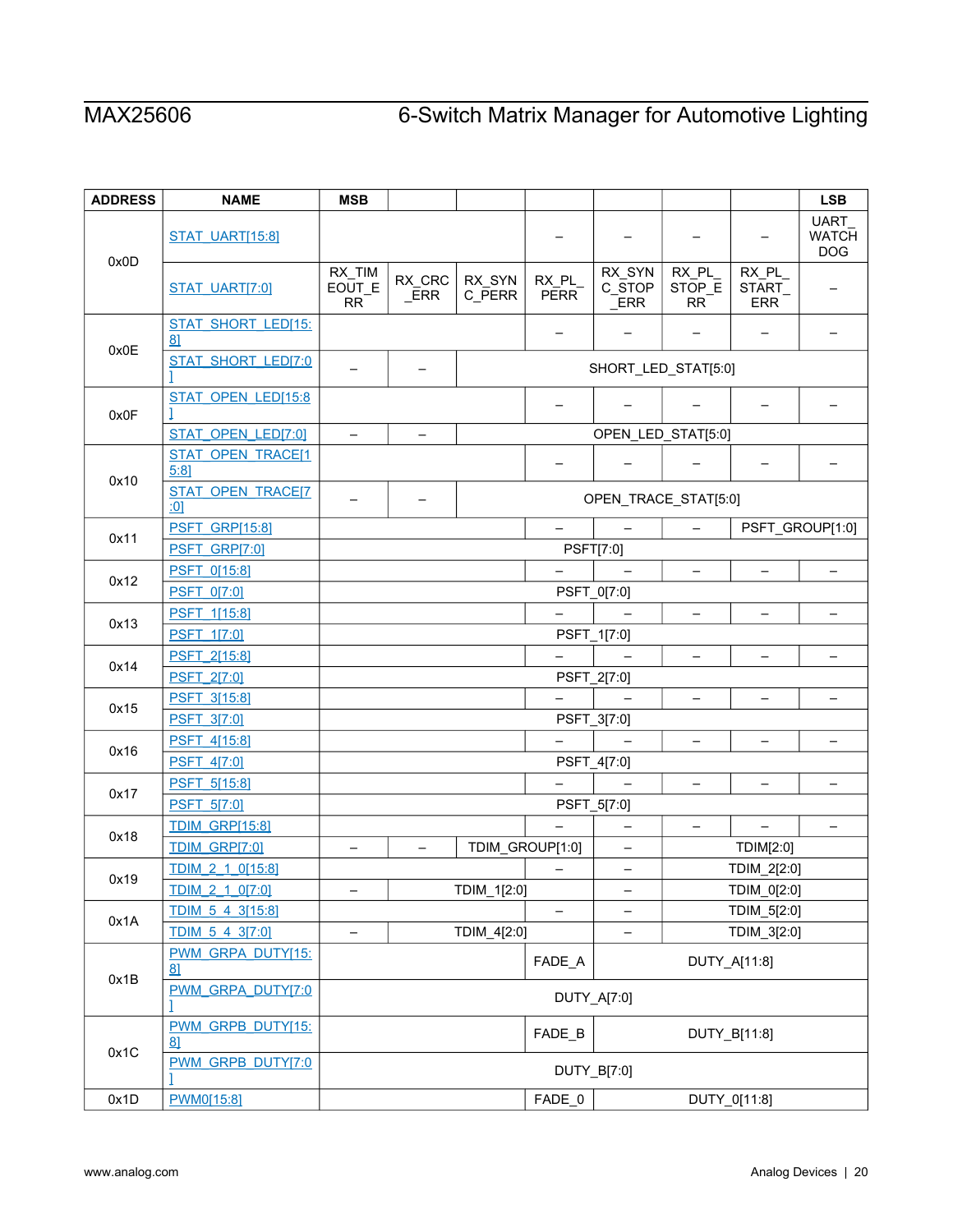| <b>ADDRESS</b> | <b>NAME</b> | <b>MSB</b>             |                        |  |                   |             |  |              | <b>LSB</b> |
|----------------|-------------|------------------------|------------------------|--|-------------------|-------------|--|--------------|------------|
|                | PWM0[7:0]   |                        |                        |  |                   | DUTY_0[7:0] |  |              |            |
| 0x1E           | PWM1[15:8]  |                        |                        |  | FADE 1            |             |  | DUTY_1[11:8] |            |
|                | PWM1[7:0]   |                        |                        |  | DUTY_1[7:0]       |             |  |              |            |
| 0x1F           | PWM2[15:8]  |                        | FADE_2<br>DUTY_2[11:8] |  |                   |             |  |              |            |
|                | PWM2[7:0]   |                        | DUTY_2[7:0]            |  |                   |             |  |              |            |
| 0x20           | PWM3[15:8]  |                        |                        |  | FADE <sub>3</sub> |             |  | DUTY_3[11:8] |            |
|                | PWM3[7:0]   |                        |                        |  |                   | DUTY_3[7:0] |  |              |            |
| 0x21           | PWM4[15:8]  |                        |                        |  | FADE_4            |             |  | DUTY 4[11:8] |            |
|                | PWM4[7:0]   |                        | DUTY_4[7:0]            |  |                   |             |  |              |            |
| 0x22           | PWM5[15:8]  | FADE 5<br>DUTY 5[11:8] |                        |  |                   |             |  |              |            |
|                | PWM5[7:0]   |                        |                        |  |                   | DUTY_5[7:0] |  |              |            |

# <span id="page-20-0"></span>**Register Details**

### <span id="page-20-1"></span>**[NO\\_OP \(0x00\)](#page-18-1)**

NO\_OP is a read-only register that reads the content of RGRADE, revision ID, and test pattern.

| <b>BIT</b>                   |             |   |                                                              | 12          | 11 | 10                                                                             | 9 | 8 |
|------------------------------|-------------|---|--------------------------------------------------------------|-------------|----|--------------------------------------------------------------------------------|---|---|
| <b>Field</b>                 |             |   |                                                              | REV_ID[4:0] |    |                                                                                |   |   |
| <b>Reset</b>                 |             |   |                                                              |             |    | 0b00000                                                                        |   |   |
| <b>Access</b><br><b>Type</b> |             |   |                                                              |             |    | Read Only                                                                      |   |   |
| <b>BIT</b>                   | 6           | 5 |                                                              | 4           | 3  | $\mathbf{2}$                                                                   |   | 0 |
| <b>Field</b>                 |             |   |                                                              |             |    | CONSTANT TEST[4:0]                                                             |   |   |
| <b>Reset</b>                 |             |   |                                                              |             |    | 0b10001                                                                        |   |   |
| <b>Access</b><br>Type        |             |   |                                                              |             |    | Read Only                                                                      |   |   |
| <b>BITFIELD</b>              | <b>BITS</b> |   | <b>DESCRIPTION</b>                                           |             |    |                                                                                |   |   |
| REV_ID                       | 12:8        |   | Revision Information: Reads back 5-bit hardware revision ID. |             |    |                                                                                |   |   |
| <b>CONSTANT TEST</b>         | 4:0         |   |                                                              |             |    | Test Pattern: 0x11 is always returned in this location for interface checking. |   |   |

# <span id="page-20-2"></span>**[SW\\_GO \(0x01\)](#page-18-1)**

SW GO us a read/write register that enables the PWN signals.

| <b>BIT</b>                   | <u>ັ</u> |   |   | ັ<br>12 | 11 | 10           | 9                        | 8               |
|------------------------------|----------|---|---|---------|----|--------------|--------------------------|-----------------|
| Field                        |          |   |   |         |    | -            | $\overline{\phantom{0}}$ |                 |
| Reset                        |          |   |   |         |    |              | -                        |                 |
| <b>Access</b><br><b>Type</b> |          |   |   |         |    |              |                          |                 |
| <b>BIT</b>                   | ⇁        | 6 | 5 | 4       | 3  | $\mathbf{2}$ |                          |                 |
| Field                        |          |   |   |         |    |              | -                        | SW_GO_E<br>N    |
| <b>Reset</b>                 |          |   |   |         |    |              |                          | 0b <sub>0</sub> |
| <b>Access</b><br><b>Type</b> |          |   |   |         |    |              | -                        | Write, Read     |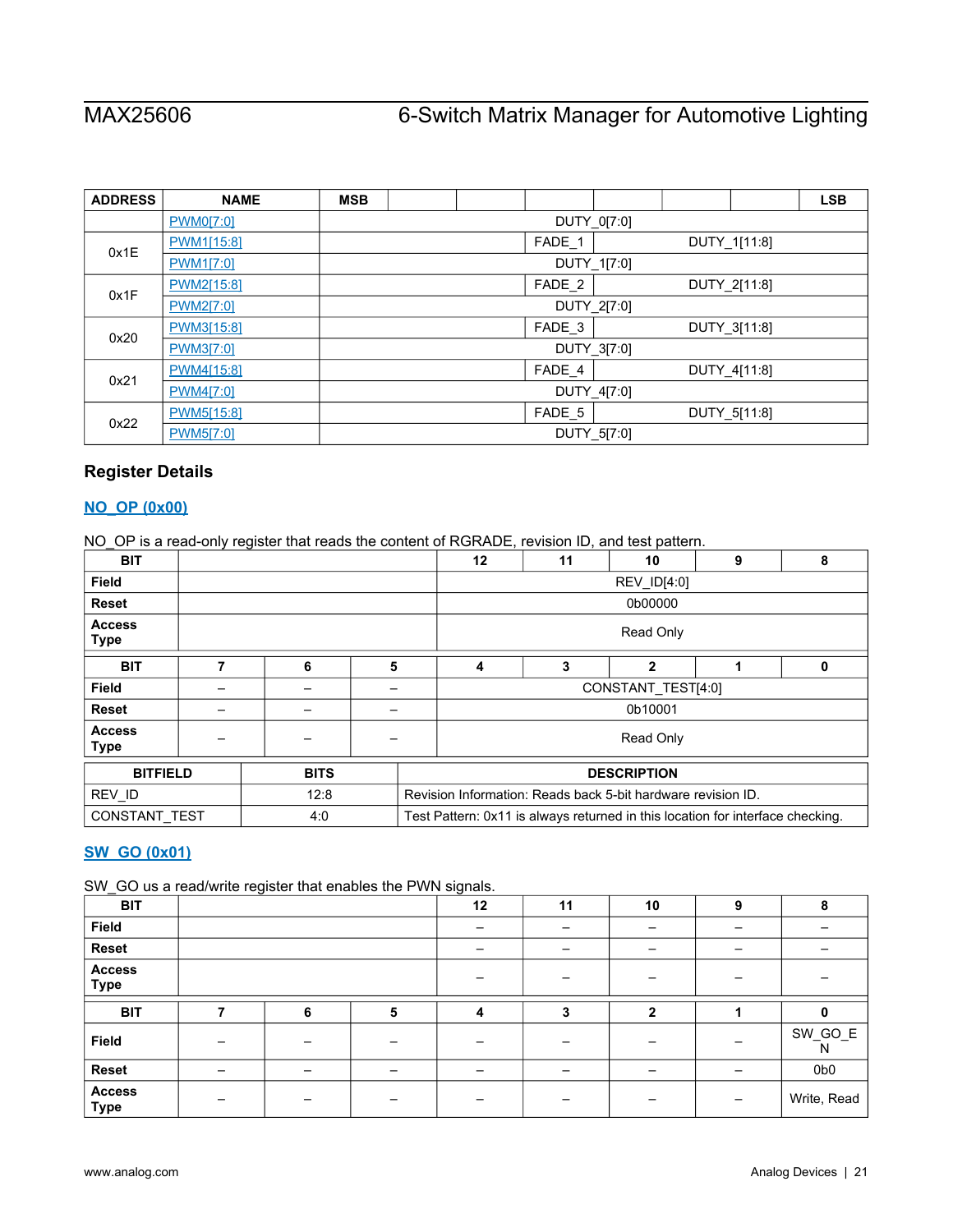| <b>BITFIELD</b> | <b>BITS</b> | <b>DESCRIPTION</b>                                                                                                                                                                                                                                                                                                                                                                                                                                                                                | <b>DECODE</b>                                                                                                                                                                                      |
|-----------------|-------------|---------------------------------------------------------------------------------------------------------------------------------------------------------------------------------------------------------------------------------------------------------------------------------------------------------------------------------------------------------------------------------------------------------------------------------------------------------------------------------------------------|----------------------------------------------------------------------------------------------------------------------------------------------------------------------------------------------------|
| SW GO EN        | 0           | Switching Enable signal. Enables LED<br>dimming operation and starts dimming<br>counters. If SW_GO_EN = $0$ , all LED<br>switches are closed and all PWM counters in<br>the LED Controller are reset to 0. If<br>SW GO $EN = 1$ , all LED switches operate<br>according to their programmed values and all<br>PWM counters start counting from 0.<br>The SW_GO_EN command should be issued<br>after CP_RDY_N transitions low on<br>STAT GEN, ensuring CLK is present and<br>CPP voltage is valid. | 0x0: All LED switches are closed, and all PWM<br>counters are reset to 0.<br>0x1: All LED switches operate according to their<br>programmed values, and all PWM counters start<br>counting from 0. |

## <span id="page-21-0"></span>**[CNFG\\_GEN \(0x02\)](#page-18-1)**

CNFG\_GEN is a read/write access register that controls the dimming clock divider ratio, the slew rate of the LED switches, the threshold used for the short-LED fault-detection function, and the functionality of the CLK pin.

| <b>BIT</b>                   |                        |                     | 12                                                            |  |             | 11                                                                                              | 10                                                                         | 9             | 8                |  |
|------------------------------|------------------------|---------------------|---------------------------------------------------------------|--|-------------|-------------------------------------------------------------------------------------------------|----------------------------------------------------------------------------|---------------|------------------|--|
| <b>Field</b>                 |                        |                     |                                                               |  |             | VSTH_456[2:0]                                                                                   |                                                                            | VSTH_123[2:1] |                  |  |
| <b>Reset</b>                 |                        |                     |                                                               |  |             |                                                                                                 |                                                                            |               |                  |  |
| <b>Access</b><br><b>Type</b> |                        |                     |                                                               |  | Write, Read |                                                                                                 |                                                                            |               | Write, Read      |  |
| <b>BIT</b>                   | $\overline{7}$         | 6                   | 5<br>$\overline{\mathbf{4}}$                                  |  |             | 3                                                                                               | $\overline{2}$                                                             | 1             | $\mathbf 0$      |  |
| <b>Field</b>                 | <b>VSTH_123[</b><br>0] |                     | LED_SLEW[2:0]                                                 |  |             |                                                                                                 | DIV[1:0]                                                                   |               | PWM_CLK_SEL[1:0] |  |
| <b>Reset</b>                 |                        |                     | 0b000                                                         |  |             |                                                                                                 | 0b00                                                                       |               | 0b00             |  |
| <b>Access</b><br><b>Type</b> | Write, Read            | Write, Read         |                                                               |  |             | Write, Read<br>Write, Read                                                                      |                                                                            |               |                  |  |
| <b>BITFIELD</b>              | <b>BITS</b>            |                     | <b>DESCRIPTION</b>                                            |  |             |                                                                                                 |                                                                            | <b>DECODE</b> |                  |  |
| <b>VSTH_456</b>              | 12:10                  |                     | Sets the Short LED Threshold value for<br>Switches 4,5 and 6. |  |             |                                                                                                 | 0x0: 1.4V<br>0x1: 3.6V<br>0x3: 5.5V<br>0x5: 6.6V<br>0x6: 7.2V<br>0x7: 7.7V |               |                  |  |
| <b>VSTH_123</b>              | 9:7                    | Switches 1,2 and 3. | Sets the Short LED Threshold value for                        |  |             | 0x0: 1.4V<br>0x1: 3.6V<br>0x2:4V<br>0x3: 5.5V<br>0x4: 6V<br>0x5: 6.6V<br>0x6: 7.2V<br>0x7: 7.7V |                                                                            |               |                  |  |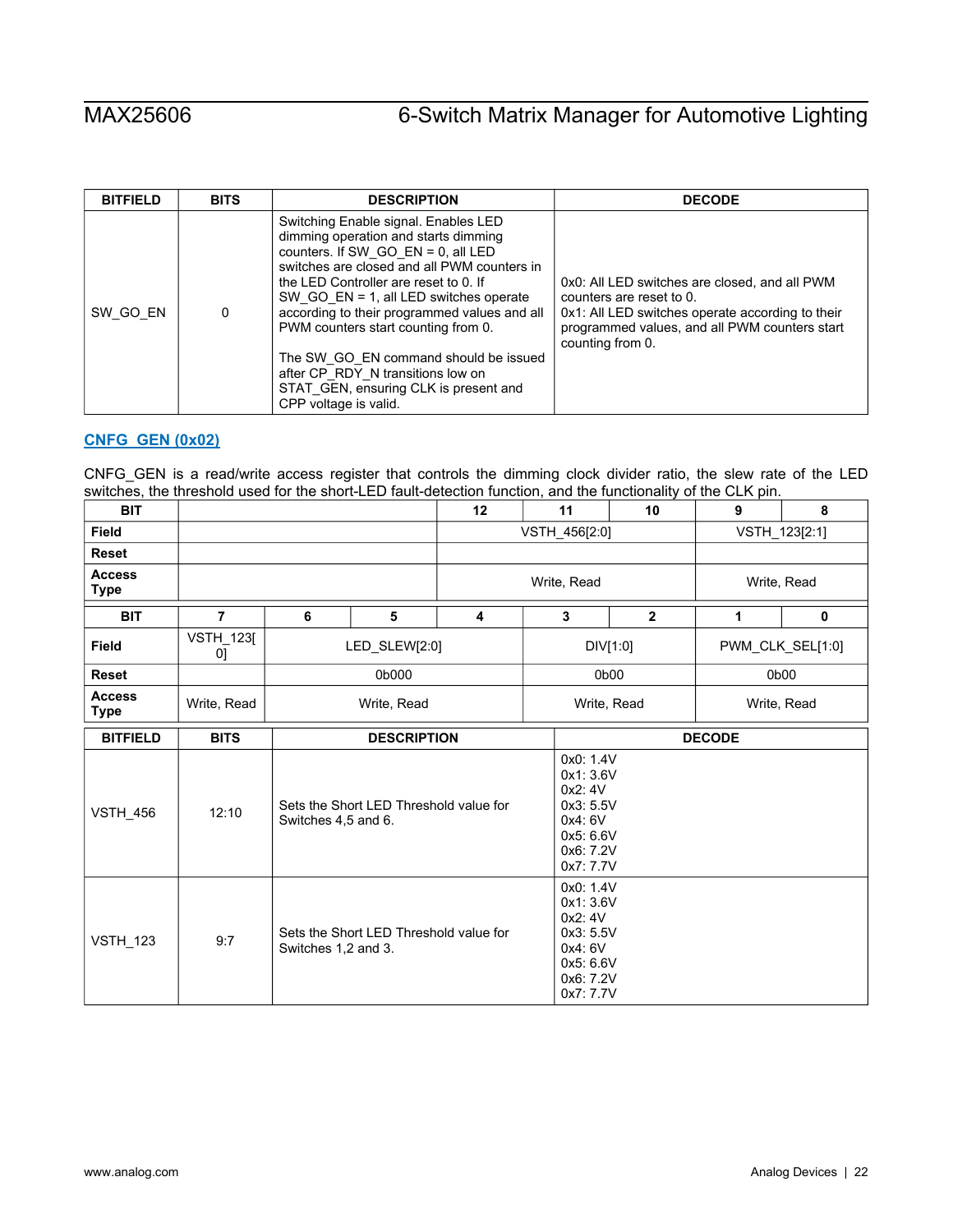| <b>BITFIELD</b>       | <b>BITS</b> | <b>DESCRIPTION</b>                                                                                                                                                                                                                                                                                                       | <b>DECODE</b>                                                                                                                                                                             |
|-----------------------|-------------|--------------------------------------------------------------------------------------------------------------------------------------------------------------------------------------------------------------------------------------------------------------------------------------------------------------------------|-------------------------------------------------------------------------------------------------------------------------------------------------------------------------------------------|
| <b>LED SLEW</b>       | 6:4         | Slew Control for the Internal LED Gate Driver:<br>Updating the LED gate-driver slews can take<br>time, up to a full PWM dimming cycle;<br>therefore, consecutive writes to LED SLEW<br>should be at least 1 dimming cycle apart in<br>time. In most cases, this register is set only<br>once, prior to setting SW_GO_EN. | 0x0: 10us<br>$0x1:6.67\mu s$<br>$0x2:5.0\mu s$<br>$0x3:3.3\mu s$<br>0x4: 2.5us<br>$0x5:1.5\mu s$<br>0x6: 1.0us<br>$0x7:0.5\mu s$                                                          |
| DIV                   | 3:2         | PWM Dimming-Frequency Select. The PWM<br>dimming clock frequency, fpwm, is divided<br>down from fosc by the chosen divider value.<br>fosc can either be the internal oscillator clock<br>or the external oscillator clock, depending on<br>the PWM CLK SEL bit setting.                                                  | $0x0$ : fpwm = fosc / 8192<br>$0x1$ : fpwm = fosc / 16384<br>$0x2$ : fpwm = fosc / 32768<br>$0x3$ : fpwm = fosc / 65536                                                                   |
| PWM CLK<br><b>SEL</b> | 1:0         | Determines internal/external PWM clock and<br>direction of CLK pin.                                                                                                                                                                                                                                                      | 0x0: Internal OSC, CLK pin disabled (default).<br>0x1: Internal OSC, CLK pin output.<br>0x2: External OSC, CLK pin input.[1 - 20Mhz clk]<br>0x3: External OSC, CLK pin input.[120Mhz clk] |

# <span id="page-22-0"></span>**[CNFG\\_UART \(0x03\)](#page-18-1)**

|  |  |  | CNFG_UART is a read/write access register that controls the cluster ID assignment. |
|--|--|--|------------------------------------------------------------------------------------|
|  |  |  |                                                                                    |

| <b>BIT</b>                   |   |             |   |                                                                                                                                                                         | 12 | 11       | 10                 | 9 | 8 |
|------------------------------|---|-------------|---|-------------------------------------------------------------------------------------------------------------------------------------------------------------------------|----|----------|--------------------|---|---|
| <b>Field</b>                 |   |             |   |                                                                                                                                                                         |    |          |                    |   |   |
| <b>Reset</b>                 |   |             |   |                                                                                                                                                                         |    |          |                    |   |   |
| <b>Access</b><br><b>Type</b> |   |             |   |                                                                                                                                                                         |    |          |                    |   |   |
| <b>BIT</b>                   | 7 | 6           | 5 |                                                                                                                                                                         | 4  | 3        | $\overline{2}$     |   | 0 |
| <b>Field</b>                 |   |             |   |                                                                                                                                                                         |    |          | CID[5:0]           |   |   |
| <b>Reset</b>                 |   |             |   |                                                                                                                                                                         |    | 0b000001 |                    |   |   |
| <b>Access</b><br><b>Type</b> |   |             |   |                                                                                                                                                                         |    |          | Write, Read        |   |   |
| <b>BITFIELD</b>              |   | <b>BITS</b> |   |                                                                                                                                                                         |    |          | <b>DESCRIPTION</b> |   |   |
| <b>CID</b>                   |   | 5:0         |   | Cluster Identification: During a cluster call write transaction, the UART<br>accepts the transaction if the received CID[5:0] matches the contents of this<br>register. |    |          |                    |   |   |

## <span id="page-22-1"></span>**[CNFG\\_WATCHDOG \(0x04\)](#page-18-1)**

| <b>BIT</b>     | 12                     | 11              | 10 |                          |  |
|----------------|------------------------|-----------------|----|--------------------------|--|
| <b>Field</b>   | EN_WATC<br><b>HDOG</b> | -               |    | $\overline{\phantom{m}}$ |  |
| <b>Reset</b>   |                        | -               | -  | $\overline{\phantom{m}}$ |  |
| Access<br>Type | Write, Read            | $\qquad \qquad$ |    | $\overline{\phantom{0}}$ |  |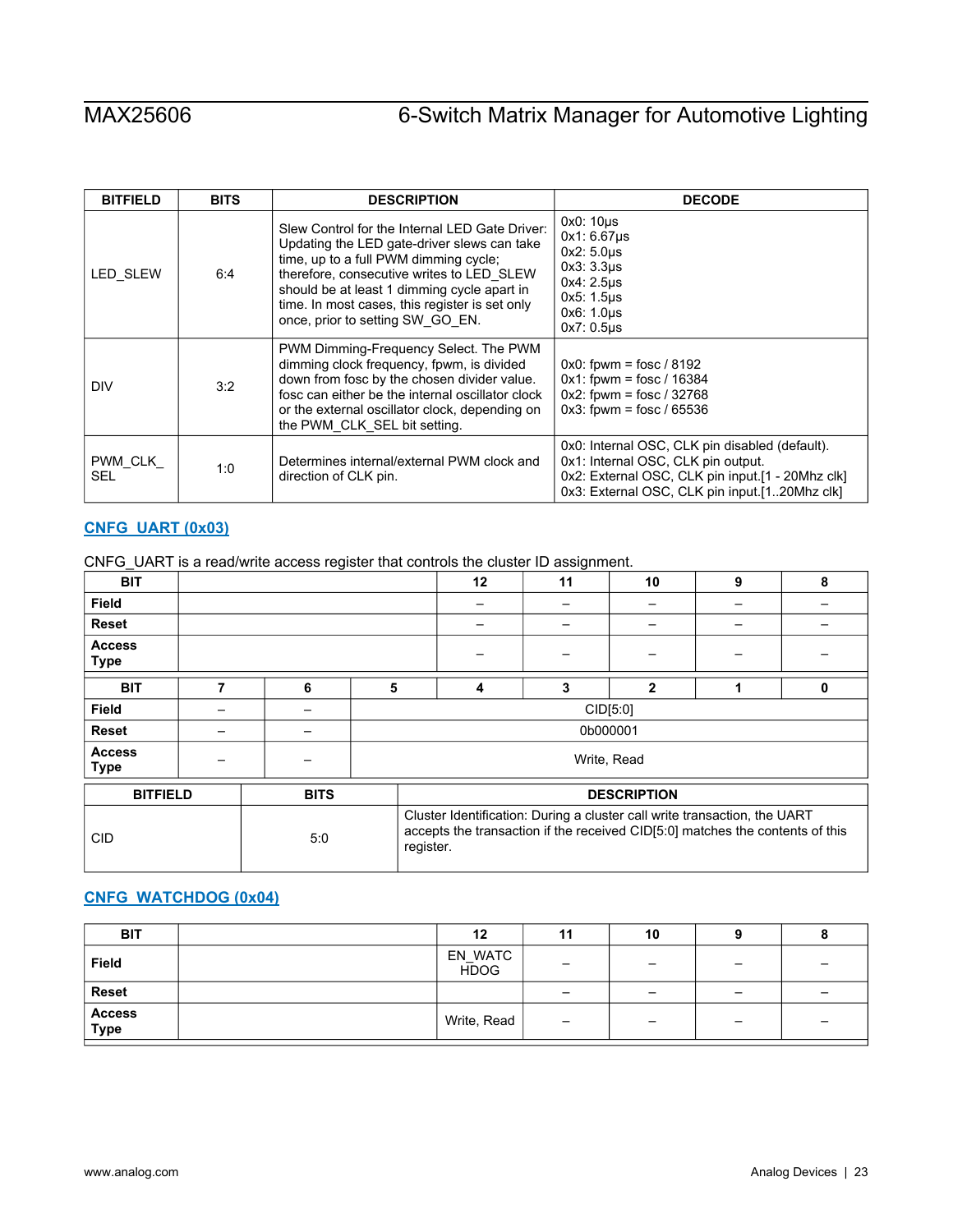| <b>BIT</b>                    |             | ĥ                      | $\mathbf{2}$<br>5<br>3<br>4<br>0                                                                                                                  |                                         |  |                                                                   |               |  |  |  |
|-------------------------------|-------------|------------------------|---------------------------------------------------------------------------------------------------------------------------------------------------|-----------------------------------------|--|-------------------------------------------------------------------|---------------|--|--|--|
| Field                         |             |                        | WD LED STATE[5:0]                                                                                                                                 |                                         |  |                                                                   |               |  |  |  |
| <b>Reset</b>                  |             |                        |                                                                                                                                                   |                                         |  |                                                                   |               |  |  |  |
| <b>Access</b><br>Type         |             |                        |                                                                                                                                                   | Write, Read                             |  |                                                                   |               |  |  |  |
| <b>BITFIELD</b>               | <b>BITS</b> |                        | <b>DESCRIPTION</b>                                                                                                                                |                                         |  |                                                                   | <b>DECODE</b> |  |  |  |
| <b>EN WATCH</b><br><b>DOG</b> | 12          |                        | When this bit is set and the<br>UART WATCHDOG bit is set:<br>The active-low fault flag will be asserted.<br>The state of the switches will be set | according to the WD LED STATE register. |  | 0x0: UART Watchdog timer is disabled<br>0x1: enable UART Watchdog |               |  |  |  |
| WD LED ST<br><b>ATE</b>       | 5:0         | condition is detected. | Sets the state of LEDs when UART timeout                                                                                                          |                                         |  |                                                                   |               |  |  |  |

## <span id="page-23-0"></span>**[CNFG\\_OPEN\\_OVRD \(0x05\)](#page-18-1)**

OPEN\_OVRD is a read/write register that overrides the LED switching control signals. When this feature is disabled, the LED switch operates normally. When this feature is enabled, the LED switch is always forced to a closed position (i.e., the LED duty cycle is zero, regardless of the DUTY or TDIM settings).

The intent is to allow the μP to manually force the switch to stay closed after it has determined the particular LED is permanently opened. This further suppresses fault signals from the switch(es) since LED faults are only detected when the switch opens.

| <b>BIT</b>                   |             |   |                               | 12                                                                                                                                         | 11          | 10                                | 9             | 8 |
|------------------------------|-------------|---|-------------------------------|--------------------------------------------------------------------------------------------------------------------------------------------|-------------|-----------------------------------|---------------|---|
| <b>Field</b>                 |             |   |                               |                                                                                                                                            |             |                                   |               |   |
| <b>Reset</b>                 |             |   |                               |                                                                                                                                            |             |                                   |               |   |
| <b>Access</b><br><b>Type</b> |             |   |                               |                                                                                                                                            |             |                                   |               |   |
| <b>BIT</b>                   | 7           | 6 | 5                             | 4                                                                                                                                          | 3           | 2                                 |               | 0 |
| Field                        |             |   |                               |                                                                                                                                            |             | OPEN LED OVR[5:0]                 |               |   |
| <b>Reset</b>                 |             |   |                               |                                                                                                                                            |             | 0x000                             |               |   |
| <b>Access</b><br><b>Type</b> |             |   |                               |                                                                                                                                            |             | Write, Read                       |               |   |
| <b>BITFIELD</b>              | <b>BITS</b> |   | <b>DESCRIPTION</b>            |                                                                                                                                            |             |                                   | <b>DECODE</b> |   |
| OPEN LED<br><b>OVR</b>       | 5:0         |   | corresponding DUTY registers. | Open-LED Override: Program these bits to<br>force the corresponding switch(es) to always<br>be closed. This will override the state of the | 0x0: Normal | 0x1: LED switch is always closed. |               |   |

### <span id="page-23-1"></span>**[CNFG\\_GROUPA \(0x06\)](#page-18-1)**

CNFG\_GRPA is a read/write register that allows the user to assign particular LED drivers to a this group. LED drivers assigned to this group respond to qualified transactions on the following registers:

- PSFT\_GRP (if PSFT\_GROUP==0001)
- TDIM\_GROUP (if TDIM\_GROUP==0001)
- PWM\_GRPA\_DUTY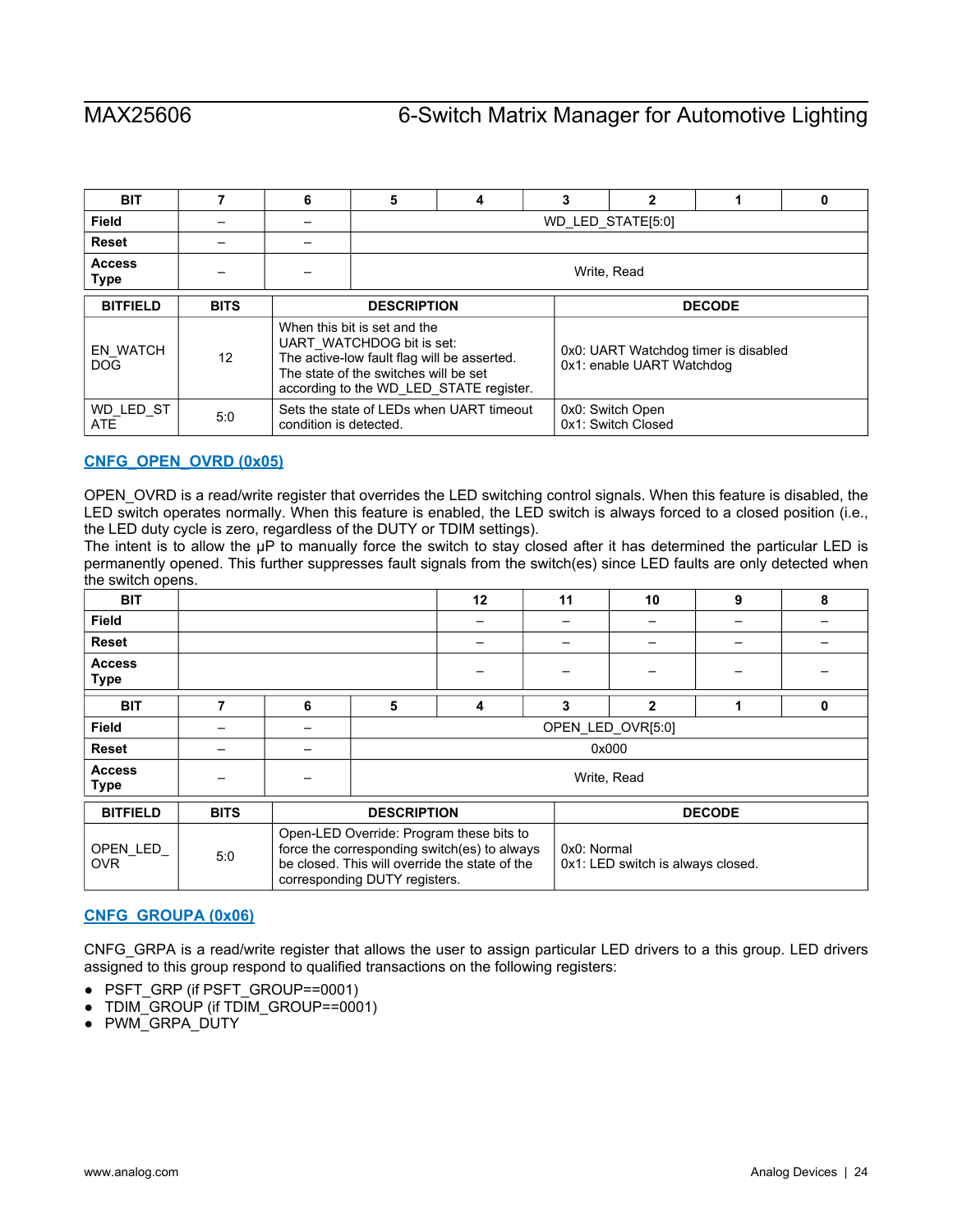| <b>BIT</b>                   |             |   |                                  | 12                                                                                                                               | 11 | 10              | 9             | 8 |  |  |
|------------------------------|-------------|---|----------------------------------|----------------------------------------------------------------------------------------------------------------------------------|----|-----------------|---------------|---|--|--|
| <b>Field</b>                 |             |   |                                  |                                                                                                                                  |    |                 |               |   |  |  |
| <b>Reset</b>                 |             |   |                                  |                                                                                                                                  |    |                 |               |   |  |  |
| <b>Access</b><br>Type        |             |   |                                  |                                                                                                                                  |    |                 |               |   |  |  |
| <b>BIT</b>                   | 7           | 6 | 5                                | 4                                                                                                                                | 3  | $\overline{2}$  | 4             | 0 |  |  |
| <b>Field</b>                 |             |   |                                  |                                                                                                                                  |    | GROUPA_SEL[5:0] |               |   |  |  |
| <b>Reset</b>                 |             |   |                                  |                                                                                                                                  |    | 0x000           |               |   |  |  |
| <b>Access</b><br><b>Type</b> |             |   |                                  |                                                                                                                                  |    | Write, Read     |               |   |  |  |
| <b>BITFIELD</b>              | <b>BITS</b> |   | <b>DESCRIPTION</b>               |                                                                                                                                  |    |                 | <b>DECODE</b> |   |  |  |
| <b>GROUPA S</b><br>EL        | 5:0         |   | the first 3 switches to Group A. | Set high if assigning a register to GroupA.<br>0x0: Not assigned<br>0x1: Assigned<br>Example: writing a value of x07 will assign |    |                 |               |   |  |  |

# <span id="page-24-0"></span>**[CNFG\\_GROUPB \(0x07\)](#page-18-1)**

CNFG\_GRPB is a read/write register that allows the user to assign particular LED drivers to a this group. LED drivers assigned to this group respond to qualified transactions on the following registers:

- PSFT\_GRP (if PSFT\_GROUP==00010)
- TDIM\_GROUP (if TDIM\_GROUP==0010)
- PWM\_GRPB\_DUTY

| <b>BIT</b>                   |             |   |                    | 12                                          | 11 | 10                                 | 9             | 8 |
|------------------------------|-------------|---|--------------------|---------------------------------------------|----|------------------------------------|---------------|---|
| <b>Field</b>                 |             |   |                    |                                             |    |                                    |               |   |
| <b>Reset</b>                 |             |   |                    |                                             |    |                                    |               |   |
| <b>Access</b><br><b>Type</b> |             |   |                    |                                             |    |                                    |               |   |
| <b>BIT</b>                   |             | 6 | 5                  | 4                                           | 3  | $\overline{2}$                     |               | 0 |
| <b>Field</b>                 |             |   |                    |                                             |    | GROUPB_SEL[5:0]                    |               |   |
| <b>Reset</b>                 |             |   |                    |                                             |    | 0x000                              |               |   |
| <b>Access</b><br><b>Type</b> |             |   |                    |                                             |    | Write, Read                        |               |   |
| <b>BITFIELD</b>              | <b>BITS</b> |   | <b>DESCRIPTION</b> |                                             |    |                                    | <b>DECODE</b> |   |
| GROUPB_S<br>EL               | 5:0         |   |                    | Set high if assigning a register to GroupB. |    | 0x0: Not assigned<br>0x1: Assigned |               |   |

# <span id="page-24-1"></span>**[CNFG\\_MSK\\_GEN \(0x08\)](#page-18-1)**

CNFG\_MSK is a read/write access register that controls the masking of fault conditions from the acitve-low fault flag output.

| <b>BIT</b>                   | 12              | 11                       | 10 |                 |   |
|------------------------------|-----------------|--------------------------|----|-----------------|---|
| <b>Field</b>                 | TH_SHDN_<br>ACT | -                        | -  | -               |   |
| <b>Reset</b>                 | 0b <sub>0</sub> | $\overline{\phantom{0}}$ | -  | $\qquad \qquad$ | - |
| <b>Access</b><br><b>Type</b> | Write, Read     | $\qquad \qquad -$        | -  | $\qquad \qquad$ |   |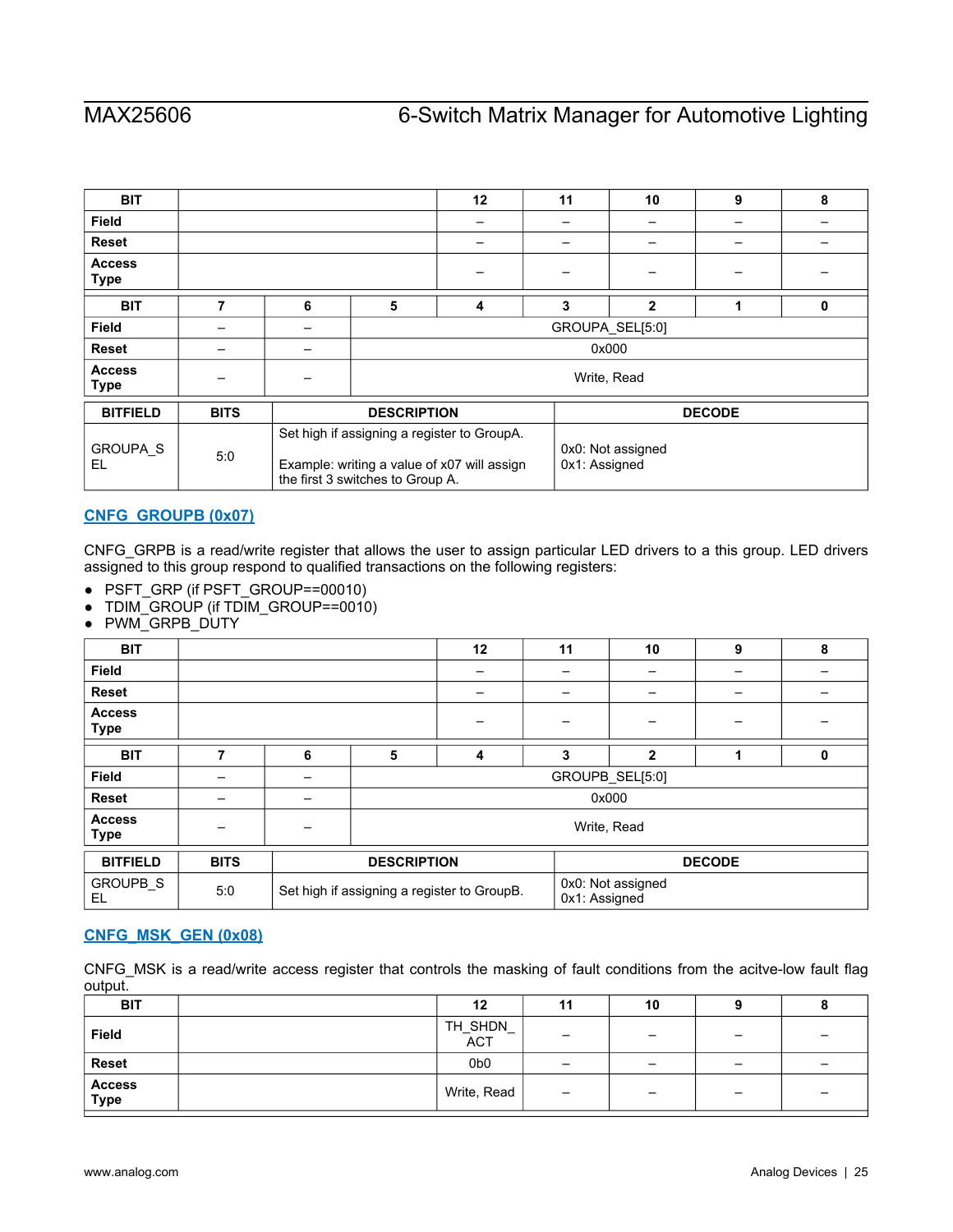| <b>BIT</b>                   | $\overline{7}$ | 6                      | 5                                                                                                                                                                                  | 4                                          |                                                                                                                                                                               | $\mathbf{2}$<br>3<br>1<br>0                                                                                                                                  |                                                                                                    |                  |                       |  |
|------------------------------|----------------|------------------------|------------------------------------------------------------------------------------------------------------------------------------------------------------------------------------|--------------------------------------------|-------------------------------------------------------------------------------------------------------------------------------------------------------------------------------|--------------------------------------------------------------------------------------------------------------------------------------------------------------|----------------------------------------------------------------------------------------------------|------------------|-----------------------|--|
| <b>Field</b>                 |                | MSK_UART<br><b>ERR</b> | MSK OPE<br>N_TRACE                                                                                                                                                                 | MSK_OPE<br>N_LED                           |                                                                                                                                                                               | MSK_SHO<br>RT_LED                                                                                                                                            | MSK_CP_R<br>DY N                                                                                   | MSK_RAD<br>C_ERR | MSK_TH<br><b>WARN</b> |  |
| <b>Reset</b>                 |                | 0 <sub>b</sub> o       | 0 <sub>b</sub> 0                                                                                                                                                                   | 0b <sub>0</sub>                            |                                                                                                                                                                               | 0b <sub>0</sub>                                                                                                                                              | 0 <sub>b</sub> o                                                                                   | 0b <sub>0</sub>  | 0 <sub>b</sub> 0      |  |
| <b>Access</b><br><b>Type</b> |                | Write, Read            | Write, Read                                                                                                                                                                        | Write, Read                                |                                                                                                                                                                               | Write, Read                                                                                                                                                  | Write, Read                                                                                        | Write, Read      | Write, Read           |  |
| <b>BITFIELD</b>              | <b>BITS</b>    |                        | <b>DESCRIPTION</b>                                                                                                                                                                 |                                            | <b>DECODE</b>                                                                                                                                                                 |                                                                                                                                                              |                                                                                                    |                  |                       |  |
| TH_SHDN_A<br><b>CT</b>       | 12             |                        | Thermal-Shutdown Action: This bit selects<br>0x0: Closes all LED switches.<br>whether to open or close the LED switches<br>0x1: Opens all LED switches.<br>when a TH_SHDN is high. |                                            |                                                                                                                                                                               |                                                                                                                                                              |                                                                                                    |                  |                       |  |
| MSK_UART_<br><b>ERR</b>      | 6              |                        | Masks SPI_ERR to FAULTB.                                                                                                                                                           |                                            |                                                                                                                                                                               | 0x0: UART_ERR being set high asserts the active-<br>low fault flag output.<br>0x1: UART ERR bit does not assert the active-low<br>fault flag output.         |                                                                                                    |                  |                       |  |
| MSK_OPEN<br>$_T$ RACE        | 5              |                        |                                                                                                                                                                                    | Masks all open-trace detections to FAULTB. |                                                                                                                                                                               | 0x0: Any OPEN_TRACE __ detects assert the<br>active-low fault flag output.<br>0x1: Any OPEN_TRACE_detects do not assert<br>the active-low fault flag output. |                                                                                                    |                  |                       |  |
| MSK_OPEN<br>LED              | 4              |                        |                                                                                                                                                                                    | Masks all open-LED detections to FAULTB.   |                                                                                                                                                                               | 0x0: Any OPEN_LED_ detects assert the active-<br>low fault flag output.<br>0x1: Any OPEN_LED_ detects do not assert the<br>active-low fault flag output.     |                                                                                                    |                  |                       |  |
| MSK_SHOR<br>T_LED            | 3              | FAULTB.                |                                                                                                                                                                                    | Masks all STAT_SHORT_LED detections to     | 0x0: Any STAT_SHORT_LED bits set high assert<br>the active-low fault flag output.<br>0x1: Any STAT_SHORT_LED bits set high do not<br>assert the active-low fault flag output. |                                                                                                                                                              |                                                                                                    |                  |                       |  |
| MSK CP R<br>DY N             | $\overline{2}$ |                        | Mask CP_RDY_N to FAULTB.                                                                                                                                                           |                                            |                                                                                                                                                                               | $0x0$ :<br>fault flag output.                                                                                                                                | CP RDY N asserts the active-low fault flag output.<br>0x1: CP_RDY_N does not assert the active-low |                  |                       |  |
| MSK_RADC<br>ERR              | 1              |                        | Masks SPI ERR to FAULTB.                                                                                                                                                           |                                            |                                                                                                                                                                               |                                                                                                                                                              | 0x0: No masking of RADC_ERR.<br>0x1: Mask RADC_ERR from generating fault.                          |                  |                       |  |
| MSK_TH_W<br><b>ARN</b>       | 0              |                        | Mask-Thermal Warning to FAULTB.                                                                                                                                                    |                                            |                                                                                                                                                                               | output.<br>fault flag output.                                                                                                                                | 0x0: TH_WARN asserts the active-low fault flag<br>0x1: TH_WARN does not assert the active-low      |                  |                       |  |

# <span id="page-25-0"></span>**[CNFG\\_MSK\\_LED \(0x09\)](#page-18-1)**

CNFG\_MSK\_LED prevents LED faults from asserting the active-low fault flag output. This allows the μP to instruct the part to ignore faults from a particular LED when that LED is deliberately not populated in the application.

| .              |    |     |                          |                          |  |
|----------------|----|-----|--------------------------|--------------------------|--|
| <b>BIT</b>     | 12 | . . | 10                       |                          |  |
| Field          |    | -   | $\overline{\phantom{0}}$ | $\overline{\phantom{a}}$ |  |
| <b>Reset</b>   |    | -   | $\overline{\phantom{0}}$ | -                        |  |
| Access<br>Type |    | -   | -                        | $\overline{\phantom{0}}$ |  |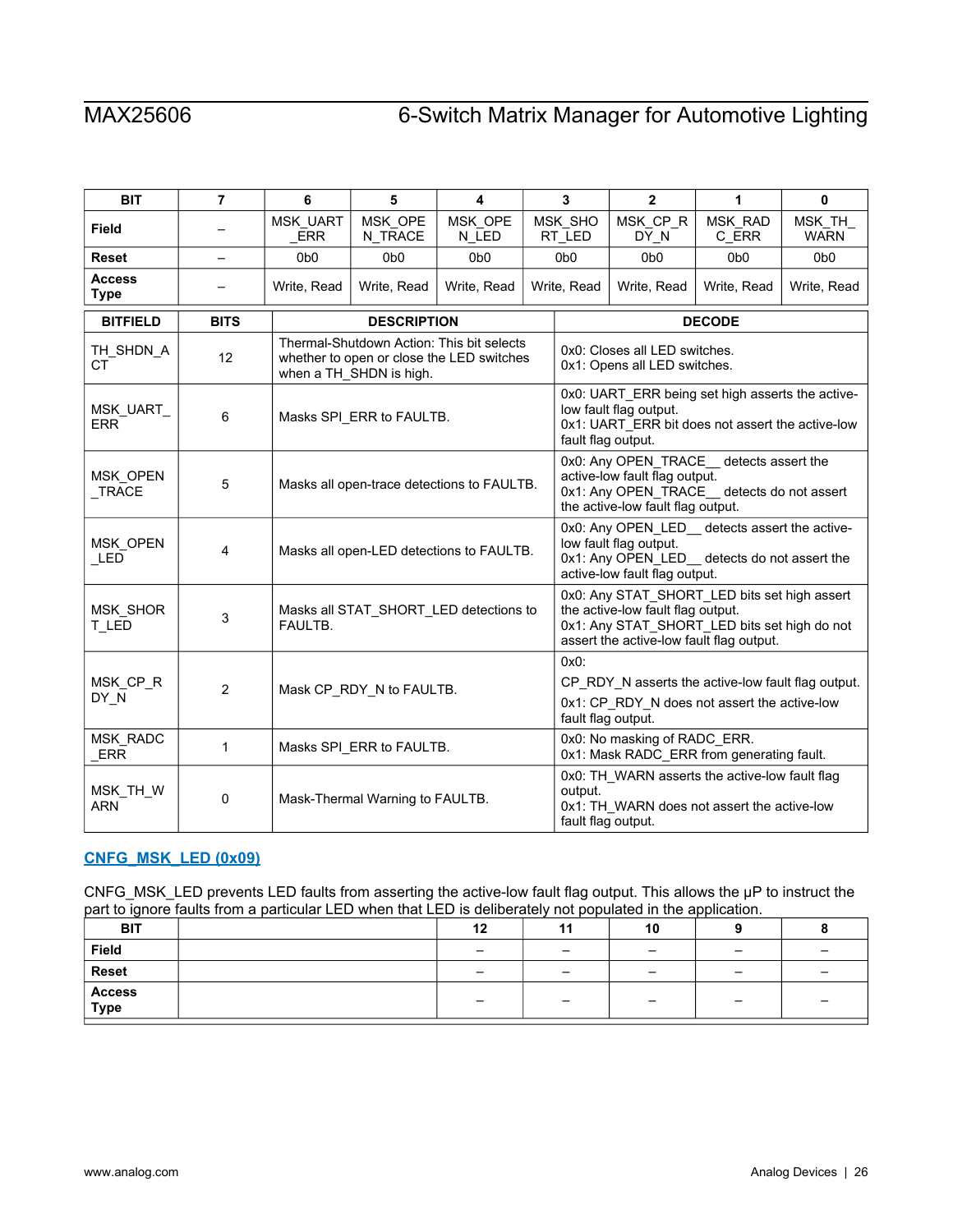| <b>BIT</b>                   |                                |       |  |                                                                                                                                   |  |                    |  |  |
|------------------------------|--------------------------------|-------|--|-----------------------------------------------------------------------------------------------------------------------------------|--|--------------------|--|--|
| Field                        |                                |       |  |                                                                                                                                   |  | CNFG MSK LED[5:0]  |  |  |
| <b>Reset</b>                 |                                | 0x000 |  |                                                                                                                                   |  |                    |  |  |
| <b>Access</b><br><b>Type</b> |                                |       |  |                                                                                                                                   |  | Write, Read        |  |  |
|                              | <b>BITFIELD</b><br><b>BITS</b> |       |  |                                                                                                                                   |  | <b>DESCRIPTION</b> |  |  |
| CNFG MSK LED                 |                                | 5.0   |  | Set bit(s) high to mask OPEN_LED, SHORT_LED, and OPEN_TRACE faults<br>from those LEDs asserting the active-low fault flag output. |  |                    |  |  |

# <span id="page-26-0"></span>**[STAT\\_GEN \(0x0A\)](#page-18-1)**

STAT\_GEN is a read-only access register that provides general operations and warnings. The active-low fault flag output is asserted whenever any of these bits is high, unless the corresponding MASK bit is set.

| <b>BIT</b>                   |                       |                  |                  | 12               | 11               | 10               | 9                   | 8                |
|------------------------------|-----------------------|------------------|------------------|------------------|------------------|------------------|---------------------|------------------|
| <b>Field</b>                 |                       |                  |                  |                  |                  |                  | CONFIG_N<br>OT DONE | RADC_ERR         |
| <b>Reset</b>                 |                       |                  |                  |                  |                  |                  | 0 <sub>b</sub> 0    | 0 <sub>b</sub> 0 |
| <b>Access</b><br><b>Type</b> |                       |                  |                  |                  |                  |                  | Read Only           | Read Only        |
| <b>BIT</b>                   |                       | 6                | 5                | 4                | 3                | $\mathbf{2}$     |                     | 0                |
|                              |                       |                  |                  |                  |                  |                  |                     |                  |
| <b>Field</b>                 | EXT_CLK<br><b>ERR</b> | <b>UART ERR</b>  | OPEN TRA         | OPEN LED         | SHORT LE         | CP_RDY_N         | TH SHDN             | TH_WARN          |
|                              |                       |                  | CE.              |                  |                  |                  |                     |                  |
| <b>Reset</b>                 | 0 <sub>b</sub> 0      | 0 <sub>b</sub> 0 | 0 <sub>b</sub> 0 | 0 <sub>b</sub> 0 | 0 <sub>b</sub> 0 | 0 <sub>b</sub> 0 | 0 <sub>b</sub> 0    | 0 <sub>b</sub> 0 |

| <b>BITFIELD</b>        | <b>BITS</b> | <b>DESCRIPTION</b>                                                                                                                                                                                                                                                                                                                                                | <b>DECODE</b>                                                                                       |
|------------------------|-------------|-------------------------------------------------------------------------------------------------------------------------------------------------------------------------------------------------------------------------------------------------------------------------------------------------------------------------------------------------------------------|-----------------------------------------------------------------------------------------------------|
| CONFIG NO<br>T DONE    | 9           | This bit indicates that the UART interface has<br>not completed programming the LED switch<br>configuration, triggered by writing<br>CNFG_GEN. The master should ensure this<br>bit is low before attempting to program<br>CNFG GEN. This bit does not assert the<br>active-low fault flag output.                                                                | 0x0: Configuration complete; ready for new<br>CNFG GEN command.<br>0x1: Configuration not complete. |
| RADC_ERR               | 8           | This signal indicates that the RGRADE read<br>operation is not complete. When the signal<br>goes low, the read is complete and<br>RGRADE[2:0] in register 0x0 is valid. This<br>signal does not assert the active-low fault flag<br>output.                                                                                                                       | 0x0: RADC completes.<br>0x1: RADC error.                                                            |
| EXT_CLK_E<br><b>RR</b> | 7           | EXT CLK ERR is asserted when the part is<br>configured to use an external clock<br>(PWM_CLK_SEL = $x2$ or $x3$ ) and the external<br>clock is slower than the minimum operating<br>frequency.<br>Using write 1 to clear will not clear this fault<br>unless the clock source is changed back to<br>the internal osc clk before attempting to clear<br>this fault. | 0x0<br>0x1: External Clock Error                                                                    |
| UART_ERR               | 6           | SPI ERR is asserted if any of the error bits in<br>SNFG SPI are set.                                                                                                                                                                                                                                                                                              | 0x0: UART is operating normally.<br>0x1: At least 1 of UART errors has been asserted.               |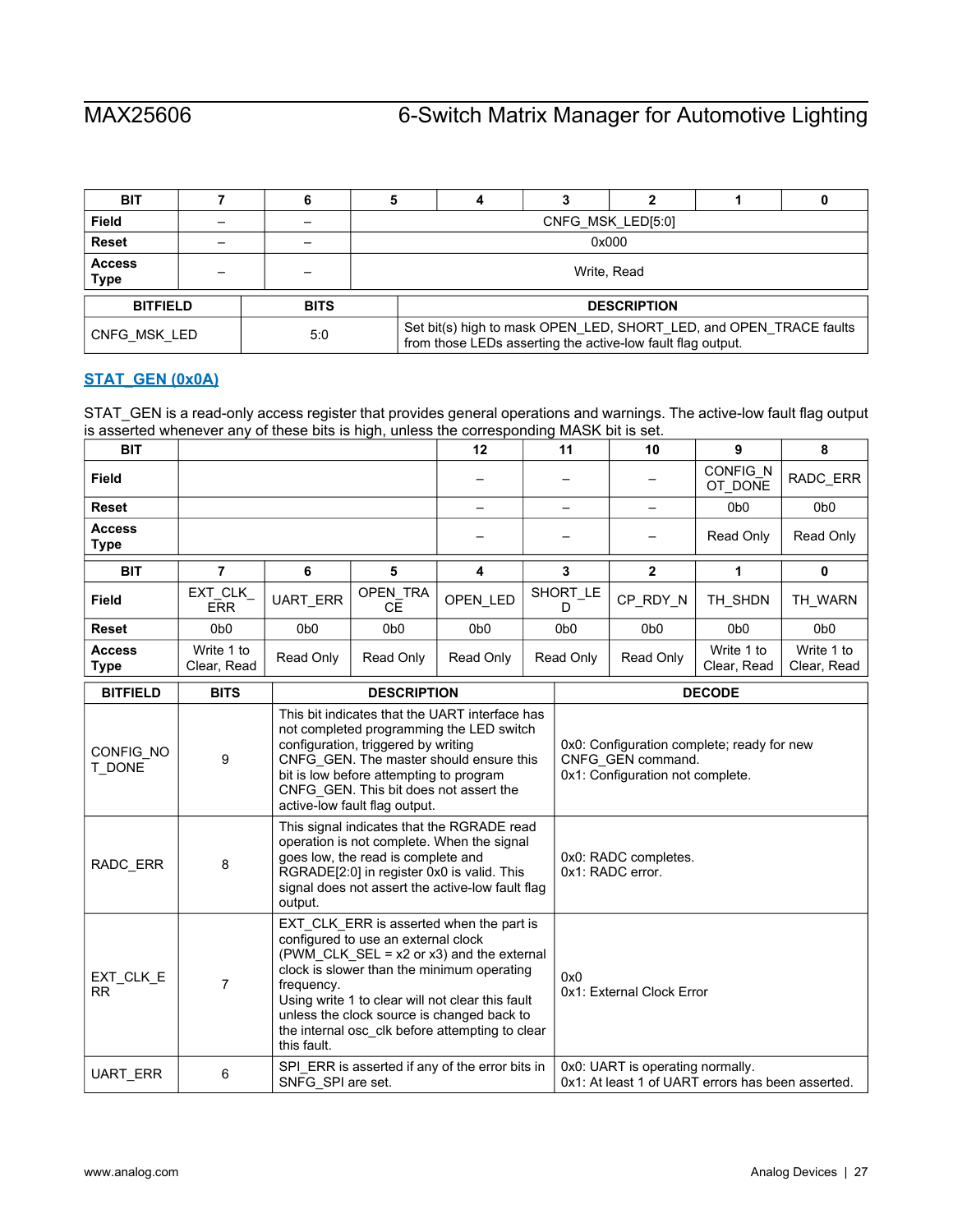| <b>BITFIELD</b> | <b>BITS</b> | <b>DESCRIPTION</b>                                                                                                                  | <b>DECODE</b>                                                                                        |
|-----------------|-------------|-------------------------------------------------------------------------------------------------------------------------------------|------------------------------------------------------------------------------------------------------|
| OPEN TRA<br>CE. | 5           | OPEN_TRACE is asserted if any<br>OPEN_TRACE_STAT bit is high.                                                                       | 0x0: All LED drivers operating normally.<br>0x1: At least one LED driver has open-trace<br>detected. |
| OPEN_LED        | 4           | OPEN_LED is asserted if any<br>OPEN_LED_STAT bit is high.                                                                           | 0x0: All LED drivers operating normally.<br>0x1: At least one LED driver has open detected.          |
| SHORT_LED       | 3           | SHORT LED is asserted if any<br>SHORT_LED_STAT bit is high.                                                                         | 0x0: All LED drivers operating normally.<br>0x1: At least one LED driver has short detected.         |
| CP RDY N        | 2           | CP_RDY_N is a read-only bit that indicates<br>the charge-pump voltage is below the<br>operating threshold.                          | 0x0: CP operating normally.<br>0x1: CP is below V <sub>CPP OK</sub> threshold                        |
| TH SHDN         |             | Thermal Shutdown. Latched, write 1 clears.<br>When set, the behavior of the switches will be<br>controlled by TH_SHDN_ACT UART bit. | 0x0: Normal Operation<br>0x1: Device has exceeded the Thermal Shutdown<br>temperature threshold.     |
| TH WARN         | 0           | Thermal Warning. Latched, write 1 to clear.                                                                                         | 0x0: Normal operation<br>0x1: Device has exceeded the thermal-warning<br>temperature threshold.      |

# <span id="page-27-0"></span>**[STAT\\_RADC \(0x0B\)](#page-18-1)**

| <b>BIT</b>                            |                          |                      |                                                                                | 12                                        |  | 11                                                                             | 10                                                                              | 9                             | 8                  |  |
|---------------------------------------|--------------------------|----------------------|--------------------------------------------------------------------------------|-------------------------------------------|--|--------------------------------------------------------------------------------|---------------------------------------------------------------------------------|-------------------------------|--------------------|--|
| <b>Field</b>                          |                          |                      |                                                                                |                                           |  |                                                                                |                                                                                 |                               |                    |  |
| <b>Reset</b>                          |                          |                      |                                                                                |                                           |  |                                                                                |                                                                                 |                               |                    |  |
| <b>Access</b><br><b>Type</b>          |                          |                      |                                                                                |                                           |  |                                                                                |                                                                                 |                               |                    |  |
| <b>BIT</b>                            | 7<br>6<br>5              |                      |                                                                                | 4                                         |  | 3                                                                              | $\mathbf{2}$                                                                    | 1                             | $\mathbf{0}$       |  |
| Field                                 |                          | RADC DO<br><b>NE</b> | R2_OVER<br><b>RANGE</b>                                                        | R1 OVER<br><b>RANGE</b>                   |  | R0 OVER<br><b>RANGE</b>                                                        | R2_UNDER<br>_RANGE                                                              | RES1 UND<br>R1 UNDER<br>RANGE | R0 UNDER<br>_RANGE |  |
| <b>Reset</b>                          | $\overline{\phantom{0}}$ | 0 <sub>b</sub>       | 0 <sub>b0</sub>                                                                | 0 <sub>b</sub> 0                          |  | 0 <sub>b</sub> 0                                                               | 0b <sub>0</sub>                                                                 | 0 <sub>b</sub> 0              | 0 <sub>b</sub> 0   |  |
| <b>Access</b><br><b>Type</b>          |                          | Read Only            | Read Only<br>Read Only<br>Read Only                                            |                                           |  |                                                                                | Read Only                                                                       | Read Only                     | Read Only          |  |
| <b>BITFIELD</b>                       | <b>BITS</b>              |                      | <b>DESCRIPTION</b>                                                             |                                           |  |                                                                                |                                                                                 | <b>DECODE</b>                 |                    |  |
| RADC_DON<br>Е                         | 6                        |                      | radc measurement status.                                                       |                                           |  |                                                                                | 0x0: RADC measurement incomplete<br>0x1: RADC measurement is complete           |                               |                    |  |
| R2_OVER_R<br><b>ANGE</b>              | 5                        | code value.          | Status bit which indicates the A2                                              | programming resistor is above the maximum |  | 0x0: Normal operation<br>0x1: Resistor2 Over Range, or an open is<br>detected. |                                                                                 |                               |                    |  |
| R1_OVER_R<br>ANGE                     | 4                        | code value.          | Status bit which indicates the A1                                              | programming resistor is above the maximum |  | 0x0: Normal operation<br>0x1: Resistor1 Over Range, or an open is<br>detected. |                                                                                 |                               |                    |  |
| RO OVER R<br><b>ANGE</b>              | 3                        | code value.          | Status bit which indicates the A0<br>programming resistor is above the maximum |                                           |  |                                                                                | 0x0: Normal operation<br>0x1: Resistor0 Over Range, or an open is<br>detected.  |                               |                    |  |
| R2_UNDER<br><b>RANGE</b>              | $\overline{2}$           | code value.          | Status bit which indicates the A2<br>programming resistor is below the minimum |                                           |  |                                                                                | 0x0: Normal operation<br>0x1: Resistor2 Under Range, or a short is<br>detected. |                               |                    |  |
| RES1_UNDR<br>1_UNDER_R<br><b>ANGE</b> | 1                        | code value.          | Status bit which indicates the A1                                              | programming resistor is below the minimum |  | 0x0: Normal operation<br>0x1: Resistor1 Under Range, or a short detected.      |                                                                                 |                               |                    |  |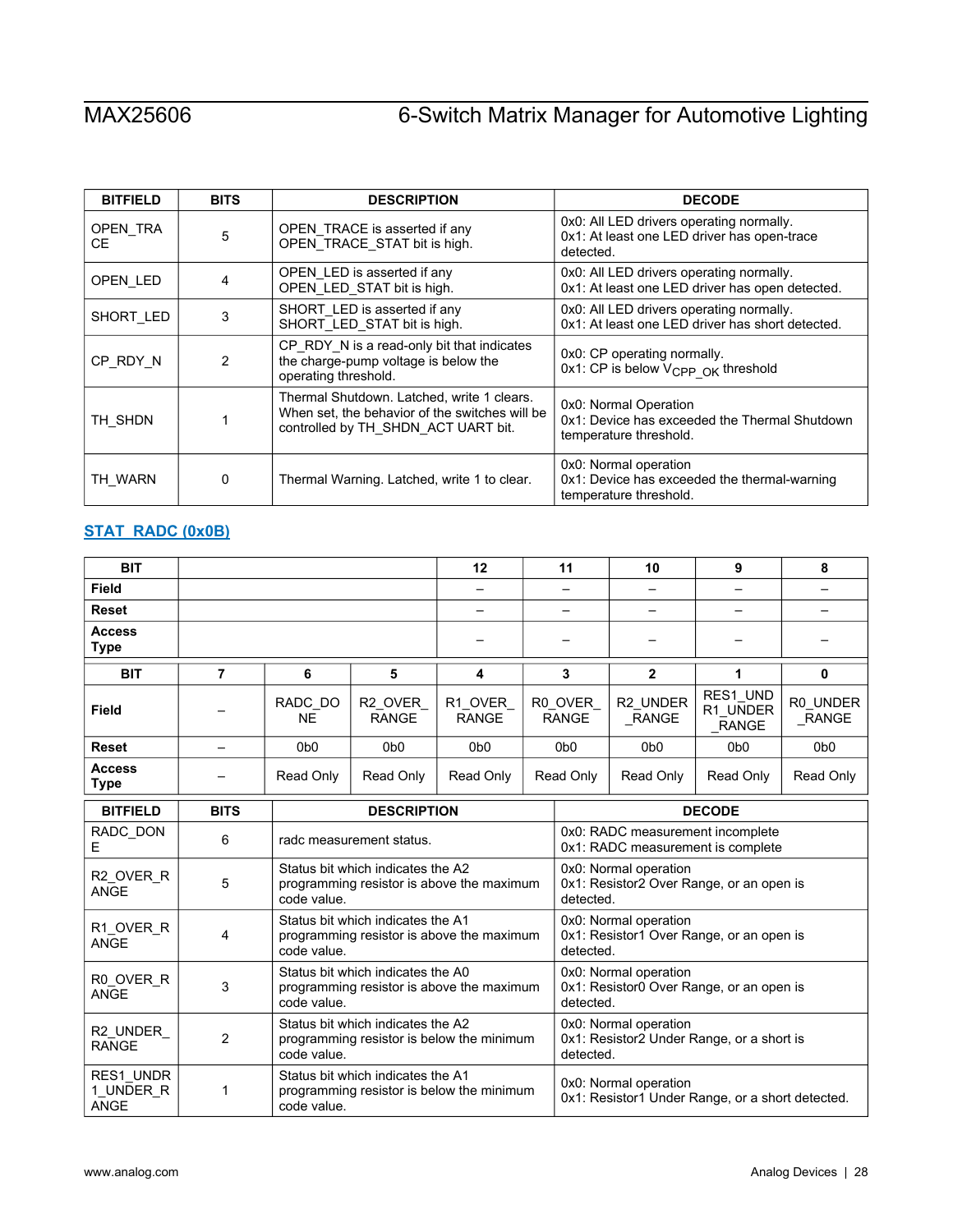| <b>BITFIELD</b>          | <b>BITS</b> | <b>DESCRIPTION</b>                                                                            | <b>DECODE</b>                                                              |
|--------------------------|-------------|-----------------------------------------------------------------------------------------------|----------------------------------------------------------------------------|
| R0 UNDER<br><b>RANGE</b> |             | Status bit which indicates the A0<br>programming resistor is below the minimum<br>code value. | 0x0: Normal operation<br>0x1: Resistor0 under range, or a short detetcted. |

### <span id="page-28-0"></span>**[STAT\\_RES\\_CODE \(0x0C\)](#page-18-1)**

A2, A1, and A0 resistor code values. these resistor values are measured during power up and the corresponding 4 bit code is stored in this register.

| <b>BIT</b>                   |   |              |           | $12 \,$                        | 10<br>11<br>9<br>8                                                                |                    |   |   |  |  |  |
|------------------------------|---|--------------|-----------|--------------------------------|-----------------------------------------------------------------------------------|--------------------|---|---|--|--|--|
| Field                        |   |              |           |                                | R2 CODE[3:0]                                                                      |                    |   |   |  |  |  |
| <b>Reset</b>                 |   |              |           |                                |                                                                                   |                    |   |   |  |  |  |
| <b>Access</b><br><b>Type</b> |   | Read Only    |           |                                |                                                                                   |                    |   |   |  |  |  |
| <b>BIT</b>                   | 7 | 6            | 5         | 4                              | 3                                                                                 | $\mathbf{2}$       | 1 | 0 |  |  |  |
| <b>Field</b>                 |   | R1 CODE[3:0] |           |                                | R0 CODE[3:0]                                                                      |                    |   |   |  |  |  |
| Reset                        |   |              |           |                                |                                                                                   |                    |   |   |  |  |  |
| <b>Access</b><br><b>Type</b> |   |              | Read Only |                                | Read Only                                                                         |                    |   |   |  |  |  |
| <b>BITFIELD</b>              |   | <b>BITS</b>  |           |                                |                                                                                   | <b>DESCRIPTION</b> |   |   |  |  |  |
| R2_CODE                      |   | 11:8         |           | 4 bit code for the A2 resistor |                                                                                   |                    |   |   |  |  |  |
| R1_CODE                      |   | 7:4          |           | ID                             | 4 bit code for the A1 resistor, bits 4 and 5 are the MSBs of the UART device      |                    |   |   |  |  |  |
| R0_CODE                      |   | 3:0          |           | of the UART device ID.         | 4 bit code for the A0 resistor, this code represents the 4 least significant bits |                    |   |   |  |  |  |

## <span id="page-28-1"></span>**[STAT\\_UART \(0x0D\)](#page-18-1)**

| <b>BIT</b>                   |                           |                           |                                     | 12 <sup>2</sup>           |  | 11                        | 10                        | 9                         | 8                         |
|------------------------------|---------------------------|---------------------------|-------------------------------------|---------------------------|--|---------------------------|---------------------------|---------------------------|---------------------------|
| <b>Field</b>                 |                           |                           |                                     |                           |  |                           |                           |                           | UART WAT<br><b>CHDOG</b>  |
| <b>Reset</b>                 |                           |                           |                                     |                           |  |                           |                           |                           |                           |
| <b>Access</b><br><b>Type</b> |                           |                           |                                     |                           |  |                           |                           |                           | Write 1 to<br>Clear, Read |
| <b>BIT</b>                   |                           | 6                         | 5                                   | 4                         |  | 3                         | $\mathbf{2}$              |                           | 0                         |
| Field                        | RX TIMEO<br>UT ERR        | RX CRC E<br>RR.           | RX SYNC<br><b>PERR</b>              | RX PL PE<br><b>RR</b>     |  | RX SYNC<br>STOP_ERR       | RX PL ST<br>OP_ERR        | RX PL ST<br>ART_ERR       |                           |
| <b>Reset</b>                 | 0 <sub>b0</sub>           | 0 <sub>b</sub>            | 0 <sub>b</sub> 0                    | 0 <sub>b</sub> 0          |  | 0 <sub>b</sub> 0          | 0 <sub>b</sub>            | 0 <sub>b</sub> 0          |                           |
| <b>Access</b><br><b>Type</b> | Write 1 to<br>Clear, Read | Write 1 to<br>Clear, Read | Write 1 to<br>Clear, Read           | Write 1 to<br>Clear, Read |  | Write 1 to<br>Clear, Read | Write 1 to<br>Clear, Read | Write 1 to<br>Clear, Read |                           |
| <b>BITFIELD</b>              | <b>BITS</b>               |                           | <b>DESCRIPTION</b>                  |                           |  | <b>DECODE</b>             |                           |                           |                           |
| 1110T111T                    |                           |                           | The UART Watchdog Timer will assert |                           |  | 0.0.111177110             |                           |                           |                           |

| UART WAT<br><b>CHDOG</b> | The UART Watchdog Timer will assert<br>whenever there has been no activity on the<br>UART RX pin for at least 4 seconds. | 0x0: UART WD not expired<br>0x1: UART WD has expired |
|--------------------------|--------------------------------------------------------------------------------------------------------------------------|------------------------------------------------------|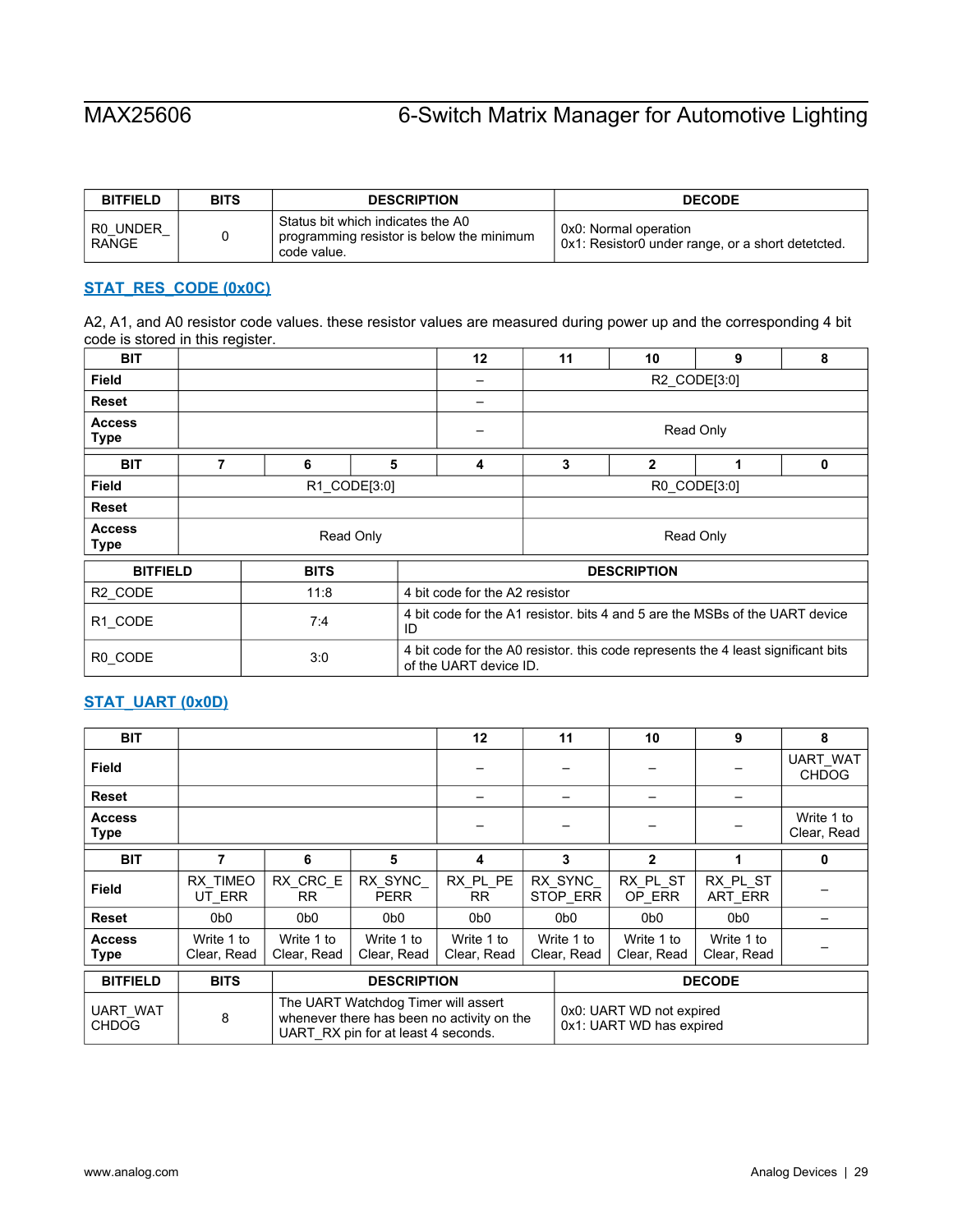| <b>BITFIELD</b>    | <b>BITS</b> | <b>DESCRIPTION</b>                                                                                                                                                                                 | <b>DECODE</b>                                                                                                  |
|--------------------|-------------|----------------------------------------------------------------------------------------------------------------------------------------------------------------------------------------------------|----------------------------------------------------------------------------------------------------------------|
| RX TIMEOU<br>T_ERR | 7           | This bit shall be asserted if there are no<br>UART RX transitions for more than 16 bit<br>lengths during a UART packet. The bit length<br>shall be determined by the SYNC frame of<br>each packet. | 0x0: Normal operation.<br>0x1: UART Rx times out.                                                              |
| RX_CRC_ER<br>R     | 6           | CRC Error Indicator. Read only, clear-on-<br>read                                                                                                                                                  | 0x0: Normal operation.<br>0x1: CRC Error: At least one UART transaction<br>rejected due to a failed CRC check. |
| RX SYNC P          | 5           | RX Sync Error Indicator. Read only, clear-on-                                                                                                                                                      | 0x0: Normal operation.                                                                                         |
| ERR.               |             | read                                                                                                                                                                                               | 0x1: RX Sync Frame Parity Error detected.                                                                      |
| RX PL PER          | 4           | RX payload parity Error Indicator. Read only,                                                                                                                                                      | 0x0: Normal operation.                                                                                         |
| R                  |             | clear-on-read                                                                                                                                                                                      | 0x1: UART Rx payload parity error detected.                                                                    |
| RX SYNC S          | 3           | RX sync frame stop bit Error Indicator. Read                                                                                                                                                       | 0x0: Normal operation.                                                                                         |
| TOP_ERR            |             | only, clear-on-read                                                                                                                                                                                | 0x1: Rx Sync Frame STOP bit error detected                                                                     |
| RX PL STO          | 2           | RX payload frame stop bit Error Indicator.                                                                                                                                                         | 0x0: Normal operation.                                                                                         |
| P_ERR              |             | Read only, clear-on-read                                                                                                                                                                           | 0x1: Rx Payload Frame STOP bit error                                                                           |
| RX PL STA          |             | RX payload frame start bit Error Indicator.                                                                                                                                                        | 0x0: Normal operation.                                                                                         |
| RT ERR             |             | Read only, clear-on-read                                                                                                                                                                           | 0x1: Rx Payload Frame START bit error                                                                          |

### <span id="page-29-0"></span>**[STAT\\_SHORT\\_LED \(0x0E\)](#page-18-1)**

STAT\_SHORT\_LED is a read-only, write 1 to clear, access register that provides short-detect information on the 12 LED output drivers.

| <b>BIT</b>                   |   |             |                        | 12                                        | 11 | 10           | 9 | 8 |
|------------------------------|---|-------------|------------------------|-------------------------------------------|----|--------------|---|---|
| <b>Field</b>                 |   |             |                        |                                           |    |              |   |   |
| <b>Reset</b>                 |   |             |                        |                                           |    |              |   |   |
| <b>Access</b><br><b>Type</b> |   |             |                        |                                           |    |              |   |   |
| <b>BIT</b>                   | 7 | 6           | 5                      | 4                                         | 3  | $\mathbf{2}$ |   | 0 |
| <b>Field</b>                 |   |             | SHORT_LED_STAT[5:0]    |                                           |    |              |   |   |
| Reset                        |   |             |                        |                                           |    | 0x000        |   |   |
| <b>Access</b><br><b>Type</b> |   |             | Write 1 to Clear, Read |                                           |    |              |   |   |
| <b>BITFIELD</b>              |   | <b>BITS</b> |                        | <b>DESCRIPTION</b>                        |    |              |   |   |
| SHORT_LED_STAT               |   | 5:0         |                        | Indicates an LED short has been detected. |    |              |   |   |

# <span id="page-29-1"></span>**[STAT\\_OPEN\\_LED \(0x0F\)](#page-18-1)**

STAT\_OPEN is a read-only, write 1 to clear, access register that provides open-detect information on the 12 LED output drivers.

| <b>BIT</b>     | 12                       | 11                       | 10 |                          |        |
|----------------|--------------------------|--------------------------|----|--------------------------|--------|
| Field          | $\overline{\phantom{0}}$ | -                        | -  | $\overline{\phantom{0}}$ |        |
| <b>Reset</b>   | $\overline{\phantom{0}}$ | $\overline{\phantom{0}}$ | -  | -                        | $\sim$ |
| Access<br>Type |                          |                          | -  | $\overline{\phantom{0}}$ |        |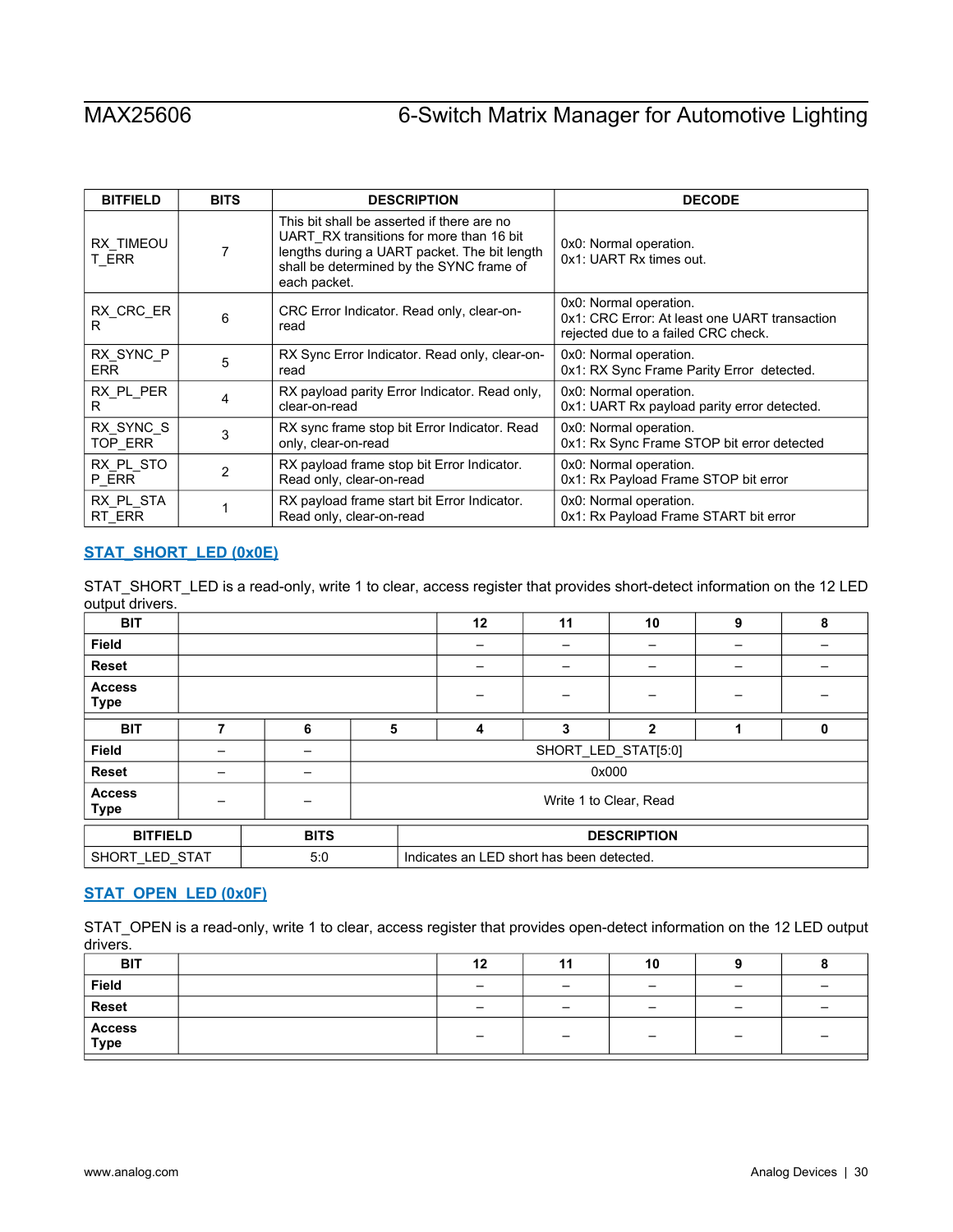| <b>BIT</b>                   |             |                |                                                                          |                        |  | っ             |  |  |  |  |
|------------------------------|-------------|----------------|--------------------------------------------------------------------------|------------------------|--|---------------|--|--|--|--|
| <b>Field</b>                 |             |                | OPEN LED STAT[5:0]                                                       |                        |  |               |  |  |  |  |
| <b>Reset</b>                 |             |                |                                                                          | 0x000                  |  |               |  |  |  |  |
| <b>Access</b><br><b>Type</b> |             |                |                                                                          | Write 1 to Clear, Read |  |               |  |  |  |  |
| <b>BITFIELD</b>              | <b>BITS</b> |                | <b>DESCRIPTION</b>                                                       |                        |  | <b>DECODE</b> |  |  |  |  |
| OPEN_LED<br><b>STAT</b>      | 5:0         | been detected. | 0x0: Normal<br>Indicates that an open-LED condition has<br>0x1: Open LED |                        |  |               |  |  |  |  |

# <span id="page-30-0"></span>**STAT\_OPEN\_TRACE (0x10)**

STAT\_OPEN\_TRACE is a read-only, write 1 to clear, register that provides open-trace fault information on the 12 LED output drivers.

| <b>BIT</b>                   |             |   |                                            | 12                     | 11 | 10                             | 9 | 8 |  |
|------------------------------|-------------|---|--------------------------------------------|------------------------|----|--------------------------------|---|---|--|
| Field                        |             |   |                                            |                        |    |                                |   |   |  |
| <b>Reset</b>                 |             |   |                                            |                        |    |                                | - |   |  |
| <b>Access</b><br><b>Type</b> |             |   |                                            |                        |    |                                |   |   |  |
| <b>BIT</b>                   | 7           | 6 | 5                                          | 4                      | 3  | $\mathbf{2}$                   |   | 0 |  |
| <b>Field</b>                 |             |   | OPEN TRACE STAT[5:0]                       |                        |    |                                |   |   |  |
| <b>Reset</b>                 |             |   |                                            |                        |    | 0x000                          |   |   |  |
| <b>Access</b><br>Type        |             |   |                                            | Write 1 to Clear, Read |    |                                |   |   |  |
| <b>BITFIELD</b>              | <b>BITS</b> |   | <b>DESCRIPTION</b>                         |                        |    | <b>DECODE</b>                  |   |   |  |
| OPEN_TRA<br>CE_STAT          | 5:0         |   | Indicates an open-trace has been detected. |                        |    | 0x0: Normal<br>0x1: Open trace |   |   |  |

## <span id="page-30-1"></span>**[PSFT\\_GRP \(0x11\)](#page-18-1)**

PSFT\_GRP is a read/write register that allows the user to assign the same phase shift to one or more LED drivers.

The contents of PSFT are written to the desired group specified by PSFT\_GROUP.

### **Example:**

If PSFT\_GROUP == Group A, PSFT == 0001, and LED11, LED9, and LED6 are assigned to Group A (through CNFG\_GRPA), then PSFT\_11, PSFT\_9, and PSFT\_6 will contain 0001 after the transaction is executed.

| <b>BIT</b>                   | $\cdot$ | ____ |   | 12 | 11               | 10 | 9           | 8               |
|------------------------------|---------|------|---|----|------------------|----|-------------|-----------------|
| Field                        |         |      |   |    |                  |    |             | PSFT_GROUP[1:0] |
| Reset                        |         |      |   |    |                  |    | 0x1         |                 |
| <b>Access</b><br><b>Type</b> |         |      |   |    | -                | -  | Write, Read |                 |
| <b>BIT</b>                   |         | 6    | 5 |    | 3                | 2  |             |                 |
| Field                        |         |      |   |    | <b>PSFT[7:0]</b> |    |             |                 |
| Reset                        |         |      |   |    | 0x0              |    |             |                 |
| <b>Access</b><br><b>Type</b> |         |      |   |    | Write, Read      |    |             |                 |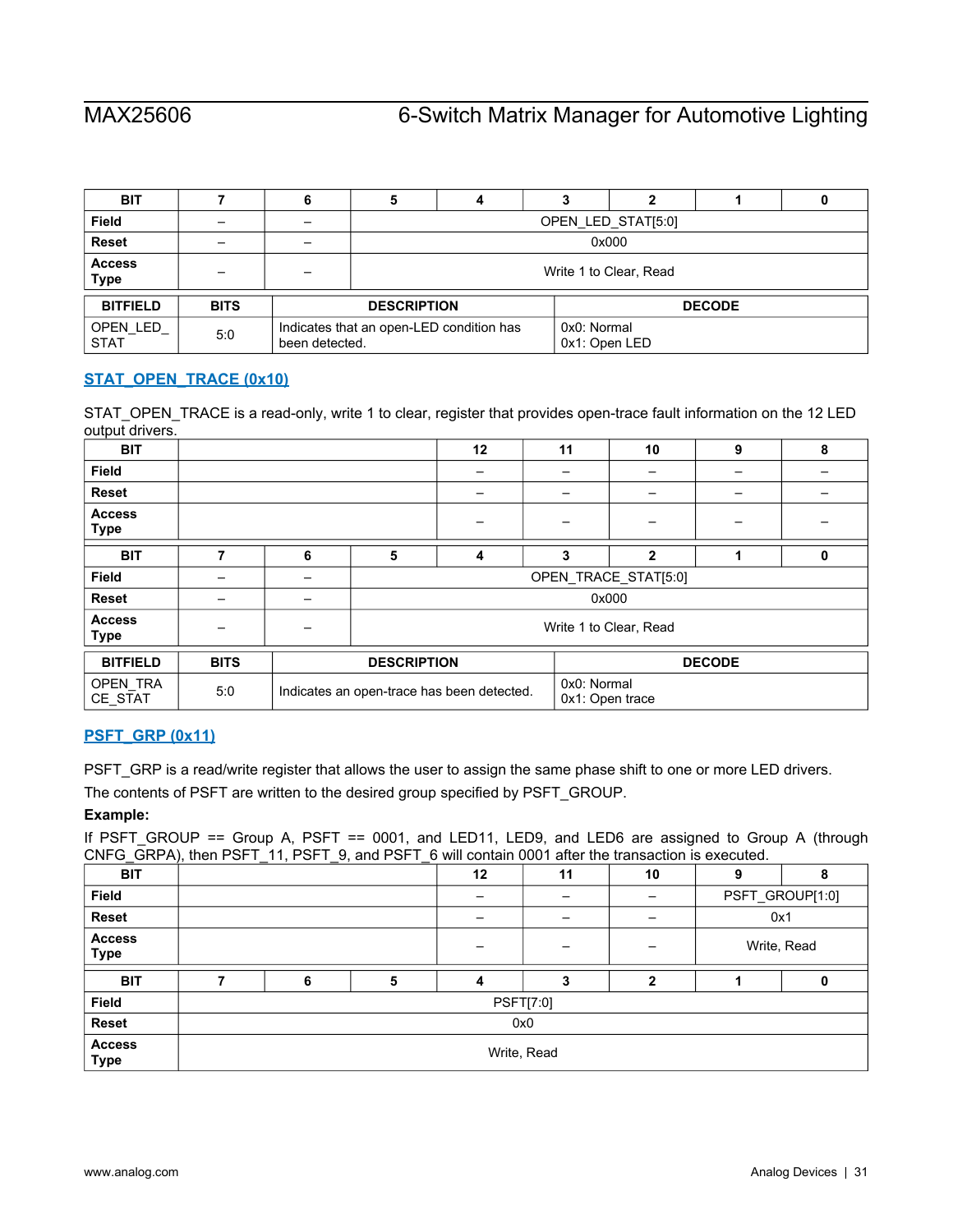| <b>BITFIELD</b>   | <b>BITS</b> | <b>DESCRIPTION</b>                                                                                                                                                                                                           |
|-------------------|-------------|------------------------------------------------------------------------------------------------------------------------------------------------------------------------------------------------------------------------------|
| <b>PSFT GROUP</b> | 9.8         | Group Select:<br>bit 0: Group A selected<br>bit 1: Group B selected<br>Multiple groups can be selected at a time.<br>Note: 00 is not a valid selection, the transaction is not executed and the 4-bit<br>value is unchanged. |
| <b>PSFT</b>       | 7:0         | Phase select.                                                                                                                                                                                                                |

# <span id="page-31-0"></span>**[PSFT\\_0 \(0x12\)](#page-18-1)**

PSFT\_0 is a read/write register that controls the phase shift for LED drivers 0.

| <b>BIT</b>                   |   |                            |   | 12 | 11  | 10                 | 9 | 8 |  |
|------------------------------|---|----------------------------|---|----|-----|--------------------|---|---|--|
| <b>Field</b>                 |   |                            |   |    |     |                    |   |   |  |
| Reset                        |   |                            |   |    |     |                    |   |   |  |
| <b>Access</b><br><b>Type</b> |   |                            |   |    |     | -                  | - |   |  |
| <b>BIT</b>                   | ⇁ | 6                          | 5 | 4  | 3   | $\mathbf{2}$       |   | 0 |  |
| Field                        |   | PSFT_0[7:0]                |   |    |     |                    |   |   |  |
| <b>Reset</b>                 |   |                            |   |    | 0x0 |                    |   |   |  |
| <b>Access</b><br><b>Type</b> |   | Write, Read                |   |    |     |                    |   |   |  |
| <b>BITFIELD</b>              |   | <b>BITS</b>                |   |    |     | <b>DESCRIPTION</b> |   |   |  |
| PSFT_0                       |   | LED 0 Phase Select.<br>7:0 |   |    |     |                    |   |   |  |

# <span id="page-31-1"></span>**[PSFT\\_1 \(0x13\)](#page-18-1)**

PSFT\_1 is a read/write register that controls the phase shift for LED drivers 1.

| <b>BIT</b>                   |                                   |   |   | 12 | 11          | 10           | 9 | 8 |  |
|------------------------------|-----------------------------------|---|---|----|-------------|--------------|---|---|--|
| <b>Field</b>                 |                                   |   |   | -  |             |              |   | - |  |
| Reset                        |                                   |   |   |    |             |              |   |   |  |
| <b>Access</b><br><b>Type</b> |                                   |   |   |    |             |              |   |   |  |
| <b>BIT</b>                   | 7                                 | 6 | 5 | 4  | 3           | $\mathbf{2}$ |   | 0 |  |
| <b>Field</b>                 |                                   |   |   |    | PSFT_1[7.0] |              |   |   |  |
| Reset                        |                                   |   |   |    | 0x43        |              |   |   |  |
| <b>Access</b><br><b>Type</b> | Write, Read                       |   |   |    |             |              |   |   |  |
| <b>BITFIELD</b>              | <b>BITS</b><br><b>DESCRIPTION</b> |   |   |    |             |              |   |   |  |
| PSFT <sub>1</sub>            | LED 0 Phase Select.<br>7:0        |   |   |    |             |              |   |   |  |

# <span id="page-31-2"></span>**[PSFT\\_2 \(0x14\)](#page-18-1)**

PSFT\_2 is a read/write register that controls the phase shift for LED drivers 2.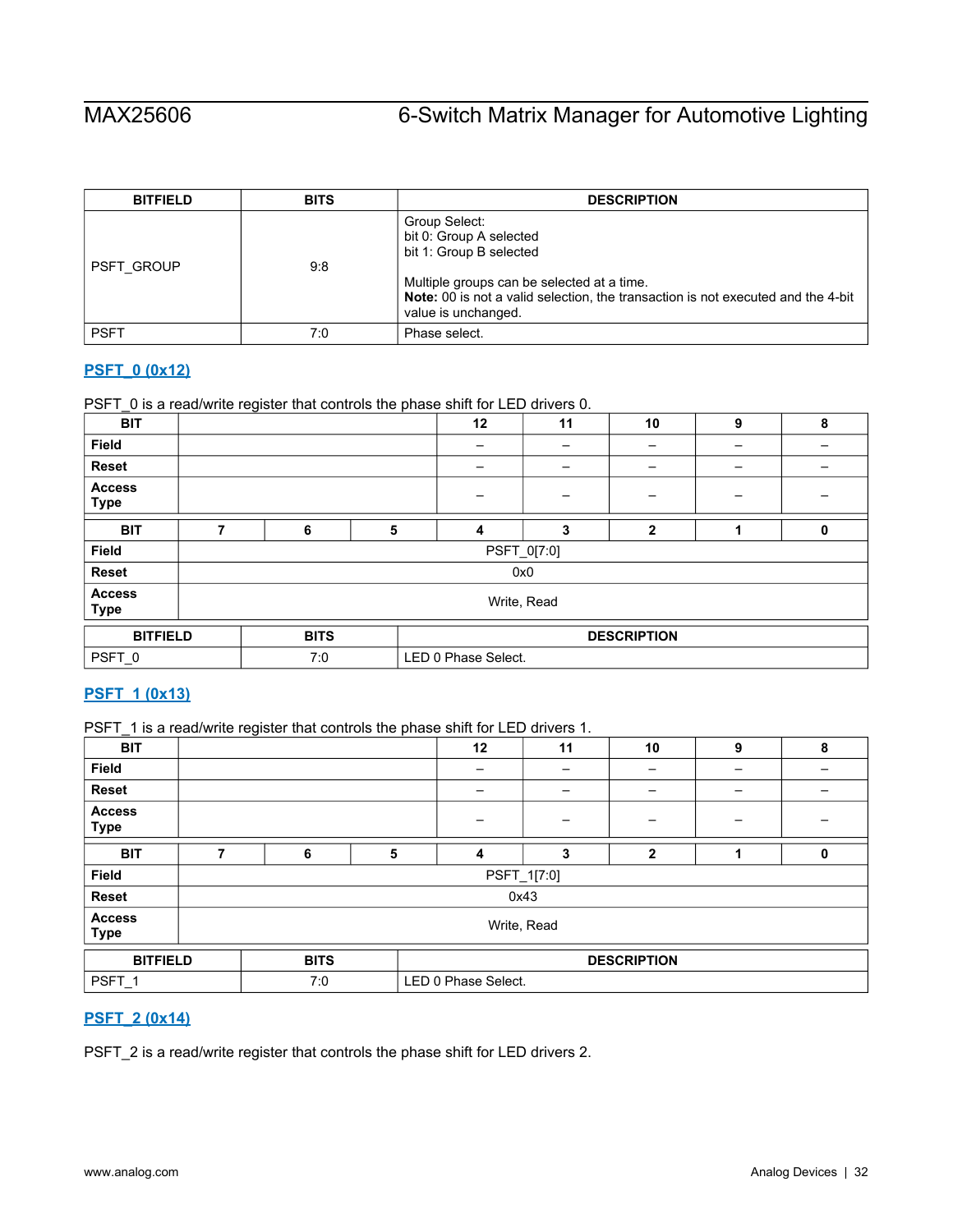| <b>BIT</b>                   |             |             |                     | 12                       | 11   | 10                 | 9 | 8 |  |  |
|------------------------------|-------------|-------------|---------------------|--------------------------|------|--------------------|---|---|--|--|
| Field                        |             |             |                     | $\overline{\phantom{0}}$ |      | -                  |   | - |  |  |
| Reset                        |             |             |                     |                          |      |                    |   |   |  |  |
| <b>Access</b><br><b>Type</b> |             |             |                     |                          |      |                    |   |   |  |  |
| <b>BIT</b>                   | 7           | 6           | 5                   | 4                        | 3    | $\mathbf{2}$       |   | 0 |  |  |
| <b>Field</b>                 |             | PSFT_2[7:0] |                     |                          |      |                    |   |   |  |  |
| <b>Reset</b>                 |             |             |                     |                          | 0x85 |                    |   |   |  |  |
| <b>Access</b><br><b>Type</b> | Write, Read |             |                     |                          |      |                    |   |   |  |  |
| <b>BITFIELD</b>              |             | <b>BITS</b> |                     |                          |      | <b>DESCRIPTION</b> |   |   |  |  |
| PSFT_2                       |             | 7:0         | LED 0 Phase Select. |                          |      |                    |   |   |  |  |

# <span id="page-32-0"></span>**[PSFT\\_3 \(0x15\)](#page-18-1)**

PSFT\_3 is a read/write register that controls the phase shift for LED drivers 3.

| <b>BIT</b>                   |   |             |   | 12                  | 11    | 10                 | 9 | 8 |  |  |
|------------------------------|---|-------------|---|---------------------|-------|--------------------|---|---|--|--|
| <b>Field</b>                 |   |             |   |                     |       | -                  | - | - |  |  |
| <b>Reset</b>                 |   |             |   |                     |       | -                  | - | - |  |  |
| <b>Access</b><br><b>Type</b> |   |             |   |                     |       |                    |   |   |  |  |
| <b>BIT</b>                   | 7 | 6           | 5 | 4                   | 3     | 2                  |   | 0 |  |  |
| <b>Field</b>                 |   | PSFT_3[7:0] |   |                     |       |                    |   |   |  |  |
| <b>Reset</b>                 |   |             |   |                     | 0x128 |                    |   |   |  |  |
| <b>Access</b><br><b>Type</b> |   | Write, Read |   |                     |       |                    |   |   |  |  |
| <b>BITFIELD</b>              |   | <b>BITS</b> |   |                     |       | <b>DESCRIPTION</b> |   |   |  |  |
| PSFT_3                       |   | 7:0         |   | LED 0 Phase Select. |       |                    |   |   |  |  |

# <span id="page-32-1"></span>**[PSFT\\_4 \(0x16\)](#page-18-1)**

PSFT\_4 is a read/write register that controls the phase shift for LED drivers 4.

| <b>BIT</b>                   |             |             |   | 12                  | 11    | 10                 | 9 | 8 |  |  |
|------------------------------|-------------|-------------|---|---------------------|-------|--------------------|---|---|--|--|
| Field                        |             |             |   |                     |       | -                  |   |   |  |  |
| <b>Reset</b>                 |             |             |   |                     |       |                    |   |   |  |  |
| <b>Access</b><br><b>Type</b> |             |             |   |                     |       |                    |   |   |  |  |
| <b>BIT</b>                   | 7           | 6           | 5 | 4                   | 3     | $\mathbf{2}$       |   | 0 |  |  |
| <b>Field</b>                 |             | PSFT_4[7:0] |   |                     |       |                    |   |   |  |  |
| <b>Reset</b>                 |             |             |   |                     | 0x171 |                    |   |   |  |  |
| <b>Access</b><br><b>Type</b> | Write, Read |             |   |                     |       |                    |   |   |  |  |
| <b>BITFIELD</b>              |             | <b>BITS</b> |   |                     |       | <b>DESCRIPTION</b> |   |   |  |  |
| PSFT_4                       |             | 7:0         |   | LED 0 Phase Select. |       |                    |   |   |  |  |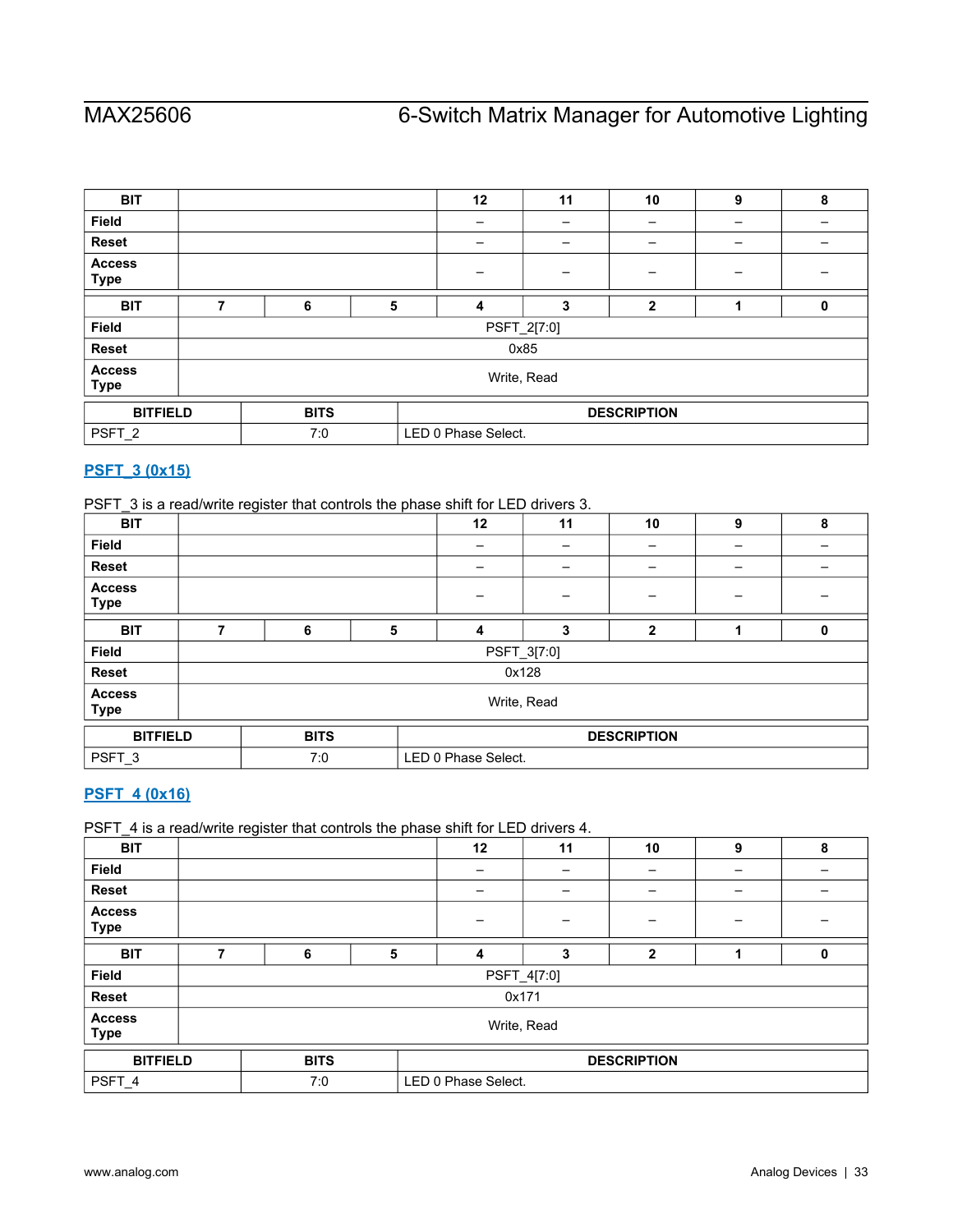# <span id="page-33-0"></span>**[PSFT\\_5 \(0x17\)](#page-18-1)**

PSFT\_5 is a read/write register that controls the phase shift for LED drivers 5.

| _<br><b>BIT</b>              |   |             |   | 12                  | 11    | 10                 | 9 | 8 |  |  |
|------------------------------|---|-------------|---|---------------------|-------|--------------------|---|---|--|--|
| Field                        |   |             |   |                     |       |                    |   |   |  |  |
| <b>Reset</b>                 |   |             |   |                     |       |                    |   |   |  |  |
| <b>Access</b><br><b>Type</b> |   |             |   |                     |       | -                  | - |   |  |  |
| <b>BIT</b>                   | 7 | 6           | 5 | 4                   | 3     | $\mathbf{2}$       |   | 0 |  |  |
| Field                        |   | PSFT_5[7:0] |   |                     |       |                    |   |   |  |  |
| Reset                        |   |             |   |                     | 0x213 |                    |   |   |  |  |
| <b>Access</b><br><b>Type</b> |   | Write, Read |   |                     |       |                    |   |   |  |  |
| <b>BITFIELD</b>              |   | <b>BITS</b> |   |                     |       | <b>DESCRIPTION</b> |   |   |  |  |
| PSFT_5                       |   | 7:0         |   | LED 0 Phase Select. |       |                    |   |   |  |  |

### <span id="page-33-1"></span>**[TDIM\\_GRP \(0x18\)](#page-18-1)**

TDIM\_GRP is a read/write register that allows the user to assign the same dimming period to one or more LED drivers. The contents of TDIM are written to the desired group specified by TDIM\_GROUP.

### **Example:**

If TDIM\_GROUP == Group A, PSFT == 001, and LED12, LED9, and LED6 are assigned to Group A (through CNFG\_GRPA), then TDIM\_12, TDIM\_9, and TDIM\_6 will contain 001 after the transaction is executed.

|                              | $\cdots$    | $\overline{\phantom{a}}$    |                    |             |    |              |               |   |  |
|------------------------------|-------------|-----------------------------|--------------------|-------------|----|--------------|---------------|---|--|
| <b>BIT</b>                   |             |                             |                    | 12          | 11 | 10           | 9             | 8 |  |
| <b>Field</b>                 |             |                             |                    |             |    |              |               |   |  |
| <b>Reset</b>                 |             |                             |                    |             |    |              | -             |   |  |
| <b>Access</b><br><b>Type</b> |             |                             |                    |             |    |              |               |   |  |
| <b>BIT</b>                   |             | 6                           | 5                  | 4           | 3  | $\mathbf{2}$ |               | 0 |  |
| <b>Field</b>                 |             | -                           | TDIM_GROUP[1:0]    |             | -  |              | TDIM[2:0]     |   |  |
| Reset                        |             |                             |                    | 0x1         |    |              | 0b000         |   |  |
| <b>Access</b><br><b>Type</b> |             |                             |                    | Write, Read |    | Write, Read  |               |   |  |
| <b>BITFIELD</b>              | <b>BITS</b> |                             | <b>DESCRIPTION</b> |             |    |              | <b>DECODE</b> |   |  |
|                              |             | $\sim$ $\sim$ $\sim$ $\sim$ |                    |             |    |              |               |   |  |

| <b>BUFIELD</b> | ыз  | <b>DESURIPTIUN</b>                                                                                                                                                                                                                       | DEGODE |
|----------------|-----|------------------------------------------------------------------------------------------------------------------------------------------------------------------------------------------------------------------------------------------|--------|
| TDIM GROU<br>D | 5:4 | Group Select:<br>Bit 0: Group A selected<br>Bit 1: Group B selected<br>Multiple groups can be selected at a time.<br><b>Note:</b> 0000 is not a valid selection, the<br>transaction is not executed and the 4-bit<br>value is unchanged. |        |
|                |     |                                                                                                                                                                                                                                          |        |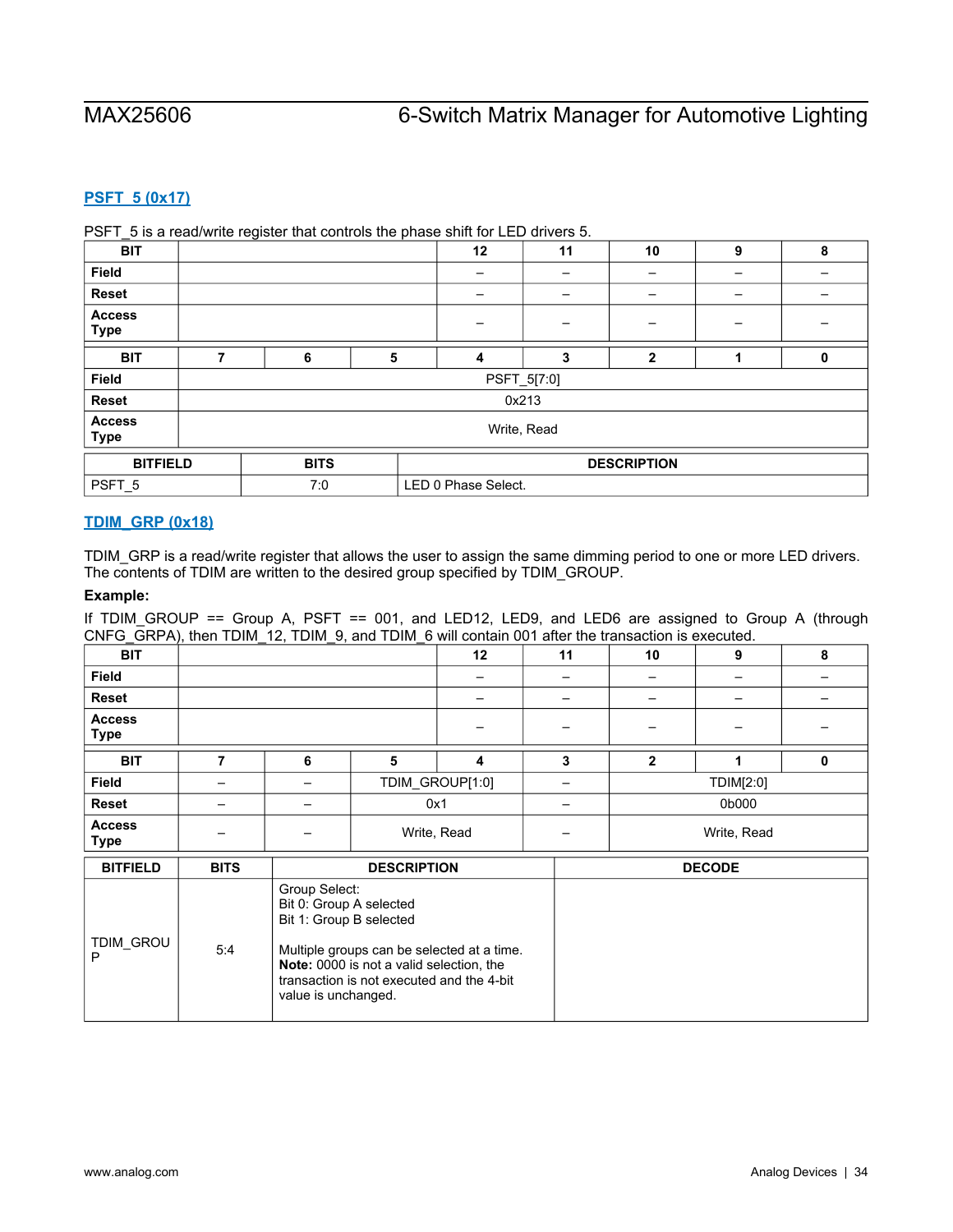| <b>BITFIELD</b> | <b>BITS</b> | <b>DESCRIPTION</b>    | <b>DECODE</b>                                                                                                                                                                                                                                                                                                                                                                                                                                                                                                                                     |
|-----------------|-------------|-----------------------|---------------------------------------------------------------------------------------------------------------------------------------------------------------------------------------------------------------------------------------------------------------------------------------------------------------------------------------------------------------------------------------------------------------------------------------------------------------------------------------------------------------------------------------------------|
| <b>TDIM</b>     | 2:0         | Dimming Period Select | 0x0: update PWM duty cycle every 1 PWM period<br>0x1: update PWM duty cycle every 2 PWM periods<br>0x2: update PWM duty cycle every 4 PWM periods<br>0x3: update PWM duty cycle every 8 PWM periods<br>0x4: update PWM duty cycle every 16 PWM<br>periods<br>0x5: update PWM duty cycle every 32 PWM<br>periods<br>0x6: update PWM duty cycle every 32 PWM<br>periods<br>0x7: update PWM duty cycle every 32 PWM<br>periods<br>1 PWM period = $8192$ clock cycles by default<br>(PWM period configured by bits [3:2] of register<br>address 0x02) |

# <span id="page-34-0"></span>**[TDIM\\_2\\_1\\_0 \(0x19\)](#page-18-1)**

|  |  |  |  |  |  |  | TDIM_2_1_0 is a read/write register that controls the dimming period for LED drivers 2, 1, and 0. |  |
|--|--|--|--|--|--|--|---------------------------------------------------------------------------------------------------|--|
|--|--|--|--|--|--|--|---------------------------------------------------------------------------------------------------|--|

| <b>BIT</b>                   |             |                                                                                                                                                                                                                                                                                                                                                                                                                                                                                                                                                                                                      |             | 12 | 11 | 10            | 9           | 8        |  |  |
|------------------------------|-------------|------------------------------------------------------------------------------------------------------------------------------------------------------------------------------------------------------------------------------------------------------------------------------------------------------------------------------------------------------------------------------------------------------------------------------------------------------------------------------------------------------------------------------------------------------------------------------------------------------|-------------|----|----|---------------|-------------|----------|--|--|
| <b>Field</b>                 |             |                                                                                                                                                                                                                                                                                                                                                                                                                                                                                                                                                                                                      |             |    |    |               | TDIM_2[2:0] |          |  |  |
| <b>Reset</b>                 |             |                                                                                                                                                                                                                                                                                                                                                                                                                                                                                                                                                                                                      |             |    | -  |               | 0b000       |          |  |  |
| <b>Access</b><br><b>Type</b> |             |                                                                                                                                                                                                                                                                                                                                                                                                                                                                                                                                                                                                      |             |    |    |               | Write, Read |          |  |  |
| <b>BIT</b>                   | 7           | 6                                                                                                                                                                                                                                                                                                                                                                                                                                                                                                                                                                                                    | 5           | 4  | 3  | $\mathbf{2}$  | 1           | $\bf{0}$ |  |  |
| <b>Field</b>                 | —           |                                                                                                                                                                                                                                                                                                                                                                                                                                                                                                                                                                                                      | TDIM_1[2:0] |    |    |               | TDIM_0[2:0] |          |  |  |
| <b>Reset</b>                 | —           |                                                                                                                                                                                                                                                                                                                                                                                                                                                                                                                                                                                                      | 0b000       |    | —  |               | 0b000       |          |  |  |
| <b>Access</b><br><b>Type</b> |             | Write, Read                                                                                                                                                                                                                                                                                                                                                                                                                                                                                                                                                                                          |             |    |    |               | Write, Read |          |  |  |
| <b>BITFIELD</b>              | <b>BITS</b> |                                                                                                                                                                                                                                                                                                                                                                                                                                                                                                                                                                                                      |             |    |    | <b>DECODE</b> |             |          |  |  |
| TDIM <sub>2</sub>            | 10:8        | <b>DESCRIPTION</b><br>0x0: Update PWM duty cycle every 1 PWM period.<br>0x1: Update PWM duty cycle every 2 PWM<br>periods.<br>0x2: Update PWM duty cycle every 4 PWM<br>periods.<br>0x3: Update PWM duty cycle every 8 PWM<br>periods.<br>0x4: Update PWM duty cycle every 16 PWM<br>periods.<br>LED 2 Dimming Period Select<br>0x5: Update PWM duty cycle every 32 PWM<br>periods.<br>0x6: Update PWM duty cycle every 32 PWM<br>periods.<br>0x7: Update PWM duty cycle every 32 PWM<br>periods.<br>1 PWM period = 8192 clock cycles by default<br>(PWM period configured by bits [3:2] of register |             |    |    |               |             |          |  |  |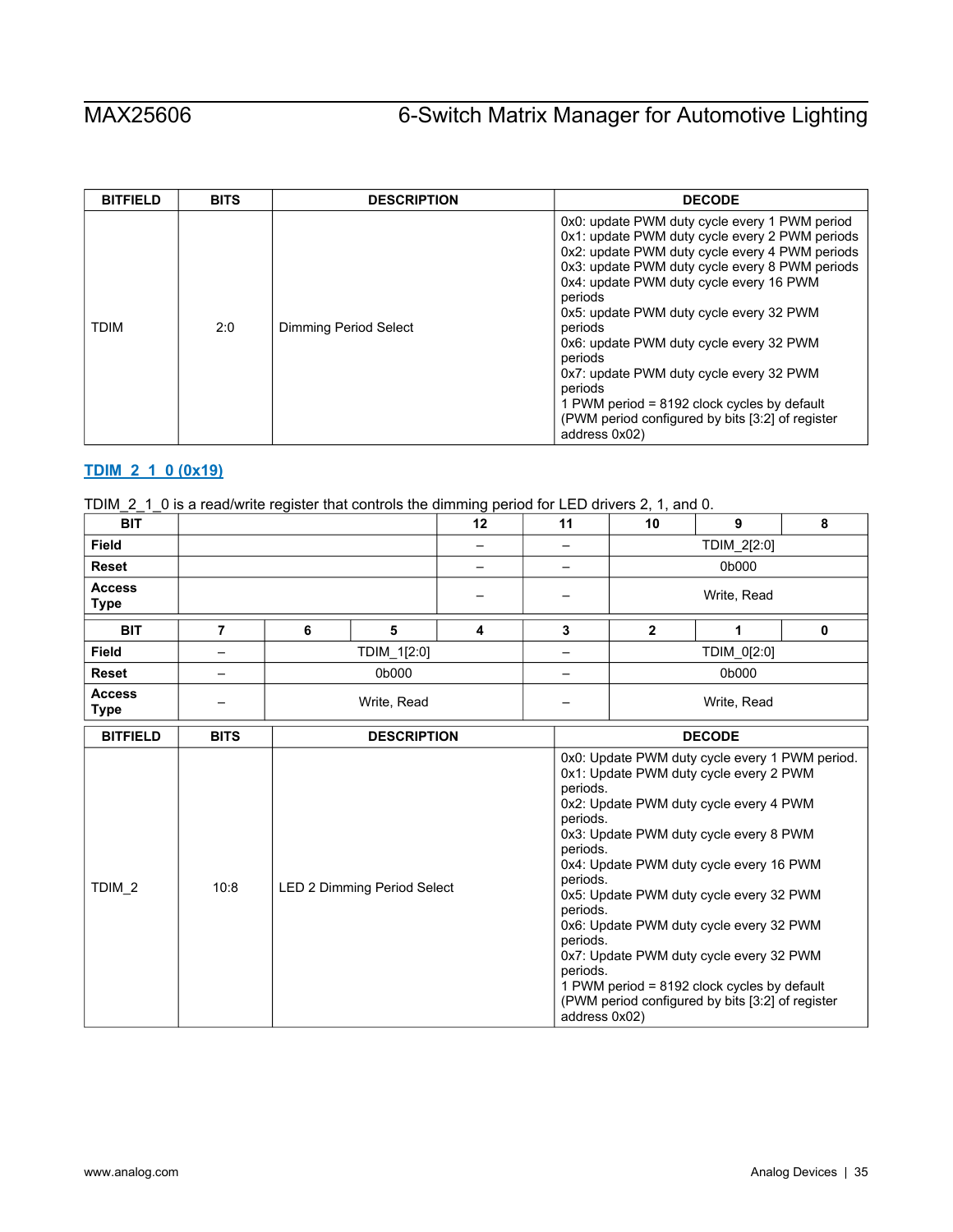| <b>BITFIELD</b> | <b>BITS</b> | <b>DESCRIPTION</b>                 | <b>DECODE</b>                                                                                                                                                                                                                                                                                                                                                                                                                                                                                                                                                    |
|-----------------|-------------|------------------------------------|------------------------------------------------------------------------------------------------------------------------------------------------------------------------------------------------------------------------------------------------------------------------------------------------------------------------------------------------------------------------------------------------------------------------------------------------------------------------------------------------------------------------------------------------------------------|
| TDIM 1          | 6:4         | <b>LED 1 Dimming Period Select</b> | 0x0: Update PWM duty cycle every 1 PWM period.<br>0x1: Update PWM duty cycle every 2 PWM<br>periods.<br>0x2: Update PWM duty cycle every 4 PWM<br>periods.<br>0x3: Update PWM duty cycle every 8 PWM<br>periods.<br>0x4: Update PWM duty cycle every 16 PWM<br>periods.<br>0x5: Update PWM duty cycle every 32 PWM<br>periods.<br>0x6: Update PWM duty cycle every 32 PWM<br>periods.<br>0x7: Update PWM duty cycle every 32 PWM<br>periods.<br>1 PWM period = 8192 clock cycles by default<br>(PWM period configured by bits [3:2] of register<br>address 0x02) |
| TDIM 0          | 2:0         | LED 0 Dimming Period Select        | 0x0: Update PWM duty cycle every 1 PWM period.<br>0x1: Update PWM duty cycle every 2 PWM<br>periods.<br>0x2: Update PWM duty cycle every 4 PWM<br>periods.<br>0x3: Update PWM duty cycle every 8 PWM<br>periods.<br>0x4: Update PWM duty cycle every 16 PWM<br>periods.<br>0x5: Update PWM duty cycle every 32 PWM<br>periods.<br>0x6: Update PWM duty cycle every 32 PWM<br>periods.<br>0x7: Update PWM duty cycle every 32 PWM<br>periods.<br>1 PWM period = 8192 clock cycles by default<br>(PWM period configured by bits [3:2] of register<br>address 0x02) |

# <span id="page-35-0"></span>**[TDIM\\_5\\_4\\_3 \(0x1A\)](#page-18-1)**

# TDIM\_5\_4\_3 is a read/write register that controls the dimming period for LED drivers 5, 4, and 3.

| <b>BIT</b>                   |  |   |             | 12 | 11 | 10          | 9           | 8 |  |
|------------------------------|--|---|-------------|----|----|-------------|-------------|---|--|
| <b>Field</b>                 |  |   |             |    |    | TDIM_5[2:0] |             |   |  |
| <b>Reset</b>                 |  |   |             |    | -  | 0b000       |             |   |  |
| <b>Access</b><br><b>Type</b> |  |   |             |    |    | Write, Read |             |   |  |
| <b>BIT</b>                   |  | 6 | 5           | 4  | 3  | 2           |             |   |  |
|                              |  |   |             |    |    |             |             |   |  |
| <b>Field</b>                 |  |   | TDIM_4[2:0] |    |    |             | TDIM_3[2:0] |   |  |
| Reset                        |  |   | 0b000       |    | -  |             | 0b000       |   |  |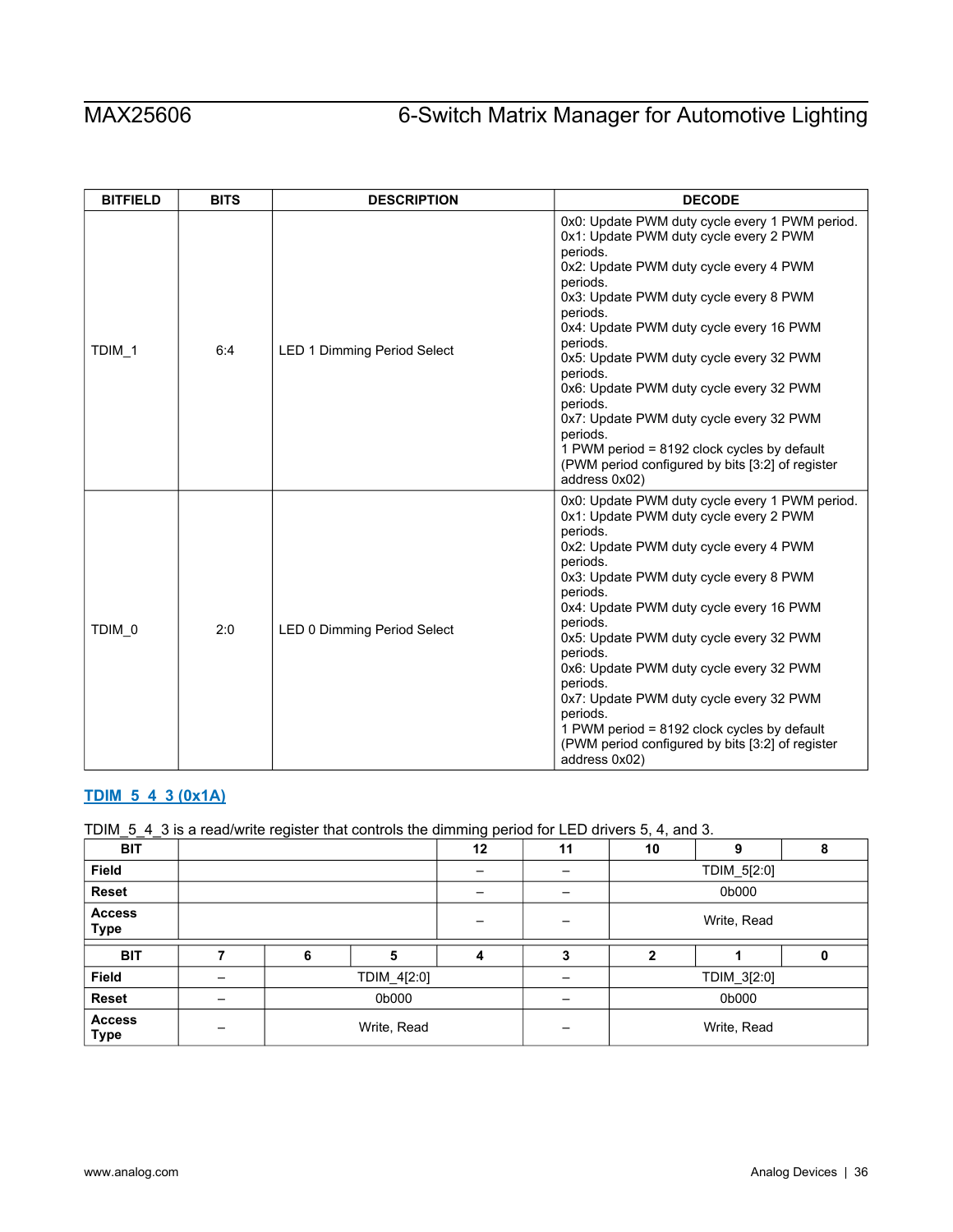| <b>BITFIELD</b>   | <b>BITS</b> | <b>DESCRIPTION</b>                 | <b>DECODE</b>                                                                                                                                                                                                                                                                                                                                                                                                                                                                                                                                                    |  |  |  |
|-------------------|-------------|------------------------------------|------------------------------------------------------------------------------------------------------------------------------------------------------------------------------------------------------------------------------------------------------------------------------------------------------------------------------------------------------------------------------------------------------------------------------------------------------------------------------------------------------------------------------------------------------------------|--|--|--|
| TDIM <sub>5</sub> | 10:8        | <b>LED 5 Dimming Period Select</b> | 0x0: Update PWM duty cycle every 1 PWM period.<br>0x1: Update PWM duty cycle every 2 PWM<br>periods.<br>0x2: Update PWM duty cycle every 4 PWM<br>periods.<br>0x3: Update PWM duty cycle every 8 PWM<br>periods.<br>0x4: Update PWM duty cycle every 16 PWM<br>periods.<br>0x5: Update PWM duty cycle every 32 PWM<br>periods.<br>0x6: Update PWM duty cycle every 32 PWM<br>periods.<br>0x7: Update PWM duty cycle every 32 PWM<br>periods.<br>1 PWM period = 8192 clock cycles by default<br>(PWM period configured by bits [3:2] of register<br>address 0x02) |  |  |  |
| TDIM_4            | 6:4         | <b>LED 4 Dimming Period Select</b> | 0x0: Update PWM duty cycle every 1 PWM period.<br>0x1: Update PWM duty cycle every 2 PWM<br>periods.<br>0x2: Update PWM duty cycle every 4 PWM<br>periods.<br>0x3: Update PWM duty cycle every 8 PWM<br>periods.<br>0x4: Update PWM duty cycle every 16 PWM<br>periods.<br>0x5: Update PWM duty cycle every 32 PWM<br>periods.<br>0x6: Update PWM duty cycle every 32 PWM<br>periods.<br>0x7: Update PWM duty cycle every 32 PWM<br>periods.<br>1 PWM period = 8192 clock cycles by default<br>(PWM period configured by bits [3:2] of register<br>address 0x02) |  |  |  |
| TDIM <sub>3</sub> | 2:0         | LED 3 Dimming Period Select        | 0x0: Update PWM duty cycle every 1 PWM period.<br>0x1: Update PWM duty cycle every 2 PWM<br>periods.<br>0x2: Update PWM duty cycle every 4 PWM<br>periods.<br>0x3: Update PWM duty cycle every 8 PWM<br>periods.<br>0x4: Update PWM duty cycle every 16 PWM<br>periods.<br>0x5: Update PWM duty cycle every 32 PWM<br>periods.<br>0x6: Update PWM duty cycle every 32 PWM<br>periods.<br>0x7: Update PWM duty cycle every 32 PWM<br>periods.<br>1 PWM period = 8192 clock cycles by default<br>(PWM period configured by bits [3:2] of register<br>address 0x02) |  |  |  |

# <span id="page-36-0"></span>**[PWM\\_GRPA\\_DUTY \(0x1B\)](#page-18-1)**

PWM\_GRPA\_DUTY is a read/write register that allows the user to assign the same duty cycle and enable/disable PWM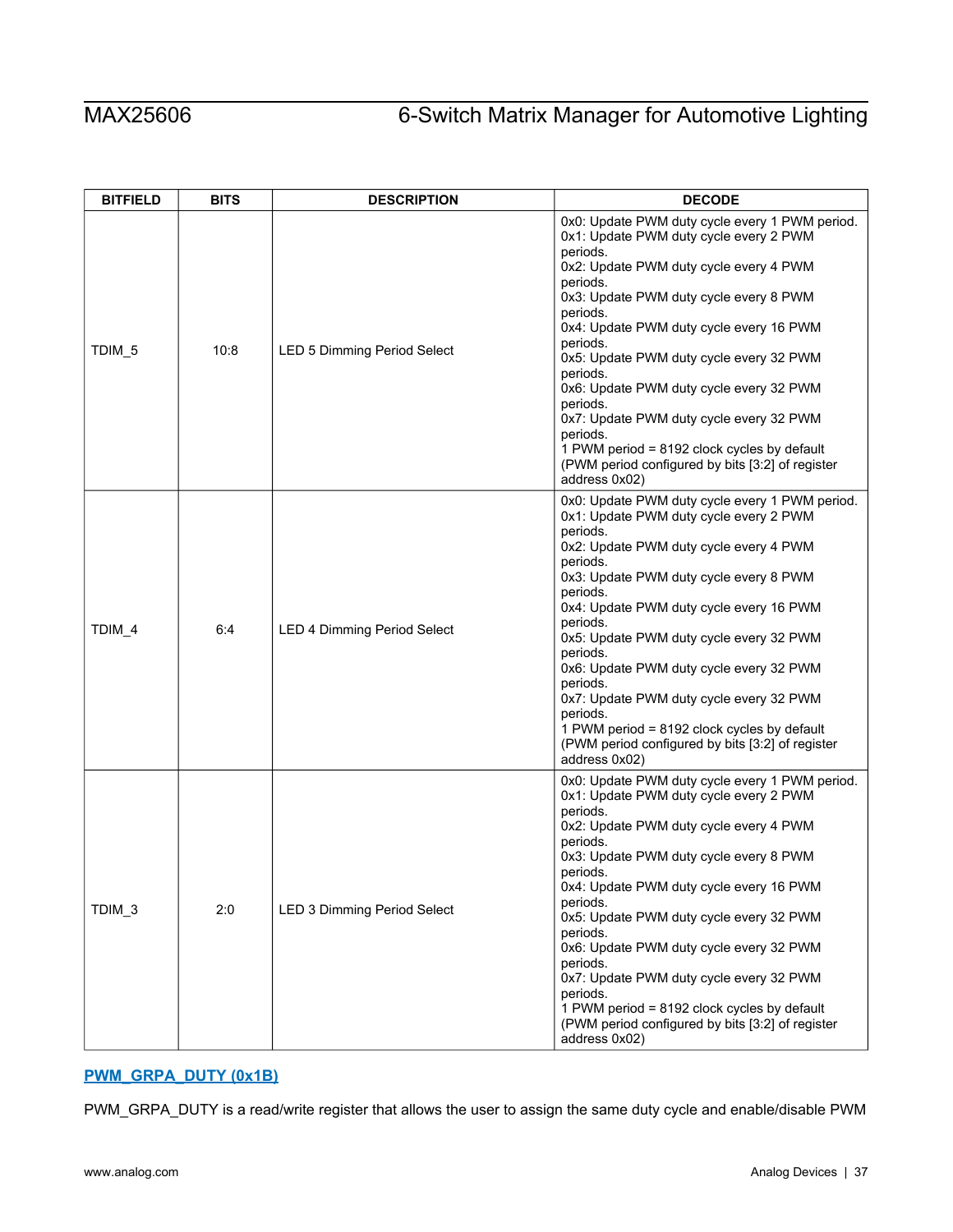dimming to one or more LED drivers.

The contents of DUTY A are written to LEDs assigned to Group A.

### **Example:**

If DUTY\_A == 0x0AA and LED11, LED8, and LED5 are assigned to Group A (through CNFG\_GRPA), then DUTY\_11, DUTY\_8, and DUTY\_5 will contain 0x0AA after the transaction is executed.

| <b>BIT</b>                   |                                                                                                                                                             |             |   | $12 \overline{ }$ | 11           | 10                 | 9     | 8 |  |  |
|------------------------------|-------------------------------------------------------------------------------------------------------------------------------------------------------------|-------------|---|-------------------|--------------|--------------------|-------|---|--|--|
| <b>Field</b>                 |                                                                                                                                                             |             |   | FADE A            | DUTY_A[11:8] |                    |       |   |  |  |
| <b>Reset</b>                 |                                                                                                                                                             |             |   | 0b <sub>0</sub>   |              |                    | 0x000 |   |  |  |
| <b>Access</b><br><b>Type</b> |                                                                                                                                                             |             |   | Write, Read       | Write, Read  |                    |       |   |  |  |
| <b>BIT</b>                   | 7                                                                                                                                                           | 6           | 5 | 4                 | 3            | $\overline{2}$     | 1     | 0 |  |  |
| <b>Field</b>                 |                                                                                                                                                             | DUTY_A[7:0] |   |                   |              |                    |       |   |  |  |
| Reset                        |                                                                                                                                                             | 0x000       |   |                   |              |                    |       |   |  |  |
| <b>Access</b><br><b>Type</b> |                                                                                                                                                             |             |   |                   | Write, Read  |                    |       |   |  |  |
| <b>BITFIELD</b>              |                                                                                                                                                             | <b>BITS</b> |   |                   |              | <b>DESCRIPTION</b> |       |   |  |  |
| FADE_A                       |                                                                                                                                                             | 12          |   |                   |              |                    |       |   |  |  |
| DUTY_A                       | Group A PWM Dimming with Fade Enable<br>Group A Duty-Cycle Selection:<br>$0x000 =$ Off<br>$0x001 = 1/4095$ duty cycle<br>11:0<br>$0x$ fff = 100% duty cycle |             |   |                   |              |                    |       |   |  |  |

## <span id="page-37-0"></span>**[PWM\\_GRPB\\_DUTY \(0x1C\)](#page-18-1)**

PWM\_GRPB\_DUTY is a read/write register that allows the user to assign the same duty cycle and enable/disable PWM dimming to one or more LED drivers.

The contents of DUTY\_B are written to LEDs assigned to Group B.

### **Example:**

If DUTY\_B == 0x0AA and LED11, LED9, and LED6 are assigned to Group B (through CNFG\_GRPB), then DUTY\_11, DUTY\_9, and DUTY\_6 will contain 0x0AA after the transaction is executed.

| <b>BIT</b>                   |             |   | 12                                   | 11                     | 10                 | 9 | 8 |  |
|------------------------------|-------------|---|--------------------------------------|------------------------|--------------------|---|---|--|
| <b>Field</b>                 |             |   | FADE B                               | DUTY_B[11:8]           |                    |   |   |  |
| <b>Reset</b>                 |             |   | 0b0                                  | 0x000                  |                    |   |   |  |
| <b>Access</b><br><b>Type</b> |             |   | Write, Read                          | Write, Read            |                    |   |   |  |
| <b>BIT</b>                   | 6           | 5 | 4                                    | 3<br>$\mathbf{2}$<br>0 |                    |   |   |  |
| <b>Field</b>                 |             |   |                                      | DUTY_B[7:0]            |                    |   |   |  |
| <b>Reset</b>                 |             |   |                                      | 0x000                  |                    |   |   |  |
| <b>Access</b><br><b>Type</b> |             |   |                                      | Write, Read            |                    |   |   |  |
| <b>BITFIELD</b>              | <b>BITS</b> |   |                                      |                        | <b>DESCRIPTION</b> |   |   |  |
| FADE B                       | 12          |   | Group B PWM Dimming with Fade Enable |                        |                    |   |   |  |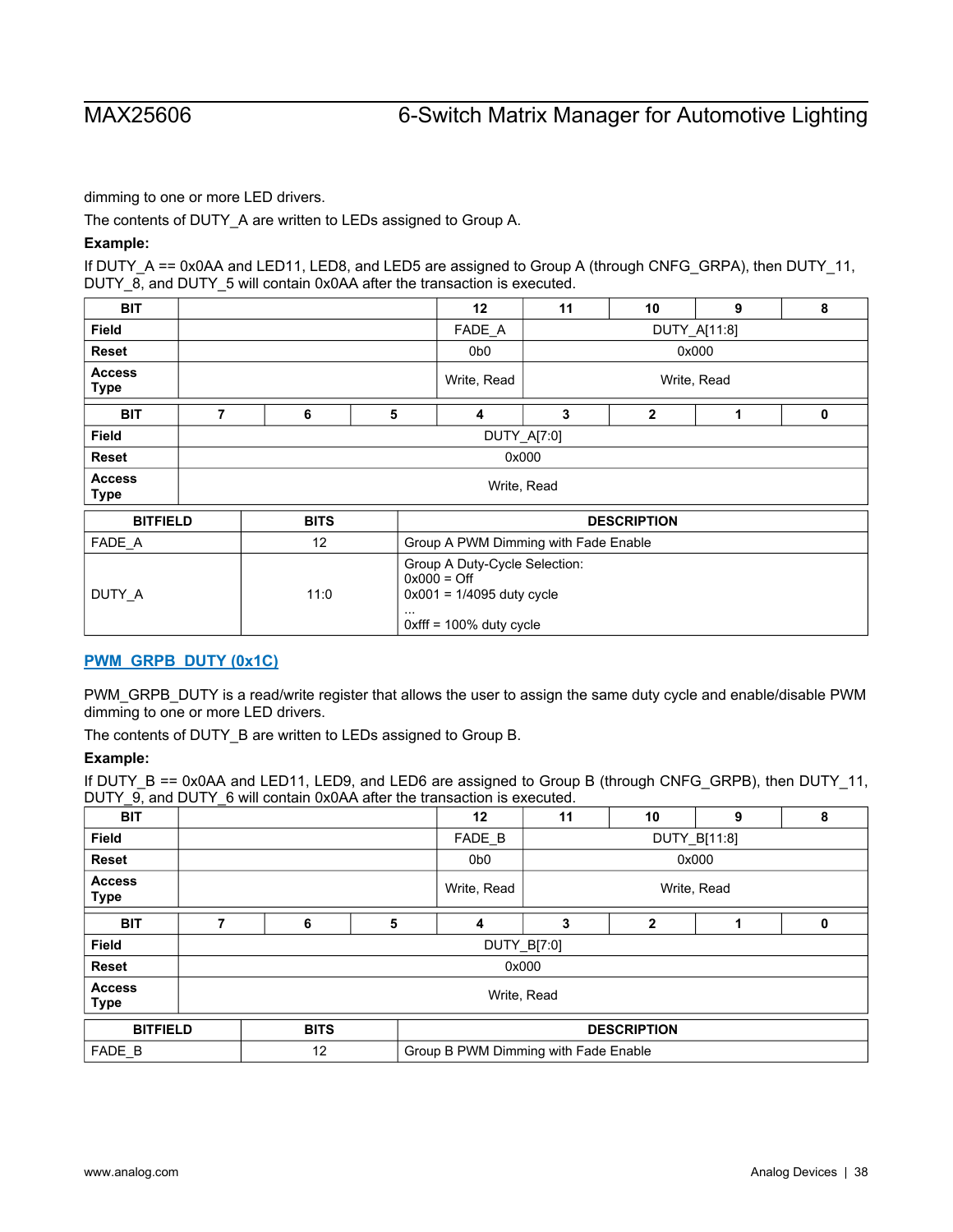| <b>BITFIELD</b> | <b>BITS</b> | <b>DESCRIPTION</b>                                                            |
|-----------------|-------------|-------------------------------------------------------------------------------|
| DUTY B          | 11:0        | Group B Duty-Cycle Selection:<br>$0x000 =$ Off<br>$0x001 = 1/4095$ duty cycle |
|                 |             | .<br>$\alpha$ oxfff = 100% duty cycle                                         |

# <span id="page-38-0"></span>**[PWM0 \(0x1D\)](#page-18-1)**

PWM0 is a read/write register that configures the LED0 duty cycle and enables/disables PWM dimming.

| <b>BIT</b>                   |   |             |          |                                                                                                          | 11           | 10                 | 9 | 8 |  |
|------------------------------|---|-------------|----------|----------------------------------------------------------------------------------------------------------|--------------|--------------------|---|---|--|
| <b>Field</b>                 |   |             |          | FADE 0                                                                                                   | DUTY_0[11:8] |                    |   |   |  |
| <b>Reset</b>                 |   |             |          | 0b <sub>0</sub>                                                                                          | 0x000        |                    |   |   |  |
| <b>Access</b><br><b>Type</b> |   |             |          | Write, Read                                                                                              | Write, Read  |                    |   |   |  |
| <b>BIT</b>                   | 7 | 6           | 5        | 4                                                                                                        | 3            | $\overline{2}$     | 1 | 0 |  |
| <b>Field</b>                 |   | DUTY_0[7:0] |          |                                                                                                          |              |                    |   |   |  |
| <b>Reset</b>                 |   | 0x000       |          |                                                                                                          |              |                    |   |   |  |
| <b>Access</b><br><b>Type</b> |   | Write, Read |          |                                                                                                          |              |                    |   |   |  |
| <b>BITFIELD</b>              |   | <b>BITS</b> |          |                                                                                                          |              | <b>DESCRIPTION</b> |   |   |  |
| FADE 0                       |   | 12          |          | LED0 PWM Dimming with Fade Enable                                                                        |              |                    |   |   |  |
| DUTY_0                       |   | 11:0        | $\cdots$ | LED0 Duty-Cycle Selection:<br>$0x000 =$ Off<br>$0x001 = 1/4095$ duty cycle<br>$0$ xfff = 100% duty cycle |              |                    |   |   |  |

### <span id="page-38-1"></span>**[PWM1 \(0x1E\)](#page-18-1)**

PWM1 is a read/write register that configures the LED1 duty cycle and enables/disables PWM dimming.

| <b>BIT</b>                   |   |                                                                                                                  |   |                                   | 11           | 10                 | 9 | 8 |  |
|------------------------------|---|------------------------------------------------------------------------------------------------------------------|---|-----------------------------------|--------------|--------------------|---|---|--|
| Field                        |   |                                                                                                                  |   | FADE_1                            | DUTY_1[11:8] |                    |   |   |  |
| Reset                        |   |                                                                                                                  |   | 0b <sub>0</sub>                   | 0x000        |                    |   |   |  |
| <b>Access</b><br><b>Type</b> |   |                                                                                                                  |   | Write, Read                       | Write, Read  |                    |   |   |  |
| <b>BIT</b>                   | 7 | 6                                                                                                                | 5 | 4                                 | 3            | $\overline{2}$     | 1 | 0 |  |
| <b>Field</b>                 |   | DUTY_1[7:0]                                                                                                      |   |                                   |              |                    |   |   |  |
| Reset                        |   | 0x000                                                                                                            |   |                                   |              |                    |   |   |  |
| <b>Access</b><br><b>Type</b> |   | Write, Read                                                                                                      |   |                                   |              |                    |   |   |  |
| <b>BITFIELD</b>              |   | <b>BITS</b>                                                                                                      |   |                                   |              | <b>DESCRIPTION</b> |   |   |  |
| FADE_1                       |   | 12                                                                                                               |   | LED1 PWM Dimming with Fade Enable |              |                    |   |   |  |
| DUTY_1                       |   | LED1 Duty-Cycle Selection:<br>$0x000 =$ Off<br>11:0<br>$0x001 = 1/4095$ duty cycle<br>$0x$ fff = 100% duty cycle |   |                                   |              |                    |   |   |  |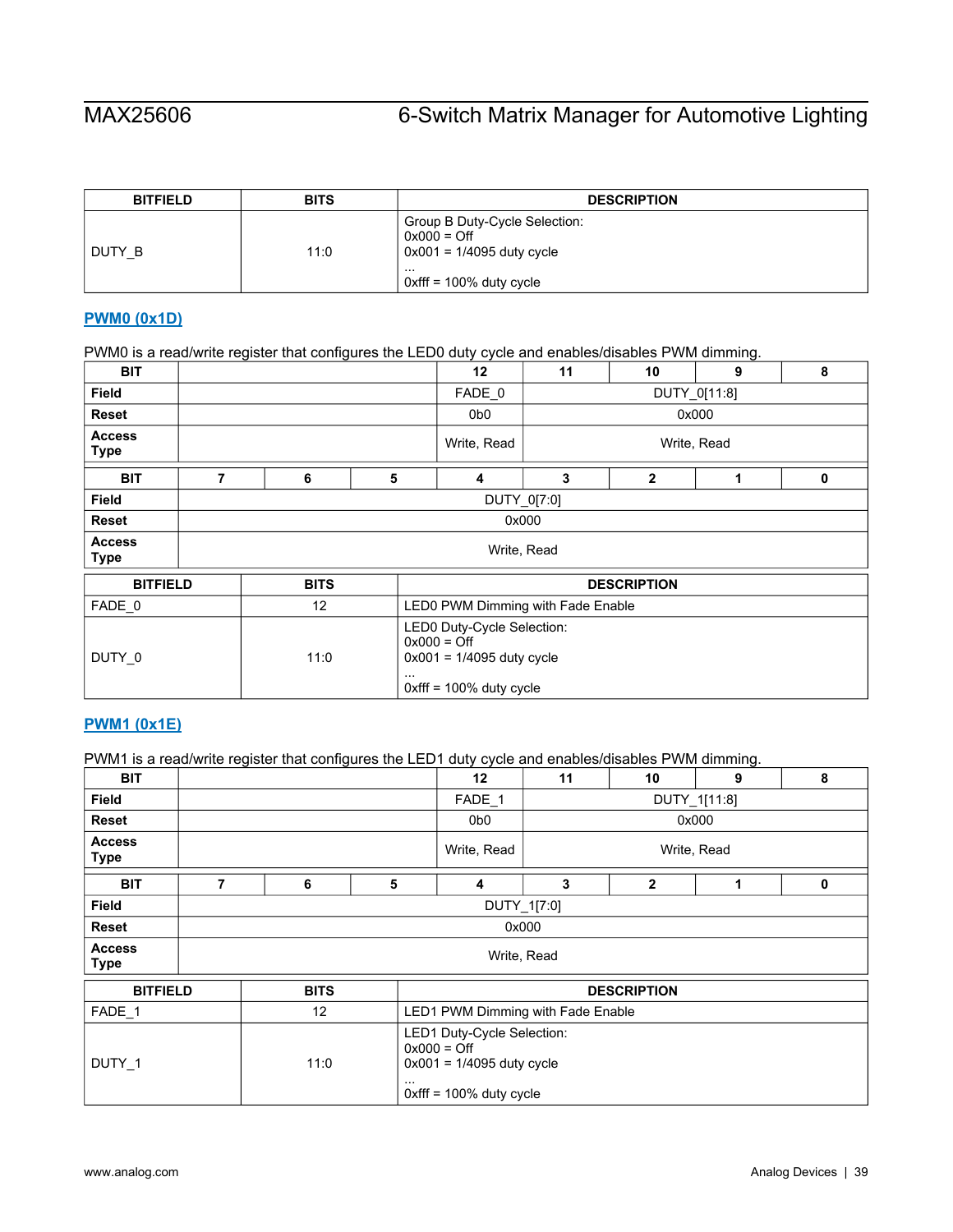## <span id="page-39-0"></span>**[PWM2 \(0x1F\)](#page-18-1)**

### PWM2 is a read/write register that configures the LED2 duty cycle and enables/disables PWM dimming.

| <b>BIT</b>                   |   |             |   | 12                                | 11                                                                                      | 10                 | 9 | 8 |  |  |
|------------------------------|---|-------------|---|-----------------------------------|-----------------------------------------------------------------------------------------|--------------------|---|---|--|--|
| <b>Field</b>                 |   |             |   | FADE <sub>2</sub>                 | DUTY_2[11:8]                                                                            |                    |   |   |  |  |
| <b>Reset</b>                 |   |             |   | 0b0                               |                                                                                         | 0x000              |   |   |  |  |
| <b>Access</b><br><b>Type</b> |   |             |   | Write, Read                       | Write, Read                                                                             |                    |   |   |  |  |
| <b>BIT</b>                   | 7 | 6           | 5 | $\overline{\mathbf{4}}$           | 3                                                                                       | $\overline{2}$     | 1 | 0 |  |  |
| <b>Field</b>                 |   | DUTY_2[7:0] |   |                                   |                                                                                         |                    |   |   |  |  |
| <b>Reset</b>                 |   | 0x000       |   |                                   |                                                                                         |                    |   |   |  |  |
| <b>Access</b><br><b>Type</b> |   |             |   |                                   | Write, Read                                                                             |                    |   |   |  |  |
| <b>BITFIELD</b>              |   | <b>BITS</b> |   |                                   |                                                                                         | <b>DESCRIPTION</b> |   |   |  |  |
| FADE <sub>2</sub>            |   | 12          |   | LED2 PWM Dimming with Fade Enable |                                                                                         |                    |   |   |  |  |
| DUTY <sub>2</sub>            |   | 11:0        |   | $0x000 =$ Off<br>$\cdots$         | LED2 Duty-Cycle Selection:<br>$0x001 = 1/4095$ duty cycle<br>$0x$ fff = 100% duty cycle |                    |   |   |  |  |

### <span id="page-39-1"></span>**[PWM3 \(0x20\)](#page-18-1)**

### PWM3 is a read/write register that configures the LED3 duty cycle and enables/disables PWM dimming.

| <b>BIT</b>                   |                                       |             |          | $12 \overline{ }$                                                                                        | 11           | 10                 | 9 | 8 |  |  |
|------------------------------|---------------------------------------|-------------|----------|----------------------------------------------------------------------------------------------------------|--------------|--------------------|---|---|--|--|
| <b>Field</b>                 |                                       |             |          | FADE <sub>3</sub>                                                                                        | DUTY_3[11:8] |                    |   |   |  |  |
| <b>Reset</b>                 |                                       |             |          | 0 <sub>b</sub>                                                                                           | 0x000        |                    |   |   |  |  |
| <b>Access</b><br><b>Type</b> |                                       |             |          | Write, Read                                                                                              | Write, Read  |                    |   |   |  |  |
| <b>BIT</b>                   | 6<br>3<br>$\mathbf{2}$<br>5<br>7<br>4 |             |          |                                                                                                          |              | 1                  | 0 |   |  |  |
| <b>Field</b>                 |                                       | DUTY_3[7:0] |          |                                                                                                          |              |                    |   |   |  |  |
| <b>Reset</b>                 |                                       | 0x000       |          |                                                                                                          |              |                    |   |   |  |  |
| <b>Access</b><br><b>Type</b> |                                       |             |          |                                                                                                          | Write, Read  |                    |   |   |  |  |
| <b>BITFIELD</b>              |                                       | <b>BITS</b> |          |                                                                                                          |              | <b>DESCRIPTION</b> |   |   |  |  |
| FADE <sub>3</sub>            |                                       | 12          |          | LED3 PWM Dimming with Fade Enable                                                                        |              |                    |   |   |  |  |
| DUTY 3                       |                                       | 11:0        | $\cdots$ | LED3 Duty-Cycle Selection:<br>$0x000 =$ Off<br>$0x001 = 1/4095$ duty cycle<br>$0x$ fff = 100% duty cycle |              |                    |   |   |  |  |

### <span id="page-39-2"></span>**[PWM4 \(0x21\)](#page-18-1)**

PWM4 is a read/write register that configures the LED4 duty cycle and enables/disables PWM dimming.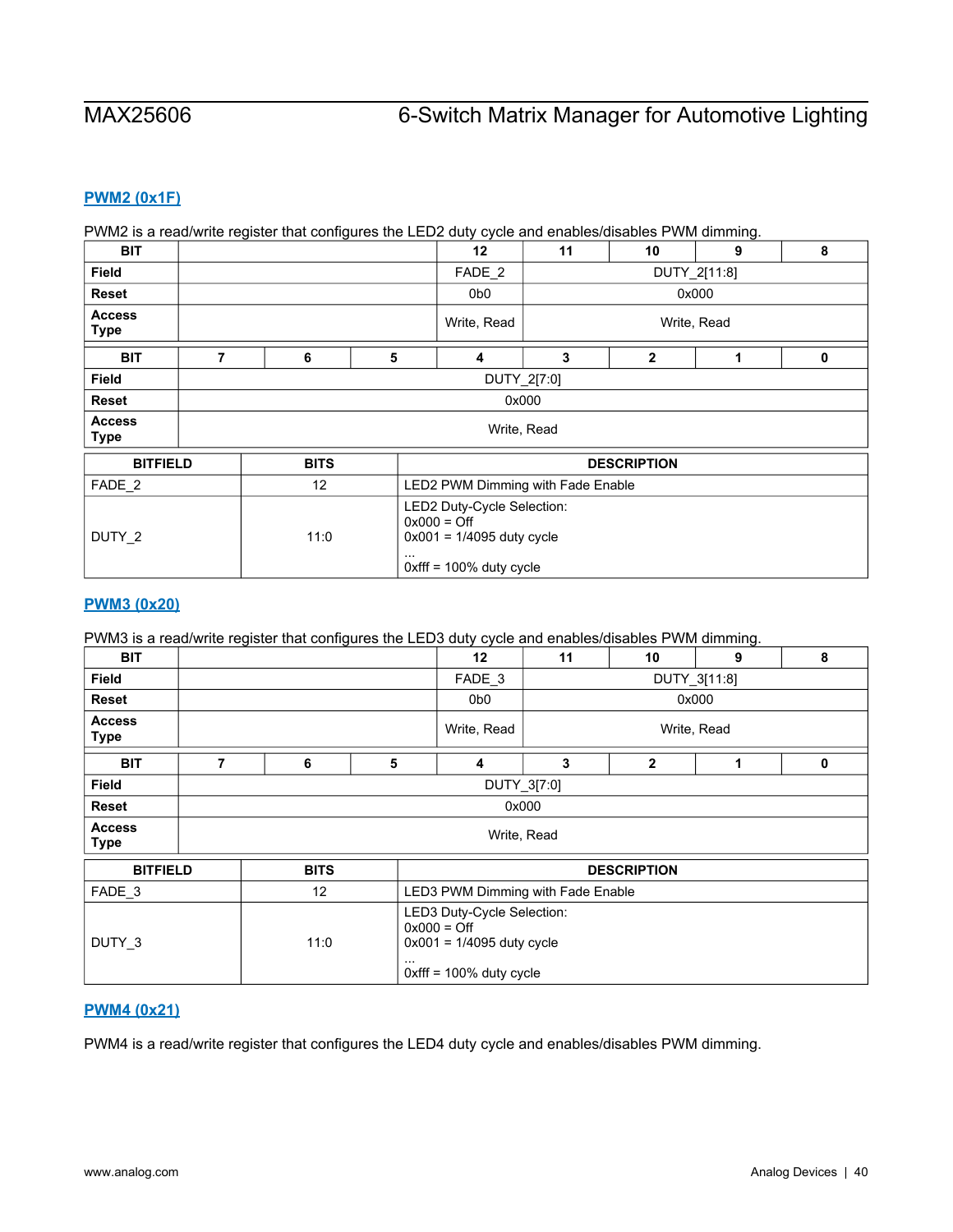| <b>BIT</b>                   |   |             |   | 12 <sup>2</sup>                                                                                                      | 11           | 10                 | 9     | 8 |  |
|------------------------------|---|-------------|---|----------------------------------------------------------------------------------------------------------------------|--------------|--------------------|-------|---|--|
| <b>Field</b>                 |   |             |   | FADE_4                                                                                                               | DUTY_4[11:8] |                    |       |   |  |
| Reset                        |   |             |   | 0b <sub>0</sub>                                                                                                      |              |                    | 0x000 |   |  |
| <b>Access</b><br><b>Type</b> |   |             |   | Write, Read                                                                                                          | Write, Read  |                    |       |   |  |
| <b>BIT</b>                   | 7 | 6           | 5 | 4                                                                                                                    | 3            | $\overline{2}$     | 1     | 0 |  |
| <b>Field</b>                 |   | DUTY_4[7:0] |   |                                                                                                                      |              |                    |       |   |  |
| <b>Reset</b>                 |   | 0x000       |   |                                                                                                                      |              |                    |       |   |  |
| <b>Access</b><br><b>Type</b> |   |             |   | Write, Read                                                                                                          |              |                    |       |   |  |
| <b>BITFIELD</b>              |   | <b>BITS</b> |   |                                                                                                                      |              | <b>DESCRIPTION</b> |       |   |  |
| FADE_4                       |   | 12          |   | LED4 PWM Dimming with Fade Enable                                                                                    |              |                    |       |   |  |
| DUTY_4                       |   | 11:0        |   | LED4 Duty-Cycle Selection:<br>$0x000 =$ off<br>$0x001 = 1/4095$ duty cycle<br>$\cdots$<br>$0$ xfff = 100% duty cycle |              |                    |       |   |  |

## <span id="page-40-0"></span>**[PWM5 \(0x22\)](#page-18-1)**

PWM5 is a read/write register that configures the LED5 duty cycle and enables/disables PWM dimming.

| <b>BIT</b>                   |             |             |   | 12                                                                                                       | 11           | 10             | 9 | 8 |  |
|------------------------------|-------------|-------------|---|----------------------------------------------------------------------------------------------------------|--------------|----------------|---|---|--|
| Field                        |             |             |   | FADE 5                                                                                                   | DUTY_5[11:8] |                |   |   |  |
| <b>Reset</b>                 |             |             |   | 0b0                                                                                                      | 0x000        |                |   |   |  |
| <b>Access</b><br><b>Type</b> |             |             |   | Write, Read                                                                                              | Write, Read  |                |   |   |  |
| <b>BIT</b>                   | 7           | 6           | 5 | 4                                                                                                        | 3            | $\overline{2}$ | 1 | 0 |  |
| Field                        | DUTY_5[7:0] |             |   |                                                                                                          |              |                |   |   |  |
| <b>Reset</b>                 | 0x000       |             |   |                                                                                                          |              |                |   |   |  |
| <b>Access</b><br><b>Type</b> | Write, Read |             |   |                                                                                                          |              |                |   |   |  |
| <b>BITFIELD</b>              |             | <b>BITS</b> |   | <b>DESCRIPTION</b>                                                                                       |              |                |   |   |  |
| FADE_5                       |             | 12          |   | LED5 PWM Dimming with Fade Enable                                                                        |              |                |   |   |  |
| DUTY_5                       |             | 11:0        |   | LED5 Duty-Cycle Selection:<br>$0x000 =$ Off<br>$0x001 = 1/4095$ duty cycle<br>$0x$ fff = 100% duty cycle |              |                |   |   |  |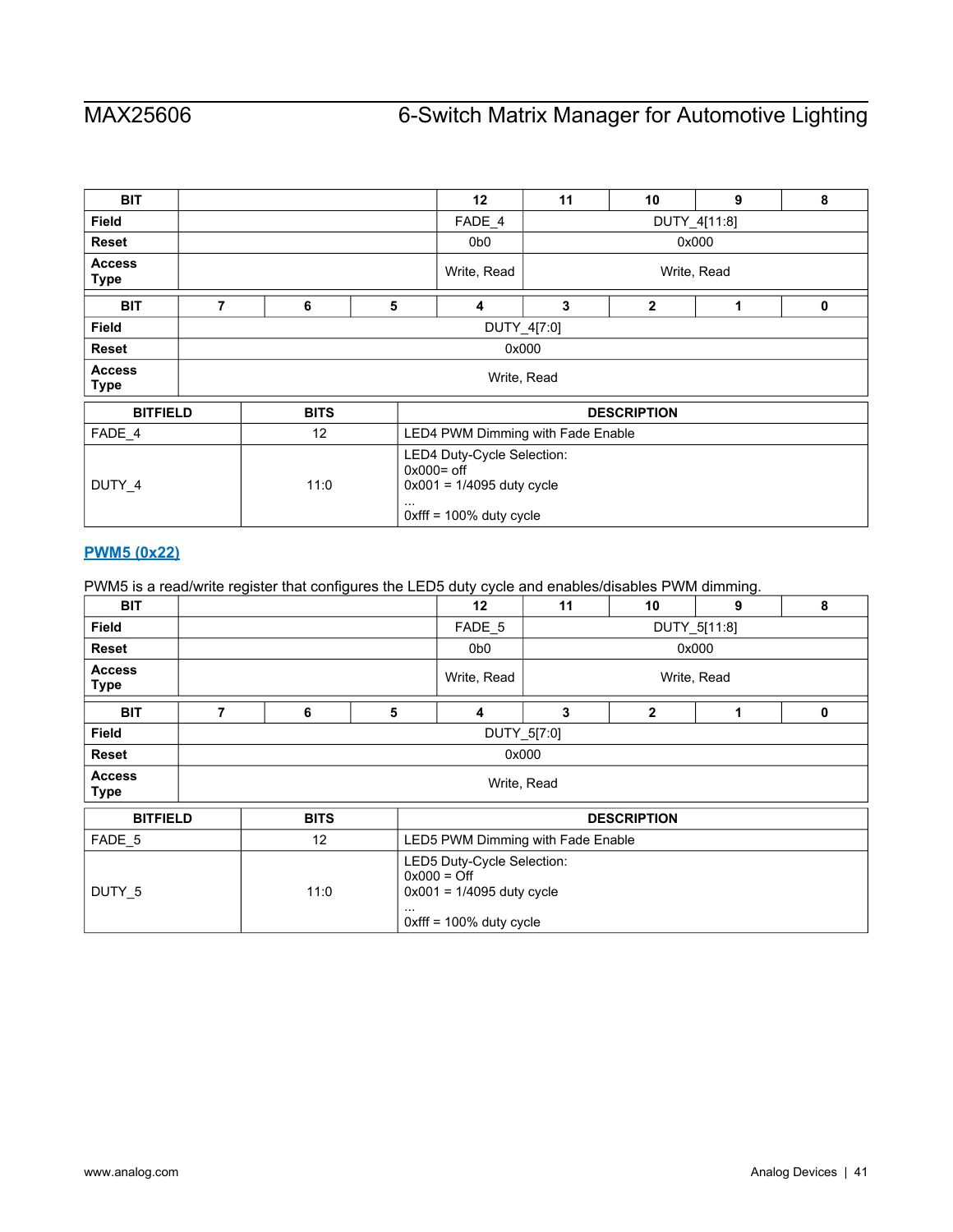# <span id="page-41-0"></span>**Applications Information**

# <span id="page-41-1"></span>**Configuration**

The first step when setting up the MAX25606 is to program the configuration register 0x02. This register controls the switch slew rates, clock setting, and short thresholds. These registers can only be programmed when the SW\_GO\_EN bit is set to 0. Do not attempt to program these registers when SW\_GO\_EN is set to 1.

## <span id="page-41-2"></span>**Synchronized PWM Phase**

The clock which controls the PWM phase is reset when the SW\_GO\_EN bit is set to 0. the PWM phase clock starts again when the SW\_GO\_EN bit is set to 1. Therefore, using the global/cluster call to send a UART packet to multiple devices at the same time, the SW\_GO\_EN bit can be set to 1 to ensure each device starts the PWM phase clock at the same instant.

# <span id="page-41-3"></span>**Recommended LED Drivers**

For high-performance applications, it is recommended to pair the MAX25606 with an LED driver which has excellent transient response to respond to the dynamic voltage changing that occurs each time a matrix manager switch is opened or closed. Example LED drivers include the MAX20078, MAX20096, MAX20097, and the MAX25601. These LED drivers utilize Maxim's  $F<sup>3</sup>$  buck LED driver architecture to achieve excellent transient response, which limits the LED current overshoot and undershoot during matrix manager switch transitions.

For applications with slower or less frequent switch transitions, a general purpose LED driver such as the MAX25600 or MAX25611 may be used. For these applications using a buck-boost or SEPIC LED driver, the transient response is not as fast as a buck LED driver. Therefore, the matrix manager slew rate should be increased to reduce the LED current transient spikes during switch transitions.

## <span id="page-41-4"></span>**Thermal Considerations**

Heat is primarily transferred from the IC to the PCB through the exposed pad. Connect the exposed pad to a large solid ground plane. The programmed slew rate impacts the switching power dissipated inside the IC. Faster slew rates reduce the switching power loss, and slower slew rates increase the switching power loss. The programmed PWM frequency also affects the switching power loss. Slower PWM frequencies reduce the switching power loss, and faster PWM frequencies increase the switching power loss.

Conduction loss depends on LED PWM duty cycle. Higher LED PWM duty cycles result in lower conduction loss inside the IC and higher conduction loss in the LEDs. Lower LED PWM duty cycles result in higher conduction loss inside the IC and lower conduction loss in the LEDs.

## <span id="page-41-5"></span>**Layout Considerations**

1. Connect the IN, VDD, CPP/CPN, and DR6 decoupling caps as close as possible to the IC.

2. Connect the exposed pad to a large, solid ground plane. The exposed pad is the primary path for heat to escape the device.

Refer to the evaluation kit for an example PCB layout.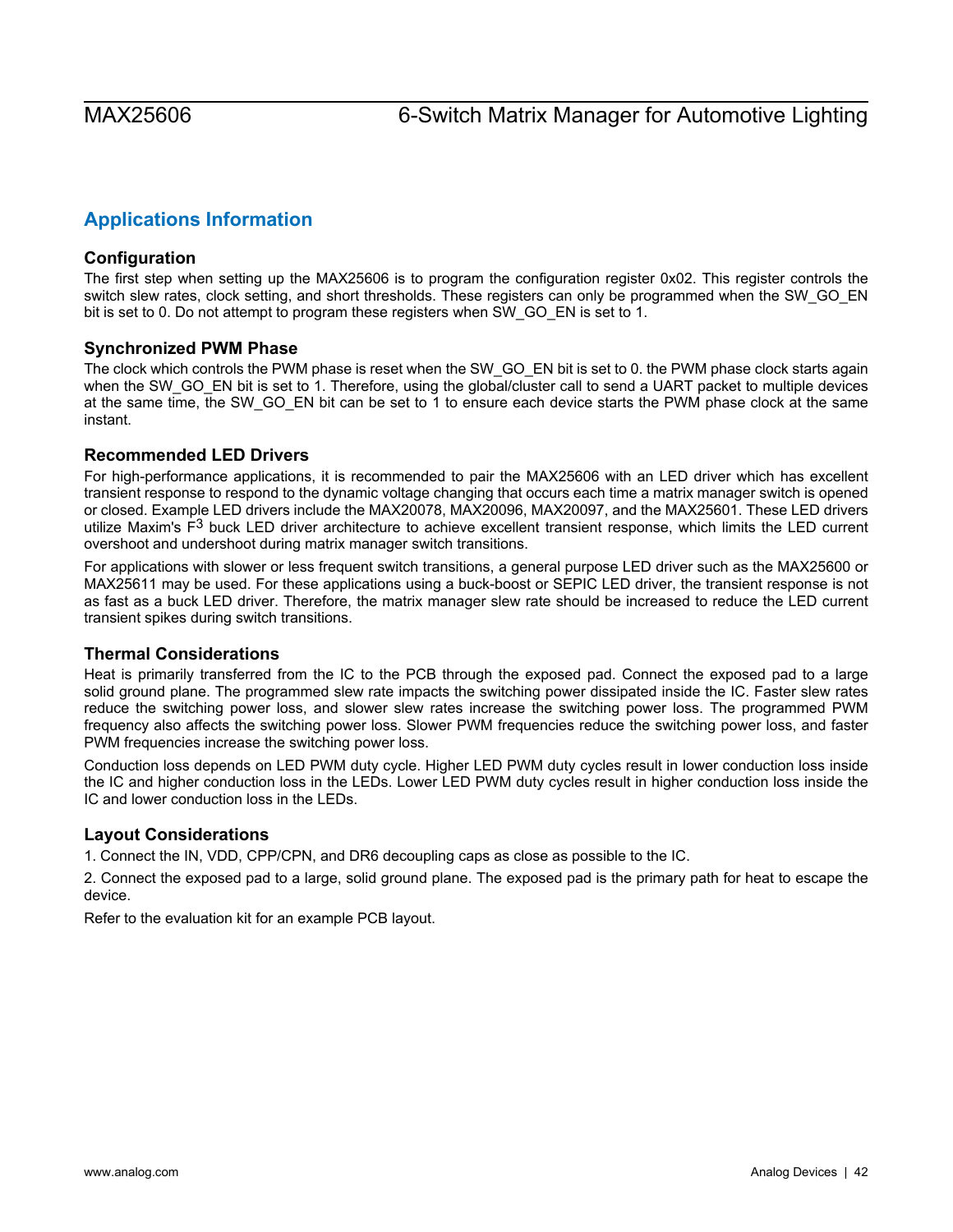# <span id="page-42-1"></span>**Typical Application Circuits**

<span id="page-42-2"></span>



# <span id="page-42-0"></span>**Ordering Information**

| <b>PART NUMBER</b> | <b>TEMP RANGE</b> | <b>PIN-PACKAGE</b> |
|--------------------|-------------------|--------------------|
| MAX25606ATP/VY+    | -40°C to +125°C   | 20 TQFN-EP* (SW)   |
| MAX25606AUP/V+     | -40°C to +125°C   | 20 TSSOP-EP*       |

*/V denotes an automotive-qualified part.* 

*+ Denotes a lead(Pb)-free/RoHS-compliant package.* 

*\* EP = Exposed pad.* 

*(SW) = Side wettable.*